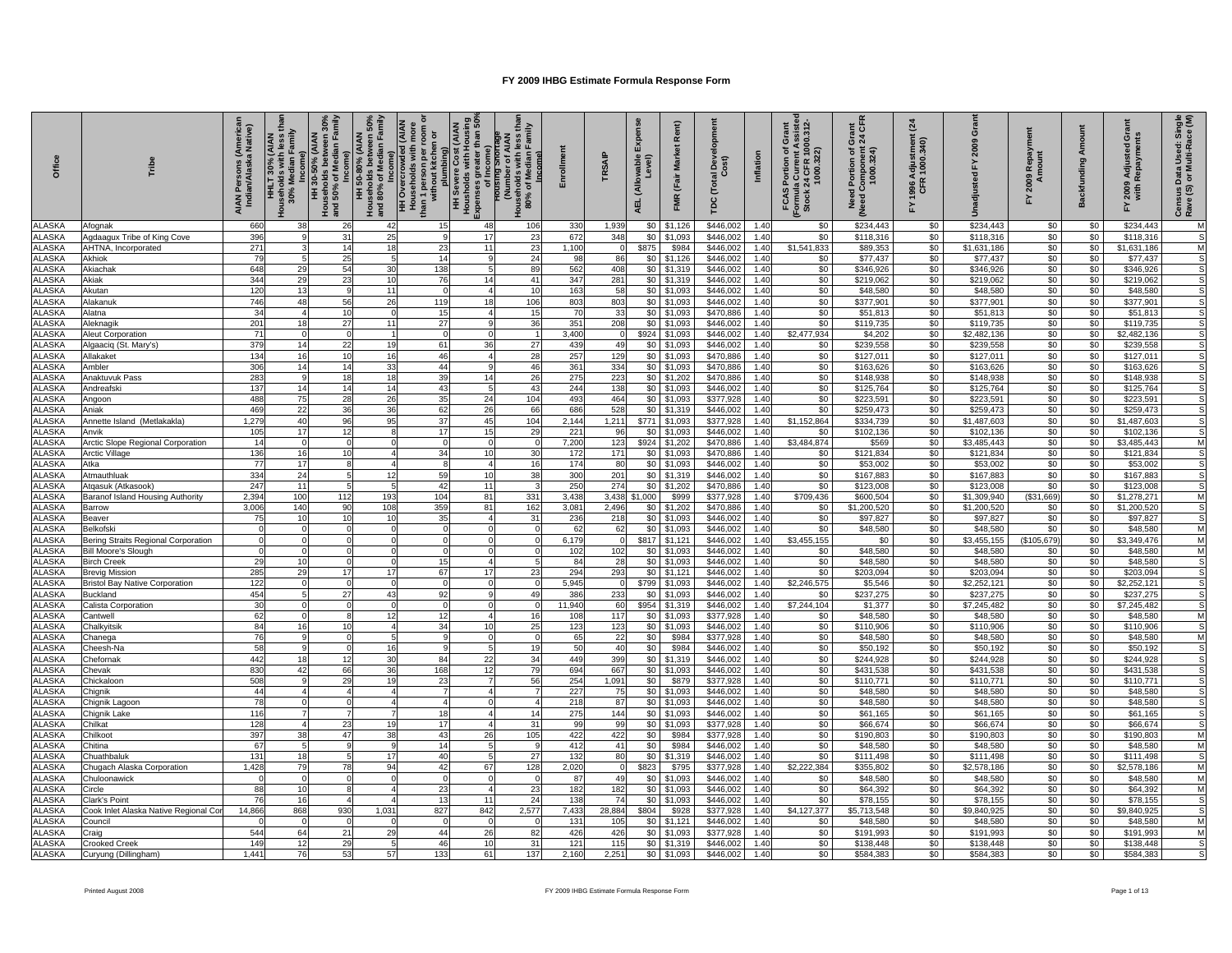| Office                | Tribe                      | AIAN Persons (American<br>Indian/Alaska Native) | Households with less ti<br>30% Median Family<br>HHLT 30% (AIAN | Households between 30%<br>and 50% of Median Family<br>Income)<br>HH 30-50% (AIAN<br>Income) | HH 50-80% (AIAN<br>Households between 50%<br>and 80% of Median Family<br>Income) | than 1 person per room or<br>without kitchen or<br>plumbing)<br><b>HH Overcrowded (AIAN</b><br>Households with more | HH Severe Cost (AIAN<br>Housholds with Housing<br>Housholds with Housing<br>Expenses greater than 50%<br>$\mathbf{r}$ | less tha<br>Family<br>₹<br>Rousing Short<br>Number of Al<br>Median<br>' চ<br>Househ<br>80% | Enrollment   | TRSAIP       | Expense<br>(Allowable<br>Level)<br><b>AEL</b> | Rent)<br>Market<br>(Fair<br><b>FMR</b> | TDC (Total Developm<br>Cost) | Inflation    | <b>urrent Assisted</b><br>;FR 1000.312-<br>FCAS Portion of Grant<br>24 CFR 100<br>1000.322)<br>Formula C<br>Stock 24 | Need Portion of Grant<br>(Need Component 24 CFR<br>1000.324) | (24)<br>FY 1996 Adjustment<br>CFR 1000.340) | Gra<br>2009<br>놊<br>adiusted | 09 Repay<br>Amount<br>2009<br>놊 | Amount<br>Backfunding | 2009 Adjusted Gr<br>with Repayments<br>ᇫ | Census Data Used: Single<br>Rave (S) or Multi-Race (M) |
|-----------------------|----------------------------|-------------------------------------------------|----------------------------------------------------------------|---------------------------------------------------------------------------------------------|----------------------------------------------------------------------------------|---------------------------------------------------------------------------------------------------------------------|-----------------------------------------------------------------------------------------------------------------------|--------------------------------------------------------------------------------------------|--------------|--------------|-----------------------------------------------|----------------------------------------|------------------------------|--------------|----------------------------------------------------------------------------------------------------------------------|--------------------------------------------------------------|---------------------------------------------|------------------------------|---------------------------------|-----------------------|------------------------------------------|--------------------------------------------------------|
| LASKA                 | Deering                    | 148                                             |                                                                | 14                                                                                          | 23                                                                               |                                                                                                                     |                                                                                                                       |                                                                                            | 186          | 178          | \$0                                           | \$1,093                                | \$446,002                    | 1.40         | \$0                                                                                                                  | \$95,998                                                     | \$0                                         | \$95.998                     | \$0                             | \$0                   | \$95,998                                 | S                                                      |
| ALASKA                | Dot Lake                   | 25                                              |                                                                |                                                                                             | 5                                                                                |                                                                                                                     |                                                                                                                       | 16                                                                                         | 137          | 22           | \$0                                           | \$984                                  | \$446,002                    | 1.40         | \$0                                                                                                                  | \$48,580                                                     | \$0                                         | \$48,580                     | \$0                             | \$0                   | \$48,580                                 | Ś                                                      |
| LASKA                 | Douglas                    | 309                                             | 41                                                             | 29                                                                                          | 29                                                                               |                                                                                                                     | 18                                                                                                                    | 98                                                                                         | 404          | 405          | \$0                                           | \$1,192                                | \$377,928                    | 1.40         | \$0                                                                                                                  | \$144,610                                                    | \$0                                         | \$144,610                    | \$0                             | \$0                   | \$144,610                                | S                                                      |
| LASKA                 | Doyon, Ltd                 | 10,29                                           | 610                                                            | 559                                                                                         | 632                                                                              | 737                                                                                                                 | 470                                                                                                                   | 1,771                                                                                      | 6,971        | 6,971        | \$762                                         | \$934                                  | \$446,002                    | 1.40         | \$1,542,562                                                                                                          | \$3,898,104                                                  | \$0                                         | \$5,440,666                  | \$0                             | \$0                   | \$5,440,666                              | M                                                      |
| LASKA                 | Eagle                      | 34                                              | 16<br>42                                                       |                                                                                             |                                                                                  | 20                                                                                                                  | 29                                                                                                                    | 18                                                                                         | 113          | 30           | \$0                                           | \$984                                  | \$446,002                    | 1.40         | \$0                                                                                                                  | \$55,422                                                     | \$0                                         | \$55,422                     | \$0                             | \$0                   | \$55,422                                 |                                                        |
| LASKA<br>LASKA        | Eek<br>Egegik              | 322<br>82                                       |                                                                |                                                                                             | 17                                                                               | 77<br>15                                                                                                            |                                                                                                                       | 53<br>24                                                                                   | 37'<br>326   | 276<br>109   | \$0<br>\$0                                    | \$1,319<br>\$1,093                     | \$446,002<br>\$446,002       | 1.40<br>1.40 | \$0<br>\$0                                                                                                           | \$264,341<br>\$50,254                                        | \$0<br>\$0                                  | \$264,341<br>\$50,254        | \$0<br>\$0                      | \$0<br>\$0            | \$264,341<br>\$50,254                    |                                                        |
| LASKA                 | Eklutna                    | 59                                              |                                                                | 10                                                                                          | $\Omega$                                                                         | 15                                                                                                                  |                                                                                                                       | 15                                                                                         | 246          | 191          | \$0                                           | \$930                                  | \$377,928                    | 1.40         | \$0                                                                                                                  | \$48,580                                                     | \$0                                         | \$48,580                     | \$0                             | \$0                   | \$48,580                                 |                                                        |
| LASKA                 | Ekuk                       |                                                 |                                                                |                                                                                             | $\Omega$                                                                         |                                                                                                                     |                                                                                                                       |                                                                                            | 66           | - 2          | \$0                                           | \$1,093                                | \$446,002                    | 1.40         | \$0                                                                                                                  | \$48,580                                                     | \$0                                         | \$48,580                     | \$0                             | \$0                   | \$48,580                                 | M                                                      |
| LASKA                 | Ekwok                      | 132                                             | 16                                                             | 18                                                                                          | $\mathbf{Q}$                                                                     | 31                                                                                                                  | 11                                                                                                                    | 25                                                                                         | 242          | 130          | \$0                                           | \$1,093                                | \$446,002                    | 1.40         | \$0                                                                                                                  | \$116,415                                                    | \$0                                         | \$116,415                    | \$0                             | \$0                   | \$116,415                                |                                                        |
| LASKA                 | Elim                       | 263                                             |                                                                | 11                                                                                          | 10                                                                               | 29                                                                                                                  |                                                                                                                       | 27                                                                                         | 406          | 262          | \$0                                           | \$1,12'                                | \$446,002                    | 1.40         | \$0                                                                                                                  | \$99,650                                                     | \$0                                         | \$99,650                     | \$0                             | \$0                   | \$99,650                                 |                                                        |
| LASKA                 | Emmonak                    | 839                                             | 38                                                             | 44                                                                                          | 65                                                                               | 116                                                                                                                 | 14                                                                                                                    | 108                                                                                        | 847          | 847          | \$0                                           | \$1,093                                | \$446,002                    | 1.40         | \$0                                                                                                                  | \$373,492                                                    | \$0                                         | \$373,492                    | \$0                             | \$0                   | \$373,492                                |                                                        |
| ALASKA                | Evansville (Bettles Field) | 23                                              |                                                                |                                                                                             |                                                                                  | 12                                                                                                                  |                                                                                                                       | 12                                                                                         | 69           | 59           | \$0                                           | \$1,093                                | \$446,002                    | 1.40         | \$0                                                                                                                  | \$48,580                                                     | \$0                                         | \$48,580                     | \$0                             | \$0                   | \$48,580                                 |                                                        |
| <b>LASKA</b>          | Eyak                       | 470                                             | 28                                                             | 28                                                                                          | 29                                                                               | 19                                                                                                                  | 19                                                                                                                    | 85                                                                                         | 557          | 461          | \$0                                           | \$984                                  | \$377,928                    | 1.40         | \$0                                                                                                                  | \$133,541                                                    | \$0                                         | \$133,541                    | \$0                             | \$0                   | \$133,541                                | M                                                      |
| LASKA                 | False Pass                 | 43                                              |                                                                |                                                                                             |                                                                                  | 13                                                                                                                  |                                                                                                                       |                                                                                            | 96           | 102          | \$0                                           | \$1,093                                | \$446,002                    | 1.40         | \$0                                                                                                                  | \$48,580                                                     | \$0                                         | \$48,580                     | \$0                             | \$0                   | \$48,580                                 | S                                                      |
| LASKA                 | Fort Yukon                 | 533                                             | 50                                                             | 39                                                                                          | 71                                                                               | 164                                                                                                                 | 23                                                                                                                    | 156                                                                                        | 581          | 512          | \$0                                           | \$1,093                                | \$446,002                    | 1.40         | \$0                                                                                                                  | \$480,020                                                    | \$0                                         | \$480,020                    | \$0                             | \$0                   | \$480,020                                |                                                        |
| LASKA                 | Gakona                     | 1 <sup>c</sup>                                  |                                                                |                                                                                             | 14                                                                               |                                                                                                                     |                                                                                                                       | 11                                                                                         | 85           | 91           | \$0                                           | \$984                                  | \$377,928                    | 1.40         | \$0                                                                                                                  | \$48,580                                                     | \$0                                         | \$48,580                     | \$0                             | \$0                   | \$48,580                                 |                                                        |
| LASKA                 | Galena                     | 445                                             | 2:                                                             |                                                                                             | 15                                                                               | 75                                                                                                                  |                                                                                                                       | 42                                                                                         | 652          | 428          | \$0                                           | \$1,093                                | \$446,002                    | 1.40         | \$0                                                                                                                  | \$184,403                                                    | \$0                                         | \$184,403                    | \$0                             | \$0                   | \$184,403                                |                                                        |
| LASKA                 | <b>Gambell</b>             | 709                                             | 31                                                             | 37                                                                                          | 55                                                                               | 112                                                                                                                 | 22                                                                                                                    | 102                                                                                        | 747          | 715          | \$0                                           | \$1,121                                | \$470,886                    | 1.40         | \$0                                                                                                                  | \$382.339                                                    | \$0                                         | \$382,339                    | \$0                             | \$0                   | \$382,339                                |                                                        |
| LASKA                 | Georgetown                 |                                                 |                                                                |                                                                                             | $\Omega$                                                                         |                                                                                                                     |                                                                                                                       |                                                                                            | 113          | 51           | \$0                                           | \$1,319                                | \$446,00                     | 1.40         | \$0                                                                                                                  | \$48,580                                                     | \$0                                         | \$48,580                     | \$0                             | \$0                   | \$48,580                                 |                                                        |
| LASKA                 | Golovin (Chinik            | 152                                             |                                                                |                                                                                             | 22                                                                               | 42                                                                                                                  |                                                                                                                       |                                                                                            | 110          | 110          | \$0                                           | \$1,12                                 | \$446,00                     | 1.40         | \$0                                                                                                                  | \$92,816                                                     | \$0                                         | \$92,81                      | \$0                             | \$0                   | \$92,816                                 | M                                                      |
| LASKA                 | Goodnews Bay               | 256                                             | 36                                                             | 18                                                                                          | 18                                                                               | 77                                                                                                                  |                                                                                                                       | 63                                                                                         | 346          | 338          | \$0                                           | \$1,319                                | \$446,002                    | 1.40         | \$0                                                                                                                  | \$208,946                                                    | \$0                                         | \$208,946                    | \$0                             | \$0                   | \$208,946                                |                                                        |
| LASKA                 | Grayling                   | 178                                             | 24                                                             | 19                                                                                          | 12                                                                               | 43                                                                                                                  | 15                                                                                                                    | 54                                                                                         | 315          | 171          | \$0                                           | \$1,093                                | \$446,002                    | 1.40         | \$0                                                                                                                  | \$164,993                                                    | \$0                                         | \$164,993                    | \$0                             | \$0                   | \$164,993                                |                                                        |
| LASKA                 | Gulkana                    | 82                                              |                                                                |                                                                                             |                                                                                  | 14                                                                                                                  |                                                                                                                       | 19                                                                                         | 132          | 142          | \$0                                           | \$984                                  | \$377,928                    | 1.40         | \$0                                                                                                                  | \$55,198                                                     | \$0                                         | \$55,198                     | \$0                             | \$0                   | \$55,198                                 |                                                        |
| ALASKA                | Hamilton                   |                                                 |                                                                |                                                                                             | $\Omega$                                                                         |                                                                                                                     |                                                                                                                       |                                                                                            | 26           | 25           | \$0                                           | \$1,093                                | \$446,002                    | 1.40         | \$0                                                                                                                  | \$48,580                                                     | \$0                                         | \$48,580                     | \$0                             | $\frac{6}{30}$        | \$48,580                                 | M                                                      |
| LASKA                 | <b>Healy Lake</b>          | 30                                              |                                                                |                                                                                             | $\Omega$                                                                         | 18                                                                                                                  |                                                                                                                       |                                                                                            | 34           | 27           | \$0                                           | \$984                                  | \$446,002                    | 1.40         | \$0                                                                                                                  | \$48,580                                                     | \$0                                         | \$48,580                     | \$0                             | \$0                   | \$48,580                                 | s                                                      |
| <b>LASKA</b>          | <b>Holy Cross</b>          | 228                                             | 28                                                             | 12                                                                                          | 12                                                                               | 33                                                                                                                  | 16                                                                                                                    | 50                                                                                         | 528          | 219          | \$0                                           | \$1,093                                | \$446,002                    | 1.40         | \$0                                                                                                                  | \$154,084                                                    | \$0                                         | \$154,084                    | \$0                             | \$0                   | \$154,084                                |                                                        |
| LASKA<br>LASKA        | Hoonah                     | 542<br>1,139                                    | 47<br>78                                                       | 32<br>78                                                                                    | 45                                                                               | 45<br>246                                                                                                           | 32<br>35                                                                                                              | 82<br>168                                                                                  | 596          | 596<br>1,011 | \$0<br>\$0                                    | \$1,093<br>\$1,093                     | \$377,928<br>\$446,002       | 1.40<br>1.40 | \$0<br>\$0                                                                                                           | \$236,947                                                    | \$0<br>\$0                                  | \$236,947<br>\$699,275       | \$0<br>\$0                      | \$0                   | \$236,947<br>\$699,275                   |                                                        |
| LASKA                 | Hooper Bay                 | 63                                              | 10                                                             |                                                                                             | 60                                                                               | 23                                                                                                                  |                                                                                                                       | 19                                                                                         | 1,356<br>139 | 61           | \$0                                           | \$1,093                                | \$470,886                    | 1.40         | \$0                                                                                                                  | \$699,275<br>\$60,218                                        | \$0                                         | \$60,218                     | \$0                             | \$0<br>\$0            | \$60,218                                 |                                                        |
| LASKA                 | Hughes<br><b>Huslia</b>    | 285                                             | 20                                                             | 32                                                                                          | 23                                                                               | 56                                                                                                                  |                                                                                                                       | 51                                                                                         | 522          | 274          | \$0                                           | \$1,093                                | \$470,88                     | 1.40         | \$0                                                                                                                  | \$191,624                                                    | \$0                                         | \$191,624                    | \$0                             | \$0                   | \$191,624                                |                                                        |
| LASKA                 | Hydabur                    | 354                                             | 45                                                             | 24                                                                                          | 27                                                                               | 13                                                                                                                  | 26                                                                                                                    | 67                                                                                         | 318          | 318          | \$0                                           | \$1,093                                | \$377,928                    | 1.40         | \$0                                                                                                                  | \$160,638                                                    | \$0                                         | \$160,638                    | \$0                             | \$0                   | \$160,638                                |                                                        |
| LASKA                 | Igiugig                    | 35                                              |                                                                |                                                                                             | $\Omega$                                                                         |                                                                                                                     |                                                                                                                       |                                                                                            | 65           | 42           | \$0                                           | \$1,093                                | \$446,00                     | 1.40         | \$0                                                                                                                  | \$48,580                                                     | \$0                                         | \$48,580                     | \$0                             | \$0                   | \$48,580                                 |                                                        |
| LASKA                 | liamna                     | 47                                              |                                                                |                                                                                             |                                                                                  |                                                                                                                     |                                                                                                                       |                                                                                            | 103          | 91           | \$0                                           | \$1,093                                | \$446,002                    | 1.40         | \$0                                                                                                                  | \$48,580                                                     | \$0                                         | \$48,580                     | \$0                             | \$0                   | \$48,580                                 |                                                        |
| LASKA                 | nalik (Diomede)            | 154                                             | 17                                                             |                                                                                             | 11                                                                               | 45                                                                                                                  |                                                                                                                       | 33                                                                                         | 190          | 205          | \$0                                           | \$1,121                                | \$470,886                    | 1.40         | \$0                                                                                                                  | \$137,446                                                    | \$0                                         | \$137,446                    | \$0                             | \$0                   | \$137,446                                |                                                        |
| LASKA                 | qurmuit                    | 333                                             |                                                                |                                                                                             | 31                                                                               | 34                                                                                                                  |                                                                                                                       | 57                                                                                         | 294          | 309          | \$0                                           | \$1,093                                | \$446,002                    | 1.40         | \$0                                                                                                                  | \$132,222                                                    | \$0                                         | \$132,222                    | \$0                             | \$0                   | \$132,222                                |                                                        |
| LASKA                 | vanof Ba                   | 19                                              |                                                                |                                                                                             |                                                                                  |                                                                                                                     |                                                                                                                       |                                                                                            | 15           |              | \$0                                           | \$1,093                                | \$446,002                    | 1.40         | \$0                                                                                                                  | \$48,580                                                     | \$0                                         | \$48,580                     | \$0                             | \$0                   | \$48,580                                 | S                                                      |
| LASKA                 | Kaguyak                    |                                                 |                                                                |                                                                                             |                                                                                  |                                                                                                                     |                                                                                                                       |                                                                                            |              |              | \$0                                           | \$1,126                                | \$446,002                    | 1.40         | \$0                                                                                                                  | \$48,580                                                     | \$0                                         | \$48,580                     | \$0                             | \$0                   | \$48,580                                 | M                                                      |
| LASKA                 | Kake                       | 717                                             | 53                                                             | 30                                                                                          | 42                                                                               | 31                                                                                                                  | 62                                                                                                                    | 75                                                                                         | 497          | 512          | \$0                                           | \$1.093                                | \$377,928                    | 1.40         | \$0                                                                                                                  | \$289,139                                                    | \$0                                         | \$289,139                    | \$0                             | \$0                   | \$289,139                                |                                                        |
| LASKA                 | Kaktovik                   | 254                                             |                                                                |                                                                                             | 17                                                                               | 55                                                                                                                  |                                                                                                                       | 12                                                                                         | 227          | 259          | \$0                                           | \$1,202                                | \$470,886                    | 1.40         | \$0                                                                                                                  | \$141,423                                                    | \$0                                         | \$141,423                    | \$0                             | \$0                   | \$141,423                                |                                                        |
| LASKA                 | Kalskag                    | 236                                             | 2 <sup>2</sup>                                                 | 26                                                                                          | 14                                                                               | 5:                                                                                                                  | 17                                                                                                                    | 28                                                                                         | 190          | 190          | \$0                                           | \$1,319                                | \$446,002                    | 1.40         | \$0                                                                                                                  | \$180,031                                                    | \$0                                         | \$180,031                    | \$0                             | \$0                   | \$180,031                                |                                                        |
| LASKA                 | Kaltag                     | 202                                             | 21                                                             | 19                                                                                          | 17                                                                               | 48                                                                                                                  |                                                                                                                       | 55                                                                                         | 404          | 194          | \$0                                           | \$1,093                                | \$446,00                     | 1.40         | \$0                                                                                                                  | \$157,967                                                    | \$0                                         | \$157,967                    | \$0                             | \$0                   | \$157,967                                |                                                        |
| LASKA                 | Kanatak                    |                                                 |                                                                |                                                                                             | $\Omega$                                                                         |                                                                                                                     |                                                                                                                       |                                                                                            | 133          | 57           | \$0                                           | #NULI                                  | \$446,00                     | 1.40         | \$0                                                                                                                  | \$48,580                                                     | \$0                                         | \$48,580                     | \$0                             | \$0                   | \$48,580                                 | M                                                      |
| LASKA                 | Karluk                     | $\overline{3}$                                  |                                                                |                                                                                             |                                                                                  |                                                                                                                     |                                                                                                                       |                                                                                            | 186          | 186          | \$0                                           | \$1,126                                | \$446,002                    | 1.40         | \$0                                                                                                                  | \$48,580                                                     | \$0                                         | \$48,580                     | \$0                             | \$0                   | \$48,580                                 |                                                        |
| LASKA                 | Kasigluk                   | 629                                             | 30                                                             | 42                                                                                          | 24                                                                               | 114                                                                                                                 | 17                                                                                                                    | 85                                                                                         | 607          | 603          | \$0                                           | \$1,31                                 | \$446,002                    | 1.40         | \$0                                                                                                                  | \$330,877                                                    | \$0                                         | \$330,877                    | \$0                             | \$0                   | \$330,877                                |                                                        |
| LASKA                 | Kassan                     | 1 <sub>1</sub>                                  |                                                                |                                                                                             |                                                                                  |                                                                                                                     |                                                                                                                       | 12                                                                                         | 57           | 53           | \$0                                           | \$1,093                                | \$377,928                    | 1.40         | \$0                                                                                                                  | \$48,580                                                     | \$0                                         | \$48,580                     | \$0                             | \$0                   | \$48,580                                 |                                                        |
| ALASKA                | Kenaitze                   | 1,866                                           | 93                                                             | 116                                                                                         | 177                                                                              | 126                                                                                                                 | 71                                                                                                                    | 358                                                                                        | 1,200        | 3,701        | \$0                                           | \$795                                  | \$377,928                    | 1.40         | \$0                                                                                                                  | \$692,098                                                    | \$0                                         | \$692,098                    | \$0                             | \$0                   | \$692,098                                |                                                        |
| <b>LASKA</b><br>LASKA | <b>Ketchikan</b>           | 2,643<br>419                                    | 124                                                            | 167                                                                                         | 220                                                                              | 124<br>68                                                                                                           | 172<br>21                                                                                                             | 512                                                                                        | 4,660<br>683 | 3,100<br>356 | \$0<br>\$0                                    | \$1,047<br>\$1,093                     | \$377,928                    | 1.40         | \$0<br>\$0                                                                                                           | \$884,738<br>\$241,892                                       | \$0<br>\$0                                  | \$884,738<br>\$241,892       | \$0<br>\$0                      | \$0<br>\$0            | \$884,738<br>\$241,892                   | M<br>s                                                 |
| LASKA                 | Kiana<br>King Island       | 416                                             | 26<br>13                                                       | 26<br>18                                                                                    | 26<br>16                                                                         | 45                                                                                                                  | 11                                                                                                                    | 60<br>46                                                                                   | 477          | 414          | \$0                                           | \$1,121                                | \$446,002<br>\$446,002       | 1.40<br>1.40 | \$0                                                                                                                  | \$158,523                                                    | \$0                                         | \$158,523                    | \$0                             | \$0                   | \$158,523                                |                                                        |
| LASKA                 | King Salmon                | 51                                              |                                                                |                                                                                             | $\Omega$                                                                         |                                                                                                                     |                                                                                                                       |                                                                                            | 85           | 73           | \$0                                           | \$1,093                                | \$377,928                    | 1.40         | \$0                                                                                                                  | \$48,580                                                     | \$0                                         | \$48,580                     | \$0                             | \$0                   | \$48,580                                 |                                                        |
| LASKA                 | Kipnuk                     | 746                                             | 36                                                             | 42                                                                                          | 54                                                                               | 173                                                                                                                 | 51                                                                                                                    | 122                                                                                        | 776          | 776          | \$0                                           | \$1,319                                | \$446,002                    | 1.40         | \$0                                                                                                                  | \$425,715                                                    | \$0                                         | \$425,715                    | \$0                             | \$0                   | \$425,715                                |                                                        |
| LASKA                 | Kivalina                   | 425                                             | 2:                                                             | 23                                                                                          | 12                                                                               | 82                                                                                                                  | 14                                                                                                                    | 57                                                                                         | 389          | 370          | \$0                                           | \$1,093                                | \$446,002                    | 1.40         | \$0                                                                                                                  | \$234.685                                                    | \$0                                         | \$234,685                    | \$0                             | \$0                   | \$234,685                                |                                                        |
| LASKA                 | Klawock                    | 499                                             | 41                                                             | 41                                                                                          | 30                                                                               | 35                                                                                                                  | 20                                                                                                                    | 40                                                                                         | 510          | 510          | \$0                                           | \$1,093                                | \$377,928                    | 1.40         | \$0                                                                                                                  | \$175,707                                                    | \$0                                         | \$175,707                    | \$0                             | \$0                   | \$175,707                                |                                                        |
| LASKA                 | Kluti Kaah (Copper Center) | 226                                             | 37                                                             | 14                                                                                          | 27                                                                               | 39                                                                                                                  | 14                                                                                                                    | 45                                                                                         | 302          | 326          | \$0                                           | \$984                                  | \$377,928                    | 1.40         | \$0                                                                                                                  | \$124,686                                                    | \$0                                         | \$124,686                    | \$0                             | \$0                   | \$124,686                                | M                                                      |
| LASKA                 | Knik                       | 2,398                                           | 140                                                            | 105                                                                                         | 168                                                                              | 256                                                                                                                 | 131                                                                                                                   | 413                                                                                        | 1,199        | 3,264        | \$0                                           | \$879                                  | \$377,928                    | 1.40         | \$0                                                                                                                  | \$899,201                                                    | \$0                                         | \$899,201                    | \$0                             | \$0                   | \$899,201                                | M                                                      |
| LASKA                 | Kobuk                      | 11 <sub>5</sub>                                 | 14                                                             |                                                                                             |                                                                                  | 33                                                                                                                  |                                                                                                                       | 27                                                                                         |              | 74           | \$0                                           | \$1,093                                | \$392,405                    | 1.40         | \$0                                                                                                                  | \$95,517                                                     | \$0                                         | \$95,517                     | \$0                             | \$0                   | \$95,517                                 |                                                        |
| ALASKA                | Kokhanok                   | 140                                             | 17                                                             | 11                                                                                          | 17                                                                               | 28                                                                                                                  | 13                                                                                                                    | 35                                                                                         | 190          | 174          | \$0                                           | \$1,093                                | \$446,002                    | 1.40         | \$0                                                                                                                  | \$121,147                                                    | \$0                                         | \$121,147                    | \$0                             | \$0                   | \$121,147                                |                                                        |
| <b>ALASKA</b>         | Koliganek                  | 177                                             | $\mathfrak{p}$                                                 |                                                                                             | 16                                                                               | 53                                                                                                                  |                                                                                                                       | 15                                                                                         | 262          | 174          | \$0                                           | \$1,093                                | \$470.886                    | 1.40         | \$0                                                                                                                  | \$135.607                                                    | \$0                                         | \$135,607                    | \$0                             | \$0                   | \$135,607                                |                                                        |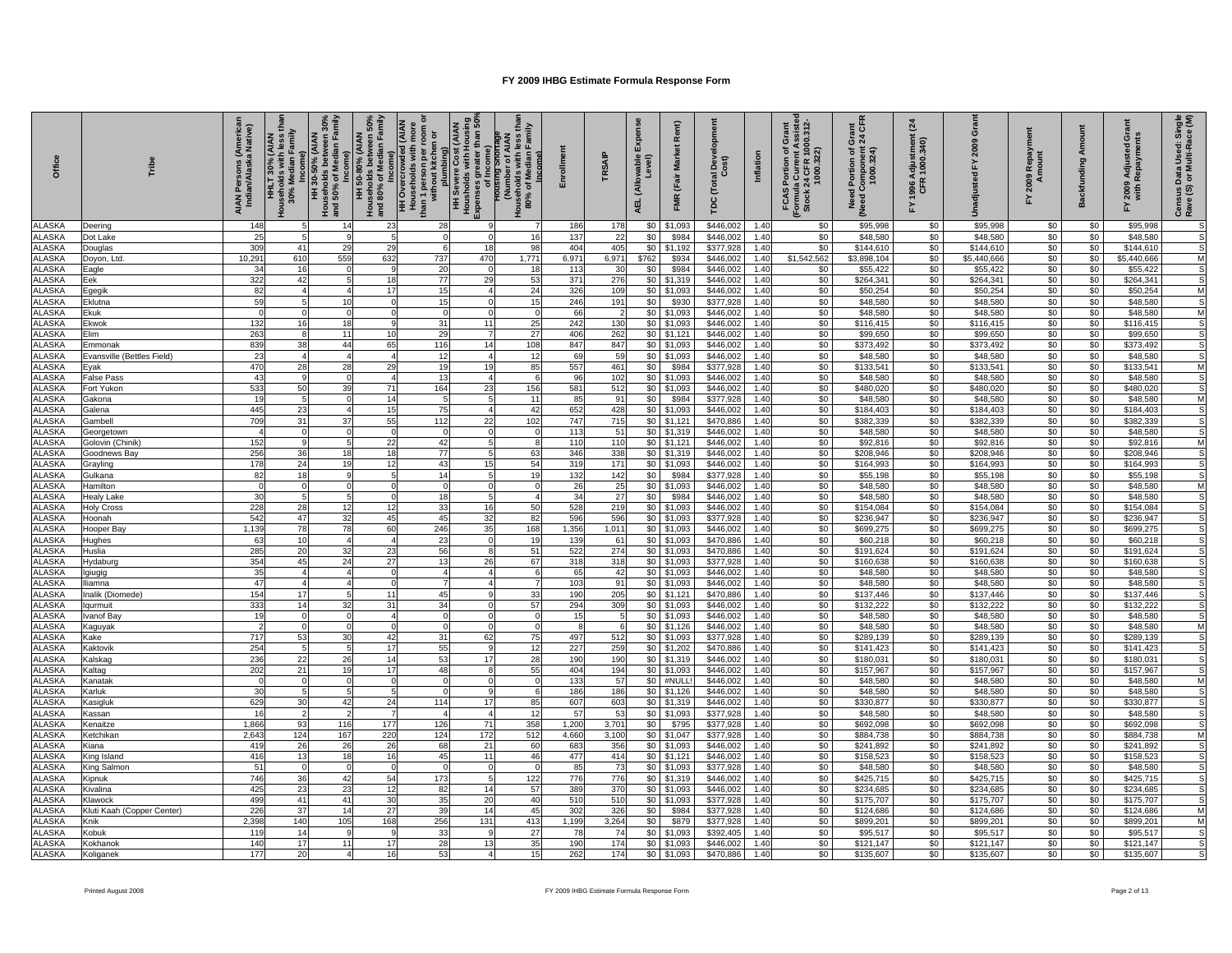| <b>Office</b>                  | Tribe                                                                                                                                                                                                                                                                                                   | AIAN Persons (Americaı<br>Indian/Alaska Native)<br><b>AIAN</b><br>30% (A<br>s with<br>splouesnoµ<br>Households | h less th<br>Family<br>Income)<br>30% Median | Households between 30%<br>and 50% of Median Family<br>HH 30-50% (AIAN<br>Income) | HH 50-80% (AIAN<br>Households between 50%<br>and 80% of Median Family<br>Income) | <b>HH Overcrowded (AIAN</b><br>Households with more<br>than 1 person per room or<br>without kitchen or | HH Severe Cost (AIAN<br>Housholds with Housing<br>Housholds with Housing<br>Expenses greater than 50%<br>of Income) | less tha<br>Family<br>NVI<br>Ge1<br>Rumber of All<br>Mumber of All<br>Median<br>with<br>혼호<br>Househ<br>80% | nrollme     | <b>SAIP</b><br>Æ | Expe<br>Level)<br><b>wable</b><br>ड<br><b>AEL</b> | Rent)<br><b>Market</b><br>(Fair<br>FMR | Developme<br>:ost)<br><b>Total</b><br>rpc | Inflation    | nt Assisted<br>1000.312-<br>FCAS Portion of Grant<br>1 CFR 100<br>000.322)<br>Current<br>Formula C<br>Stock 24 | ៖្លូ<br>------on of Gra.<br>  Component 24<br>  100.324)<br>Need<br>(Need ( | (24)<br>i Adjustment (<br>R 1000.340)<br>FY 1996 A<br>CFR | Gra<br>2009<br>ፚ       | 09 Repay<br>Amount<br>2009<br>놊 | Amount<br>Backfunding | 2009 Adjusted Gr<br>with Repayments<br>ᇫ | Census Data Used: Single<br>Rave (S) or Multi-Race (M) |
|--------------------------------|---------------------------------------------------------------------------------------------------------------------------------------------------------------------------------------------------------------------------------------------------------------------------------------------------------|----------------------------------------------------------------------------------------------------------------|----------------------------------------------|----------------------------------------------------------------------------------|----------------------------------------------------------------------------------|--------------------------------------------------------------------------------------------------------|---------------------------------------------------------------------------------------------------------------------|-------------------------------------------------------------------------------------------------------------|-------------|------------------|---------------------------------------------------|----------------------------------------|-------------------------------------------|--------------|----------------------------------------------------------------------------------------------------------------|-----------------------------------------------------------------------------|-----------------------------------------------------------|------------------------|---------------------------------|-----------------------|------------------------------------------|--------------------------------------------------------|
| <b>ALASKA</b>                  | iongiganak                                                                                                                                                                                                                                                                                              | 413                                                                                                            | 24                                           | 36                                                                               | 18                                                                               |                                                                                                        |                                                                                                                     | 48                                                                                                          | 480         | 450              | \$0                                               | \$1,319                                | \$446,002                                 | 1.4          | \$0                                                                                                            | \$238,328                                                                   | \$0                                                       | \$238,328              | \$0                             | \$0                   | \$238,328                                | S                                                      |
| <b>ALASKA</b>                  | Koniag, Incorporated                                                                                                                                                                                                                                                                                    | 642                                                                                                            | 37                                           | 25                                                                               | 41                                                                               | 14                                                                                                     | 47                                                                                                                  | 14                                                                                                          | 3.300       | 1.882            | \$802                                             | \$1,126                                | \$446.002                                 | 1.40         | \$3,323,797                                                                                                    | \$197.085                                                                   | \$0                                                       | \$3,520,882            | \$0                             | $\mathcal{S}$ 0       | \$3,520.882                              | M                                                      |
| <b>ALASKA</b>                  | <otlik< td=""><td>663</td><td>30</td><td>12</td><td>60</td><td>126</td><td></td><td>81</td><td>570</td><td>570</td><td>\$0</td><td>\$1,093</td><td>\$446,002</td><td>1.40</td><td>\$0</td><td>\$316,757</td><td>\$0</td><td>\$316,757</td><td>\$0</td><td>\$0</td><td>\$316,757</td><td>s</td></otlik<> | 663                                                                                                            | 30                                           | 12                                                                               | 60                                                                               | 126                                                                                                    |                                                                                                                     | 81                                                                                                          | 570         | 570              | \$0                                               | \$1,093                                | \$446,002                                 | 1.40         | \$0                                                                                                            | \$316,757                                                                   | \$0                                                       | \$316,757              | \$0                             | \$0                   | \$316,757                                | s                                                      |
| <b>ALASKA</b>                  | <b>Cotzebue</b>                                                                                                                                                                                                                                                                                         | 2,561                                                                                                          | 104                                          | 105                                                                              | 127                                                                              | 286                                                                                                    | 79                                                                                                                  | 230                                                                                                         | 2.538       | 2,175            | \$0                                               | \$1,093                                | \$446,002                                 | 1.40         | \$0                                                                                                            | \$1,024,620                                                                 | \$0                                                       | \$1,024,620            | \$0                             | \$0                   | \$1,024,620                              | S                                                      |
| <b>ALASKA</b>                  | .oyuk                                                                                                                                                                                                                                                                                                   | 312                                                                                                            | 18                                           | 14                                                                               | 21                                                                               | 32                                                                                                     |                                                                                                                     | 23                                                                                                          | 381         | 260              | \$0                                               | \$1,121                                | \$446,002                                 | 1.40         | \$0                                                                                                            | \$113,047                                                                   | \$0                                                       | \$113,047              | \$0                             | \$0                   | \$113,047                                |                                                        |
| <b>ALASKA</b>                  | (oyukuk                                                                                                                                                                                                                                                                                                 | 96                                                                                                             | 21                                           |                                                                                  |                                                                                  | 33                                                                                                     |                                                                                                                     | 29                                                                                                          | 280         | 92               | \$0                                               | \$1,093                                | \$446,002                                 | 1.40         | \$0                                                                                                            | \$96,560                                                                    | \$0                                                       | \$96,560               | \$0                             | \$0                   | \$96,560                                 |                                                        |
| <b>ALASKA</b>                  | wethluk                                                                                                                                                                                                                                                                                                 | 794                                                                                                            | 66                                           | 54                                                                               | 41                                                                               | 174                                                                                                    | 28                                                                                                                  | 130                                                                                                         | 784         | 584              | \$0                                               | \$1,319                                | \$446,002                                 | 1.40         | \$0                                                                                                            | \$513,856                                                                   | \$0                                                       | \$513,856              | \$0                             | \$0                   | \$513,856                                |                                                        |
| <b>ALASKA</b>                  | wigillingol                                                                                                                                                                                                                                                                                             | 396                                                                                                            | 24                                           | 18                                                                               | 18                                                                               | 72                                                                                                     | 10                                                                                                                  | 40                                                                                                          | 408         | 266              | \$0                                               | \$1,319                                | \$446,002                                 | 1.40         | \$0                                                                                                            | \$200,934                                                                   | \$0                                                       | \$200,934              | \$0                             | \$0                   | \$200,934                                |                                                        |
| <b>ALASKA</b>                  | Kwinhagak (Quinhagak)                                                                                                                                                                                                                                                                                   | 640                                                                                                            | 53                                           | 58                                                                               | 35                                                                               | 155                                                                                                    | 10                                                                                                                  | 139                                                                                                         | 661         | 616              | \$0                                               | \$1,319                                | \$446,002                                 | 1.40         | \$0                                                                                                            | \$427,549                                                                   | \$0                                                       | \$427,549              | \$0                             | \$0                   | \$427,549                                | S                                                      |
| <b>ALASKA</b>                  | arsen Bay                                                                                                                                                                                                                                                                                               | 103                                                                                                            | 5                                            |                                                                                  |                                                                                  | $\mathbf{Q}$                                                                                           |                                                                                                                     | $\overline{4}$                                                                                              | 471         | 73               | \$0                                               | \$1,126                                | \$446.002                                 | 1.40         | \$0                                                                                                            | \$48,580                                                                    | \$0                                                       | \$48,580               | \$0                             | \$0                   | \$48,580                                 |                                                        |
| <b>ALASKA</b>                  | esnoi (Woody Island)                                                                                                                                                                                                                                                                                    | 39                                                                                                             |                                              |                                                                                  |                                                                                  |                                                                                                        |                                                                                                                     | 6                                                                                                           | 255         | 115              | \$0                                               | \$1,126                                | \$446,002                                 | 1.40         | \$0                                                                                                            | \$48,580                                                                    | \$0                                                       | \$48,580               | \$0                             | \$0                   | \$48,580                                 | M                                                      |
| <b>ALASKA</b>                  | evelock                                                                                                                                                                                                                                                                                                 | 101                                                                                                            | 17                                           |                                                                                  |                                                                                  | 20                                                                                                     |                                                                                                                     | 25                                                                                                          | 209         | 124              | \$0                                               | \$1,093                                | \$446,002                                 | 1.40         | \$0                                                                                                            | \$82,449                                                                    | \$0                                                       | \$82,449               | \$0                             | \$0                   | \$82,449                                 |                                                        |
| <b>ALASKA</b>                  | ime Village                                                                                                                                                                                                                                                                                             | 38                                                                                                             | 10                                           |                                                                                  |                                                                                  | 17                                                                                                     |                                                                                                                     | 9                                                                                                           | 44          | 43               | \$0                                               | \$1,319                                | \$470,886                                 | 1.40         | \$0                                                                                                            | \$48,580                                                                    | \$0                                                       | \$48,580               | \$0                             | \$0                   | \$48,580                                 | M                                                      |
| <b>ALASKA</b><br><b>ALASKA</b> | ower.Kalskag                                                                                                                                                                                                                                                                                            | 284<br>18                                                                                                      | 28                                           | 14                                                                               | 34                                                                               | 66                                                                                                     | 12                                                                                                                  | 50                                                                                                          | 280         | 388              | \$0<br>\$0                                        | \$1,319                                | \$446,002                                 | 1.40         | \$0                                                                                                            | \$204,923                                                                   | \$0                                                       | \$204,923              | \$0<br>\$0                      | \$0<br>\$0            | \$204,923<br>\$50,142                    | s<br>s                                                 |
| <b>ALASKA</b>                  | Manley Hot Springs<br><b>Aanokotak</b>                                                                                                                                                                                                                                                                  | 420                                                                                                            | 42                                           | 21                                                                               | 18                                                                               | 17<br>63                                                                                               | 16                                                                                                                  | 12<br>69                                                                                                    | 77<br>515   | 17<br>404        | \$0                                               | \$1,093<br>\$1,093                     | \$446,002<br>\$446,002                    | 1.40<br>1.40 | \$0<br>\$0                                                                                                     | \$50,142<br>\$232,796                                                       | \$0<br>\$0                                                | \$50,142<br>\$232,796  | \$0                             | \$0                   | \$232,796                                |                                                        |
| <b>ALASKA</b>                  |                                                                                                                                                                                                                                                                                                         | 402                                                                                                            | 28                                           | 17                                                                               | 34                                                                               | 80                                                                                                     | 17                                                                                                                  | 62                                                                                                          | 345         | 265              | \$0                                               | \$1,093                                | \$446,002                                 | 1.40         | \$0                                                                                                            | \$249,647                                                                   | \$0                                                       | \$249,647              | \$0                             | \$0                   | \$249,647                                |                                                        |
| ALASKA                         | Aarshall<br>Mary's Igloo                                                                                                                                                                                                                                                                                |                                                                                                                |                                              |                                                                                  |                                                                                  |                                                                                                        |                                                                                                                     | $\Omega$                                                                                                    | 98          | 106              | \$0                                               | \$1,121                                | \$446,002                                 | 1.40         | \$0                                                                                                            | \$48,580                                                                    | \$0                                                       | \$48,580               | \$0                             | \$0                   | \$48,580                                 |                                                        |
| <b>ALASKA</b>                  | McGrath                                                                                                                                                                                                                                                                                                 | 228                                                                                                            | 23                                           | 12                                                                               | 19                                                                               | 29                                                                                                     | 17                                                                                                                  | 49                                                                                                          | 322         | 176              | \$0                                               | \$1,093                                | \$470,886                                 | 1.40         | \$0                                                                                                            | \$135,678                                                                   | \$0                                                       | \$135,678              | \$0                             | \$0                   | \$135,678                                | M                                                      |
| <b>ALASKA</b>                  | Mekoryuk                                                                                                                                                                                                                                                                                                | 228                                                                                                            | 14                                           | 26                                                                               | 32                                                                               | 36                                                                                                     |                                                                                                                     | 34                                                                                                          | 497         | 201              | \$0                                               | \$1,319                                | \$446,002                                 | 1.40         | \$0                                                                                                            | \$118,264                                                                   | \$0                                                       | \$118,264              | \$0                             | \$0                   | \$118,264                                |                                                        |
| <b>ALASKA</b>                  | Aentasta                                                                                                                                                                                                                                                                                                | 99                                                                                                             | 21                                           |                                                                                  | 11                                                                               | 16                                                                                                     |                                                                                                                     | 21                                                                                                          | 250         | 311              | \$0                                               | \$984                                  | \$446,002                                 | 1.40         | \$0                                                                                                            | \$71,983                                                                    | \$0                                                       | \$71,983               | \$0                             | \$0                   | \$71,983                                 |                                                        |
| <b>ALASKA</b>                  | Ainto                                                                                                                                                                                                                                                                                                   | 247                                                                                                            | 29                                           | 17                                                                               | 17                                                                               | 44                                                                                                     | 19                                                                                                                  | 59                                                                                                          | 424         | 237              | \$0                                               | \$1,093                                | \$446,002                                 | 1.40         | \$0                                                                                                            | \$186,902                                                                   | \$0                                                       | \$186,902              | \$0                             | \$0                   | \$186,902                                |                                                        |
| <b>ALASKA</b>                  | Mountain Village (Asa'Carsarmiut)                                                                                                                                                                                                                                                                       | 819                                                                                                            | 44                                           | 52                                                                               | 40                                                                               | 106                                                                                                    |                                                                                                                     | 123                                                                                                         | 1,026       | 977              | \$0                                               | \$1,093                                | \$446,002                                 | 1.40         | \$0                                                                                                            | \$337,233                                                                   | \$0                                                       | \$337,233              | \$0                             | \$0                   | \$337,233                                | S                                                      |
| <b>ALASKA</b>                  | <b>Jaknek</b>                                                                                                                                                                                                                                                                                           | 322                                                                                                            | 13                                           |                                                                                  | 29                                                                               | 13                                                                                                     | 13                                                                                                                  | 45                                                                                                          | 627         | 300              | \$0                                               | \$1,093                                | \$446.002                                 | 1.40         | \$0                                                                                                            | \$111.803                                                                   | \$0                                                       | \$111.803              | \$0                             | \$0                   | \$111.803                                |                                                        |
| <b>ALASKA</b>                  | <b>JANA Corporation</b>                                                                                                                                                                                                                                                                                 | 235                                                                                                            | $\Omega$                                     | $\Omega$                                                                         |                                                                                  | $\Omega$                                                                                               |                                                                                                                     | $\Omega$                                                                                                    | 10,406      | $\Omega$         | \$933                                             | \$1,093                                | \$470,886                                 | 1.40         | \$3,186,290                                                                                                    | \$11,267                                                                    | \$0                                                       | \$3,197,558            | \$0                             | \$0                   | \$3,197,558                              | S                                                      |
| <b>ALASKA</b>                  | Vanwelek (English Bay)                                                                                                                                                                                                                                                                                  | 176                                                                                                            | 13                                           | 13                                                                               | 13                                                                               | 40                                                                                                     |                                                                                                                     | 22                                                                                                          | 248         | 261              | \$0                                               | \$795                                  | \$377,928                                 | 1.40         | \$0                                                                                                            | \$94,533                                                                    | \$0                                                       | \$94,533               | \$0                             | \$0                   | \$94,533                                 |                                                        |
| <b>ALASKA</b>                  | <b>Japaimute</b>                                                                                                                                                                                                                                                                                        | $\Omega$                                                                                                       |                                              |                                                                                  |                                                                                  |                                                                                                        |                                                                                                                     |                                                                                                             | 75          | 75               | \$0                                               | \$1,319                                | \$446,002                                 | 1.41         | \$0                                                                                                            | \$48,580                                                                    | \$0                                                       | \$48,580               | \$0                             | \$0                   | \$48,580                                 | M                                                      |
| <b>ALASKA</b>                  | lapakiak                                                                                                                                                                                                                                                                                                | 407                                                                                                            | 24                                           | 41                                                                               | 35                                                                               | 104                                                                                                    |                                                                                                                     | 75                                                                                                          | 526         | 306              | \$0                                               | \$1,319                                | \$446,002                                 | 1.40         | \$0                                                                                                            | \$271,966                                                                   | \$0                                                       | \$271,966              | \$0                             | \$0                   | \$271,966                                |                                                        |
| <b>ALASKA</b>                  | Napaskiak                                                                                                                                                                                                                                                                                               | 456                                                                                                            | 30                                           | 24                                                                               | 35                                                                               | 107                                                                                                    |                                                                                                                     | 73                                                                                                          | 512         | 401              | \$0                                               | \$1,319                                | \$446,002                                 | 1.40         | \$0                                                                                                            | \$271,987                                                                   | \$0                                                       | \$271,987              | \$0                             | \$0                   | \$271,987                                |                                                        |
| <b>ALASKA</b>                  | <b>Jelson Lagoon</b>                                                                                                                                                                                                                                                                                    | 69                                                                                                             | $\Omega$                                     | 13                                                                               |                                                                                  | $\Omega$                                                                                               |                                                                                                                     | 10                                                                                                          | 50          | 47               | \$0                                               | \$1,093                                | \$446.002                                 | 1.40         | \$0                                                                                                            | \$48.580                                                                    | \$0                                                       | \$48,580               | \$0                             | \$0                   | \$48,580                                 |                                                        |
| <b>ALASKA</b>                  | venana                                                                                                                                                                                                                                                                                                  | 172                                                                                                            | 32                                           | 10                                                                               | 20                                                                               | 21                                                                                                     | 15                                                                                                                  | 37                                                                                                          | 717         | 165              | \$0                                               | \$1,093                                | \$446,002                                 | 1.40         | \$0                                                                                                            | \$130,491                                                                   | \$0                                                       | \$130,491              | \$0                             | \$0                   | \$130,491                                |                                                        |
| <b>ALASKA</b>                  | <b>Vew Stuyahok</b>                                                                                                                                                                                                                                                                                     | 486                                                                                                            | 32                                           | 41                                                                               | 27                                                                               | 76                                                                                                     | 20                                                                                                                  | 86                                                                                                          | 598         | 400              | \$0                                               | \$1,093                                | \$470,886                                 | 1.40         | \$0                                                                                                            | \$295,075                                                                   | \$0                                                       | \$295,075              | \$0                             | \$0                   | \$295,075                                |                                                        |
| <b>ALASKA</b>                  | <b>Jewhalen</b>                                                                                                                                                                                                                                                                                         | 126                                                                                                            | $\overline{7}$                               | 11                                                                               | $\overline{7}$                                                                   | 18                                                                                                     |                                                                                                                     | 16                                                                                                          | 194         | 135              | \$0                                               | \$1,093                                | \$446,002                                 | 1.40         | \$0                                                                                                            | \$64,412                                                                    | \$0                                                       | \$64,412               | \$0                             | \$0                   | \$64,412                                 |                                                        |
| <b>ALASKA</b>                  | lewtok                                                                                                                                                                                                                                                                                                  | 367                                                                                                            | 12                                           | 18                                                                               | 24                                                                               | 66                                                                                                     |                                                                                                                     | 45                                                                                                          | 313         | 308              | \$0                                               | \$1,319                                | \$446,002                                 | 1.40         | \$0                                                                                                            | \$174,551                                                                   | \$0                                                       | \$174,551              | \$0                             | \$0                   | \$174,551                                |                                                        |
| <b>ALASKA</b>                  | lightmute                                                                                                                                                                                                                                                                                               | 229                                                                                                            | 10                                           | 19                                                                               | 24                                                                               | 50                                                                                                     |                                                                                                                     | 43                                                                                                          | 239         | 211              | \$0                                               | \$1,319                                | \$446,002                                 | 1.40         | \$0                                                                                                            | \$131,591                                                                   | \$0                                                       | \$131,591              | \$0                             | \$0                   | \$131,591                                |                                                        |
| <b>ALASKA</b>                  | Vikolai                                                                                                                                                                                                                                                                                                 | 84                                                                                                             | 15                                           | 12                                                                               |                                                                                  | 15                                                                                                     |                                                                                                                     | 25                                                                                                          | 167         | 81               | \$0                                               | \$1,093                                | \$470,886                                 | 1.40         | \$0                                                                                                            | \$83,639                                                                    | \$0                                                       | \$83,639               | \$0                             | \$0                   | \$83.639                                 |                                                        |
| <b>ALASKA</b>                  | <b>Vikolski</b>                                                                                                                                                                                                                                                                                         | 28                                                                                                             |                                              | $\overline{4}$                                                                   |                                                                                  | $\Omega$                                                                                               |                                                                                                                     |                                                                                                             | 85          | 19               | \$0                                               | \$1,093                                | \$446,002                                 | 1.40         | \$0                                                                                                            | \$48,580                                                                    | \$0                                                       | \$48,580               | \$0                             | \$0                   | \$48,580                                 | S<br>M                                                 |
| <b>ALASKA</b>                  | Ninilchil                                                                                                                                                                                                                                                                                               | 971                                                                                                            | 42                                           | 71                                                                               | 73<br>19                                                                         | 80                                                                                                     | 45                                                                                                                  | 176                                                                                                         | 592         | 899              | \$0                                               | \$795                                  | \$377,928                                 | 1.40         | \$0                                                                                                            | \$330,541                                                                   | \$0                                                       | \$330,541              | \$0                             | \$0                   | \$330,541                                |                                                        |
| <b>ALASKA</b><br><b>ALASKA</b> | <b>Joatak</b>                                                                                                                                                                                                                                                                                           | 468<br>2,13                                                                                                    | 21<br>68                                     | 23<br>90                                                                         | 81                                                                               | 75<br>231                                                                                              | 21<br>55                                                                                                            | 40<br>192                                                                                                   | 497<br>2,12 | 386<br>2,123     | \$0<br>\$0                                        | \$1,093<br>\$1,121                     | \$470,886<br>\$446,002                    | 1.40<br>1.40 | \$0<br>\$0                                                                                                     | \$250,786<br>\$790,509                                                      | \$0<br>\$0                                                | \$250,786<br>\$790,509 | \$0<br>\$0                      | \$0<br>\$0            | \$250,786<br>\$790,509                   |                                                        |
| <b>ALASKA</b>                  | vome<br>londalton                                                                                                                                                                                                                                                                                       | 182                                                                                                            | 21                                           | 15                                                                               | 17                                                                               | 22                                                                                                     | 22                                                                                                                  | 40                                                                                                          | 443         | 174              | \$0                                               | \$1,093                                | \$446,002                                 | 1.40         | \$0                                                                                                            | \$145,525                                                                   | \$0                                                       | \$145,525              | \$0                             | \$0                   | \$145,525                                |                                                        |
| <b>ALASKA</b>                  | <b>Joorvik</b>                                                                                                                                                                                                                                                                                          | 667                                                                                                            | 14                                           | 26                                                                               | 46                                                                               | 102                                                                                                    | 5                                                                                                                   | 56                                                                                                          | 735         | 472              | \$0                                               | \$1,093                                | \$446,002                                 | 1.40         | \$0                                                                                                            | \$259,584                                                                   | \$0                                                       | \$259,584              | \$0                             | \$0                   | \$259,584                                |                                                        |
| <b>ALASKA</b>                  | Northway                                                                                                                                                                                                                                                                                                | 372                                                                                                            | 22                                           | 20                                                                               | 23                                                                               | 27                                                                                                     | 17                                                                                                                  | 55                                                                                                          | 256         | 252              | \$0                                               | \$984                                  | \$446,002                                 | 1.40         | \$0                                                                                                            | \$138,104                                                                   | \$0                                                       | \$138,104              | \$0                             | \$0                   | \$138,104                                | M                                                      |
| <b>ALASKA</b>                  | <b>Juigsut</b>                                                                                                                                                                                                                                                                                          | 438                                                                                                            | -5                                           | 14                                                                               | 50                                                                               | 104                                                                                                    | 14                                                                                                                  | 42                                                                                                          | 450         | 486              | \$0                                               | \$1,202                                | \$470,886                                 | 1.40         | \$0                                                                                                            | \$272.462                                                                   | \$0                                                       | \$272,462              | \$0                             | \$0                   | \$272,462                                |                                                        |
| <b>ALASKA</b>                  | lulato                                                                                                                                                                                                                                                                                                  | 325                                                                                                            | 19                                           | 29                                                                               | 23                                                                               | 67                                                                                                     |                                                                                                                     | 71                                                                                                          | 715         | 626              | \$0                                               | \$1,093                                | \$446,002                                 | 1.40         | \$0                                                                                                            | \$204,545                                                                   | \$0                                                       | \$204,545              | \$0                             | \$0                   | \$204,545                                |                                                        |
| <b>ALASKA</b>                  | lunapitchul                                                                                                                                                                                                                                                                                             | 534                                                                                                            | 29                                           | 44                                                                               | 28                                                                               | 96                                                                                                     |                                                                                                                     | 86                                                                                                          | 635         | 480              | \$0                                               | \$1,319                                | \$446,002                                 | 1.40         | \$0                                                                                                            | \$272,926                                                                   | \$0                                                       | \$272,926              | \$0                             | \$0                   | \$272,926                                |                                                        |
| <b>ALASKA</b>                  | <b>Chogamiut</b>                                                                                                                                                                                                                                                                                        | $\overline{0}$                                                                                                 | $\mathbf 0$                                  | $^{\circ}$                                                                       |                                                                                  | $\mathbf 0$                                                                                            |                                                                                                                     | $\mathbf 0$                                                                                                 | 80          | 81               | \$0                                               | \$1,093                                | \$446,002                                 | 1.40         | \$0                                                                                                            | \$48,580                                                                    | \$0                                                       | \$48,580               | \$0                             | \$0                   | \$48,580                                 | M                                                      |
| <b>ALASKA</b>                  | <b>Old Harbor</b>                                                                                                                                                                                                                                                                                       | 198                                                                                                            | 30                                           | 14                                                                               | 21                                                                               | 30                                                                                                     | 21                                                                                                                  | 32                                                                                                          | 590         | 590              | \$0                                               | \$1,126                                | \$446,002                                 | 1.40         | \$0                                                                                                            | \$158,040                                                                   | \$0                                                       | \$158,040              | \$0                             | \$0                   | \$158,040                                | S                                                      |
| <b>ALASKA</b>                  | Irutsararmuit (Bethel)                                                                                                                                                                                                                                                                                  | 3,236                                                                                                          | 167                                          | 104                                                                              | 152                                                                              | 325                                                                                                    | 114                                                                                                                 | 358                                                                                                         | 1,618       | 3,805            | \$0                                               | \$1,319                                | \$446,002                                 | 1.40         | \$0                                                                                                            | \$1,311,707                                                                 | \$0                                                       | \$1,311,707            | \$0                             | \$0                   | \$1,311,707                              |                                                        |
| <b>ALASKA</b>                  | <b>Oscarville</b>                                                                                                                                                                                                                                                                                       | 72                                                                                                             | 12                                           |                                                                                  |                                                                                  | 22                                                                                                     |                                                                                                                     | 17                                                                                                          | 65          | 59               | \$0                                               | \$1,319                                | \$446,002                                 | 1.40         | \$0                                                                                                            | \$68,447                                                                    | \$0                                                       | \$68,447               | \$0                             | \$0                   | \$68,447                                 |                                                        |
| <b>ALASKA</b>                  | )uzinkie                                                                                                                                                                                                                                                                                                | 226                                                                                                            |                                              | 14                                                                               | 25                                                                               | 30                                                                                                     |                                                                                                                     | 23                                                                                                          | 540         | 132              | \$0                                               | \$1,126                                | \$446,002                                 | 1.40         | \$0                                                                                                            | \$89,539                                                                    | \$0                                                       | \$89,539               | \$0                             | \$0                   | \$89,539                                 |                                                        |
| ALASKA                         | 'aimiut                                                                                                                                                                                                                                                                                                 |                                                                                                                |                                              |                                                                                  |                                                                                  |                                                                                                        |                                                                                                                     |                                                                                                             | 66          | 66               | \$0                                               | \$1,093                                | \$446,002                                 | 1.40         | \$0                                                                                                            | \$48,580                                                                    | \$0                                                       | \$48,580               | \$0                             | \$0                   | \$48,580                                 |                                                        |
| <b>ALASKA</b>                  | Pauloff Harbor Village                                                                                                                                                                                                                                                                                  | 26                                                                                                             |                                              |                                                                                  |                                                                                  | $\Omega$                                                                                               |                                                                                                                     | $\Omega$                                                                                                    | 51          | 51               | \$0                                               | \$1,093                                | \$446,002                                 | 1.40         | \$0                                                                                                            | \$48,580                                                                    | \$0                                                       | \$48,580               | \$0                             | \$0                   | \$48,580                                 |                                                        |
| <b>ALASKA</b>                  | Pedro Bay                                                                                                                                                                                                                                                                                               | 30                                                                                                             |                                              |                                                                                  |                                                                                  |                                                                                                        |                                                                                                                     |                                                                                                             | 115         | 57               | \$0                                               | \$1,093                                | \$446,002                                 | 1.40         | \$0                                                                                                            | \$48,580                                                                    | \$0                                                       | \$48,580               | \$0                             | \$0                   | \$48,580                                 | M                                                      |
| <b>ALASKA</b>                  | erryville                                                                                                                                                                                                                                                                                               | 96                                                                                                             |                                              |                                                                                  | 11                                                                               | 28                                                                                                     |                                                                                                                     |                                                                                                             | 269         | 110              | \$0                                               | \$1,093                                | \$446,002                                 | 1.40         | \$0                                                                                                            | \$66,893                                                                    | \$0                                                       | \$66,893               | \$0                             | \$0                   | \$66,893                                 |                                                        |
| <b>ALASKA</b>                  | etersburg                                                                                                                                                                                                                                                                                               | 514                                                                                                            | 69                                           | 24                                                                               | 31                                                                               | 22                                                                                                     | 22                                                                                                                  | 104                                                                                                         | 458         | 458              | \$0                                               | \$1,093                                | \$377,928                                 | 1.40         | \$0                                                                                                            | \$201,275                                                                   | \$0                                                       | \$201,275              | \$0                             | \$0                   | \$201,275                                |                                                        |
| <b>ALASKA</b>                  | Pilot Point                                                                                                                                                                                                                                                                                             | 111<br>639                                                                                                     | 11<br>32                                     |                                                                                  | 11<br>35                                                                         | 11<br>102                                                                                              | 10                                                                                                                  | 18                                                                                                          | 156<br>711  | 96<br>641        | \$0                                               | \$1,093<br>\$1,093                     | \$446,002<br>\$446.002                    | 1.40         | \$0                                                                                                            | \$54,151<br>\$313.071                                                       | \$0<br>\$0                                                | \$54,151<br>\$313.071  | \$0<br>\$0                      | \$0<br>\$0            | \$54,151<br>\$313.071                    | s                                                      |
| <b>ALASKA</b><br><b>ALASKA</b> | Pilot Station<br>Pitka's Point                                                                                                                                                                                                                                                                          | 137                                                                                                            |                                              | 44                                                                               |                                                                                  | 34                                                                                                     |                                                                                                                     | 106                                                                                                         | 140         | 98               | \$0<br>\$0                                        | \$1.093                                | \$446.002                                 | 1.40<br>140  | \$0<br>\$0                                                                                                     | \$78.272                                                                    | \$0                                                       | \$78,272               | \$0                             | \$0                   | \$78.272                                 |                                                        |
|                                |                                                                                                                                                                                                                                                                                                         |                                                                                                                |                                              |                                                                                  |                                                                                  |                                                                                                        |                                                                                                                     |                                                                                                             |             |                  |                                                   |                                        |                                           |              |                                                                                                                |                                                                             |                                                           |                        |                                 |                       |                                          |                                                        |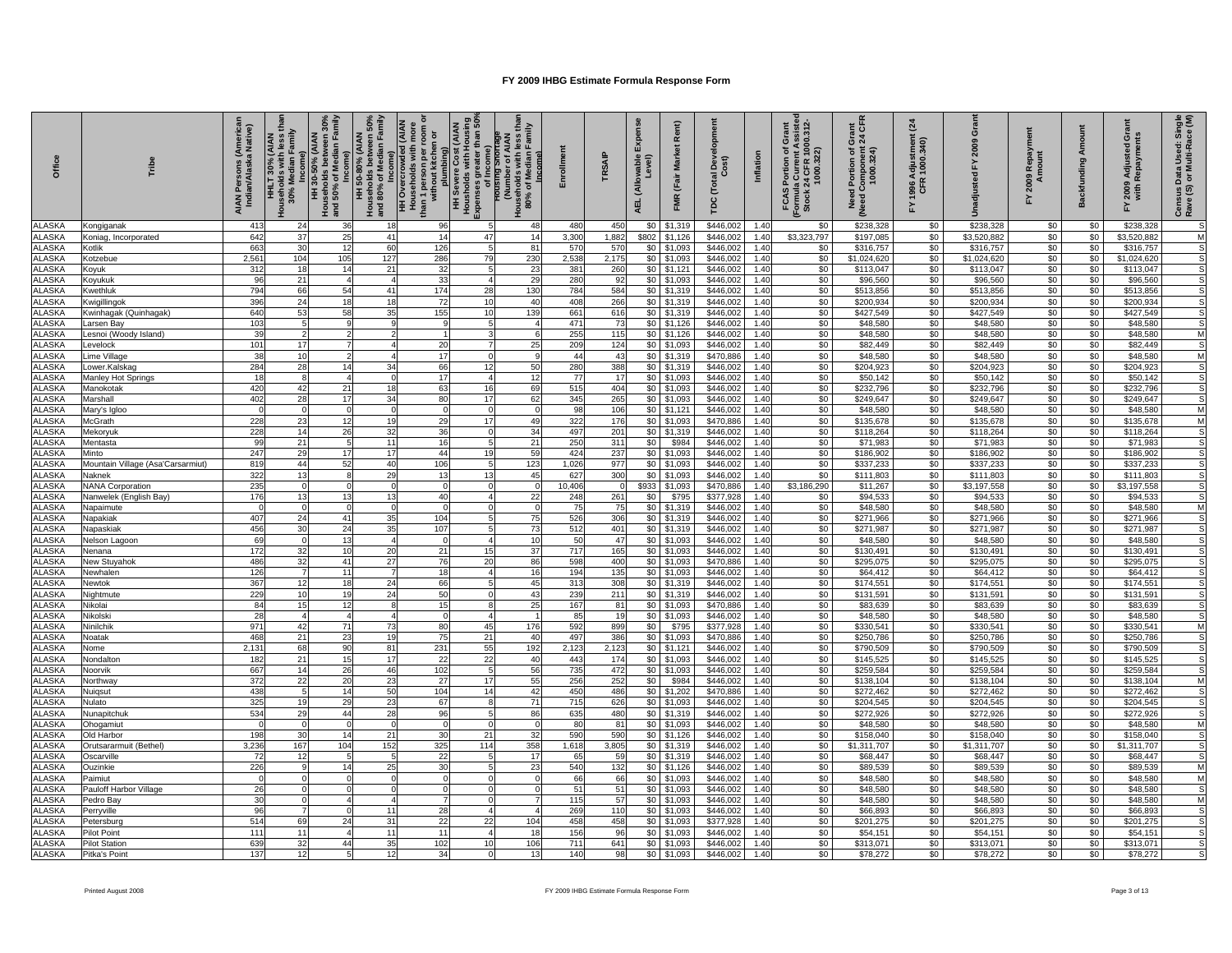| Office          | Tribe                            | AIAN Persons (Americar<br>Indian/Alaska Native) | Households with less tl<br>30% Median Family<br>HHLT 30% (AIAN | s between 30%<br>Median Family<br>Income)<br>HH 30-50% (AIAN<br>Income)<br>Households be<br>and 50% of Mec | HH 50-80% (AIAN<br>Households between 50%<br>and 80% of Median Family<br>Income) | than 1 person per room or<br>without kitchen or<br>HH Overcrowded (AIAN)<br>Households with more | Premiuming)<br>HH Severe Cost (AIAN<br>Housholds with Housing<br>Expenses greater than 50%<br>৳ | less that<br>Family<br>Z<br>Median<br>đ<br>nousing<br>Number<br>Househol<br>80% of | Enrollment | <b>SAIP</b><br>E | Expense<br>adswo<br>Level)<br>(Allo<br><b>AEL</b> | Rent)<br>Market<br>(Fair<br><b>FMR</b> | Devi<br>ost)<br>Ĕ<br>rpc | Inflation    | ant<br>24 CFR 1000.312-<br>1000.322)<br>Grant<br>৳<br><b>FCAS Portion</b><br>Formula C<br>Stock 24 ( | $\frac{1}{6}$ $\overline{5}$<br>$\frac{a}{24}$<br>Need Pors<br>Need Component 2<br>1000.324) | (24)<br>FY 1996 Adjustment<br>CFR 1000.340) | Gra<br>2009<br>ř<br>adiusted | 09 Repayı<br>Amount<br>2009<br>놊 | Amount<br>Backfunding | 西岸<br>9 Adjusted<br>Repaymen<br>2009<br>with F<br>≿. | Census Data Used: Single<br>Rave (S) or Multi-Race (M) |
|-----------------|----------------------------------|-------------------------------------------------|----------------------------------------------------------------|------------------------------------------------------------------------------------------------------------|----------------------------------------------------------------------------------|--------------------------------------------------------------------------------------------------|-------------------------------------------------------------------------------------------------|------------------------------------------------------------------------------------|------------|------------------|---------------------------------------------------|----------------------------------------|--------------------------|--------------|------------------------------------------------------------------------------------------------------|----------------------------------------------------------------------------------------------|---------------------------------------------|------------------------------|----------------------------------|-----------------------|------------------------------------------------------|--------------------------------------------------------|
|                 |                                  |                                                 |                                                                |                                                                                                            |                                                                                  |                                                                                                  |                                                                                                 |                                                                                    |            |                  |                                                   |                                        |                          |              |                                                                                                      |                                                                                              |                                             |                              |                                  |                       |                                                      |                                                        |
| LASKA           | Platinum                         | 44                                              |                                                                |                                                                                                            | 10                                                                               |                                                                                                  |                                                                                                 |                                                                                    | 70         | 71               | \$0                                               | \$1,319                                | \$446,002                | 1.40         | \$0                                                                                                  | \$51,600                                                                                     | \$0                                         | \$51,600                     | \$0                              | \$0                   | \$51,600                                             | S                                                      |
| ALASKA          | Point Hope                       | 756                                             | 32<br>11                                                       | 25                                                                                                         | 21<br>14                                                                         | 132<br>78                                                                                        | 22                                                                                              | 33                                                                                 | 795<br>197 | 794              | \$0                                               | \$1,202                                | \$470,886                | 1.40         | \$0                                                                                                  | \$362,285                                                                                    | \$0                                         | \$362,285                    | \$0                              | \$0                   | \$362.285                                            | <sub>N</sub>                                           |
| LASKA<br>LASKA  | Point Lay<br>Port Graham         | 250<br>162                                      | 18                                                             |                                                                                                            |                                                                                  | 18                                                                                               |                                                                                                 | 24                                                                                 | 298        | 217<br>134       | \$0<br>\$0                                        | \$1,202<br>\$795                       | \$470,886<br>\$377,928   | 1.40<br>1.40 | \$0<br>\$0                                                                                           | \$158,327<br>\$64,639                                                                        | \$0<br>\$0                                  | \$158,327<br>\$64,639        | \$0<br>\$0                       | \$0<br>\$0            | \$158,327<br>\$64,639                                | S.                                                     |
| LASKA           | Port Heiden                      | 72                                              |                                                                | 11                                                                                                         | 11                                                                               |                                                                                                  |                                                                                                 | 15                                                                                 | 118        | 116              | \$0                                               | \$1,093                                | \$446,002                | 1.40         | \$0                                                                                                  | \$48,580                                                                                     | \$0                                         | \$48,580                     | \$0                              | \$0                   | \$48,580                                             |                                                        |
| LASKA           | Port Lions                       | 186                                             | 16                                                             | 21                                                                                                         | 17                                                                               |                                                                                                  | 14                                                                                              | 35                                                                                 | 309        | 178              | \$0                                               | \$1,126                                | \$446,002                | 1.40         | \$0                                                                                                  | \$96,620                                                                                     | \$0                                         | \$96,620                     | \$0                              | \$0                   | \$96,620                                             |                                                        |
| LASKA           | Portage Creek                    | 34                                              |                                                                |                                                                                                            |                                                                                  |                                                                                                  |                                                                                                 |                                                                                    | 60         | 33               | \$0                                               | \$1,093                                | \$446,002                | 1.40         | \$0                                                                                                  | \$48,580                                                                                     | \$0                                         | \$48,580                     | \$0                              | \$0                   | \$48,580                                             |                                                        |
| LASKA           | Qagan Tayagungin (Sand Point)    | 431                                             | 1 <sup>c</sup>                                                 | 17                                                                                                         | 33                                                                               | 21                                                                                               | 13                                                                                              | 26                                                                                 | 629        | 629              | \$0                                               | \$1.093                                | \$446,002                | 1.40         | \$0                                                                                                  | \$133,474                                                                                    | \$0                                         | \$133,474                    | \$0                              | \$0                   | \$133,474                                            |                                                        |
| LASKA           | Qawalangin (Unalaska)            | 414                                             | 23                                                             | 13                                                                                                         |                                                                                  | 29                                                                                               | 13                                                                                              |                                                                                    | 618        | 234              | \$0                                               | \$1,093                                | \$446,002                | 1.40         | \$0                                                                                                  | \$103,438                                                                                    | \$0                                         | \$103,438                    | \$0                              | \$0                   | \$103,438                                            | <sub>N</sub>                                           |
| LASKA           | Rampart                          | 42                                              | 10                                                             |                                                                                                            |                                                                                  | 19                                                                                               |                                                                                                 | $\mathbf{Q}$                                                                       | 21         | 40               | \$0                                               | \$1,093                                | \$446,002                | 1.40         | \$0                                                                                                  | \$53,596                                                                                     | \$0                                         | \$53,596                     | \$0                              | \$0                   | \$53,596                                             |                                                        |
| LASKA           | Red Devil                        | 25                                              | 12                                                             |                                                                                                            |                                                                                  | 12                                                                                               | 5                                                                                               | 17                                                                                 | 28         | 28               | \$0                                               | \$1,319                                | \$446,002                | 1.40         | \$0                                                                                                  | \$49,756                                                                                     | \$0                                         | \$49,756                     | \$0                              | \$0                   | \$49,756                                             |                                                        |
| LASKA           | Ruby                             | 162                                             | 1 <sup>c</sup>                                                 | 20                                                                                                         |                                                                                  | 47                                                                                               | 15                                                                                              | 33                                                                                 | 418        | 156              | \$0                                               | \$1,093                                | \$470,886                | 1.40         | \$0                                                                                                  | \$164,457                                                                                    | \$0                                         | \$164,457                    | \$0                              | \$0                   | \$164,457                                            |                                                        |
| <b>ILASKA</b>   | Saint George                     | 146                                             |                                                                |                                                                                                            |                                                                                  | 13                                                                                               |                                                                                                 |                                                                                    | 131        | 110              | \$0                                               | \$1,093                                | \$446,002                | 1.40         | \$0                                                                                                  | \$61,513                                                                                     | \$0                                         | \$61,513                     | \$0                              | \$0                   | \$61,513                                             |                                                        |
| <b>LASKA</b>    | Saint Michae                     | 389                                             | 17                                                             | 17                                                                                                         | 23                                                                               | 86                                                                                               |                                                                                                 | 33                                                                                 | 399        | 334              | \$0                                               | \$1,121                                | \$446,002                | 1.40         | \$0                                                                                                  | \$201,281                                                                                    | \$0                                         | \$201,28                     | \$0                              | \$0                   | \$201,281                                            |                                                        |
| LASKA           | Saint Paul                       | 598                                             | 22                                                             | 29                                                                                                         | 45                                                                               | 91                                                                                               | 20                                                                                              | 42                                                                                 | 653        | 450              | \$0                                               | \$1,093                                | \$446,002                | 1.40         | \$0                                                                                                  | \$281,469                                                                                    | \$0                                         | \$281,469                    | \$0                              | \$0                   | \$281,469                                            |                                                        |
| LASKA           | Salamatoff                       | 212                                             |                                                                |                                                                                                            |                                                                                  |                                                                                                  |                                                                                                 | 18                                                                                 | 129        | 129              | \$0                                               | \$795                                  | \$377,928                | 1.40         | \$0                                                                                                  | \$48,580                                                                                     | \$0                                         | \$48,580                     | \$0                              | \$0                   | \$48,580                                             |                                                        |
| LASKA           | Savoonga                         | 700                                             | 59                                                             | 49                                                                                                         | 37                                                                               | 159                                                                                              | 17                                                                                              | 125                                                                                | 793        | 728              | \$0                                               | \$1,121                                | \$470,886                | 1.40         | \$0                                                                                                  | \$474,578                                                                                    | \$0                                         | \$474,578                    | \$0                              | \$0                   | \$474,578                                            |                                                        |
| LASKA           | Saxman                           | 316                                             | 18                                                             | 21                                                                                                         | 16                                                                               | 20                                                                                               |                                                                                                 |                                                                                    | 219        | 219              | \$0                                               | \$1,047                                | \$377,928                | 1.40         | \$0                                                                                                  | \$74,659                                                                                     | \$0                                         | \$74,659                     | \$0                              | \$0                   | \$74,659                                             |                                                        |
| LASKA           | Scammon Bay                      | 536                                             | 34                                                             | 32                                                                                                         | 19                                                                               | 71                                                                                               | 26                                                                                              | 47                                                                                 | 580        | 574              | \$0                                               | \$1.093                                | \$446,002                | 1.40         | \$0                                                                                                  | \$266,256                                                                                    | \$0                                         | \$266,256                    | \$0                              | \$0                   | \$266,256                                            |                                                        |
| LASKA           | Selawik                          | 854                                             | 65                                                             | 43                                                                                                         | 30                                                                               | 113                                                                                              | 16                                                                                              | 92                                                                                 | 912        | 713              | \$0                                               | \$1,093                                | \$446,002                | 1.40         | \$0                                                                                                  | \$372,406                                                                                    | \$0                                         | \$372,406                    | \$0                              | \$0                   | \$372,406                                            |                                                        |
| LASKA           | Seldovia                         | 115                                             | 25                                                             |                                                                                                            | 11                                                                               |                                                                                                  |                                                                                                 | 22                                                                                 | 421        | 100              | \$0                                               | \$795                                  | \$377,92                 | 1.40         | \$0                                                                                                  | \$59,752                                                                                     | \$0                                         | \$59,752                     | \$0                              | \$0                   | \$59,752                                             |                                                        |
| LASKA           | Shageluk                         | 130                                             | 10                                                             | 16                                                                                                         | 10                                                                               | 41                                                                                               | $\Omega$<br>5                                                                                   | 35                                                                                 | 249        | 125              | \$0                                               | \$1,093                                | \$446,002                | 1.40         | \$0                                                                                                  | \$102,288                                                                                    | \$0                                         | \$102,288                    | \$0                              | \$0                   | \$102,288                                            |                                                        |
| LASKA           | Shaktoolik                       | 248                                             | 18                                                             | 21                                                                                                         | 21                                                                               | 34                                                                                               |                                                                                                 | 31<br>30                                                                           | 369        | 205              | \$0                                               | \$1,121                                | \$446,002<br>\$446,002   | 1.40         | \$0<br>\$0                                                                                           | \$114,166                                                                                    | \$0                                         | \$114,166                    | \$0                              | \$0<br>\$0            | \$114,166<br>\$122,704                               |                                                        |
| LASKA<br>LASKA  | Sheldon's Point<br>Shishmaref    | 177<br>598                                      | 29                                                             | 12<br>39                                                                                                   | 10<br>46                                                                         | 44<br>147                                                                                        | 22                                                                                              | 59                                                                                 | 204<br>643 | 170<br>503       | \$0<br>\$0                                        | \$1,093<br>\$1,121                     | \$446,002                | 1.40<br>1.40 | \$0                                                                                                  | \$122,704<br>\$385,375                                                                       | \$0<br>\$0                                  | \$122,704<br>\$385,375       | \$0<br>\$0                       | \$0                   | \$385,375                                            |                                                        |
| LASKA           | Shungnak                         | 282                                             | 19                                                             |                                                                                                            | 19                                                                               | 44                                                                                               |                                                                                                 | 32                                                                                 | 266        | 253              | \$0                                               | \$1,093                                | \$470,886                | 1.40         | \$0                                                                                                  | \$135,681                                                                                    | \$0                                         | \$135,681                    | \$0                              | \$0                   | \$135,681                                            | S.                                                     |
| <b>LASKA</b>    | Skagway                          | 52                                              |                                                                |                                                                                                            |                                                                                  |                                                                                                  |                                                                                                 | 14                                                                                 | 26         | 26               | \$0                                               | \$1,093                                | \$377,928                | 1.40         | \$0                                                                                                  | \$48,580                                                                                     | \$0                                         | \$48,580                     | \$0                              | \$0                   | \$48,580                                             | <sub>N</sub>                                           |
| LASKA           | Sleetmute                        | 107                                             | 2:                                                             |                                                                                                            |                                                                                  | 28                                                                                               |                                                                                                 | 23                                                                                 | 126        | 111              | \$0                                               | \$1,319                                | \$446,002                | 1.40         | \$0                                                                                                  | \$89,393                                                                                     | \$0                                         | \$89,393                     | \$0                              | \$0                   | \$89,393                                             |                                                        |
| LASKA           | Solomon                          |                                                 |                                                                |                                                                                                            |                                                                                  |                                                                                                  |                                                                                                 |                                                                                    | 68         | 61               | \$0                                               | \$1,121                                | \$446,002                | 1.40         | \$0                                                                                                  | \$48,580                                                                                     | \$0                                         | \$48,580                     | \$0                              | \$0                   | \$48,580                                             |                                                        |
| LASKA           | South Naknek                     | 121                                             | 17                                                             |                                                                                                            |                                                                                  | 13                                                                                               |                                                                                                 | 25                                                                                 | 245        | 137              | \$0                                               | \$1,093                                | \$446,002                | 1.40         | \$0                                                                                                  | \$66,818                                                                                     | \$0                                         | \$66,818                     | \$0                              | \$0                   | \$66,818                                             |                                                        |
| LASKA           | <b>Stebbins</b>                  | 587                                             | 46                                                             | 46                                                                                                         | 23                                                                               | 126                                                                                              | 16                                                                                              | 72                                                                                 | 642        | 642              | \$0                                               | \$1,121                                | \$446.00                 | 1.40         | \$0                                                                                                  | \$351,887                                                                                    | \$0                                         | \$351,887                    | \$0                              | \$0                   | \$351,887                                            |                                                        |
| LASKA           | <b>Stevens Village</b>           | 86                                              | 21                                                             |                                                                                                            |                                                                                  | 29                                                                                               |                                                                                                 | 29                                                                                 | 196        | 119              | \$0                                               | \$1,093                                | \$446,002                | 1.40         | \$0                                                                                                  | \$90,084                                                                                     | \$0                                         | \$90,084                     | \$0                              | \$0                   | \$90,084                                             |                                                        |
| LASKA           | <b>Stony River</b>               | 58                                              | 12                                                             | 10                                                                                                         | 10                                                                               | 22                                                                                               | 5                                                                                               | 25                                                                                 | 48         | 56               | \$0                                               | \$1,319                                | \$470,886                | 1.40         | \$0                                                                                                  | \$80,604                                                                                     | \$0                                         | \$80,604                     | \$0                              | \$0                   | \$80,604                                             |                                                        |
| LASKA           | Sun'aq Tribe of Kodiak           | 60 <sup>1</sup>                                 | 35                                                             | 23                                                                                                         | 38                                                                               | 12                                                                                               | 44                                                                                              | 96                                                                                 | 1,246      | 1,760            | \$0                                               | \$1,126                                | \$377,928                | 1.40         | \$0                                                                                                  | \$180,942                                                                                    | \$0                                         | \$180,942                    | \$0                              | \$0                   | \$180,942                                            |                                                        |
| LASKA           | <b>Takotna</b>                   | 22                                              |                                                                |                                                                                                            |                                                                                  | 12                                                                                               |                                                                                                 |                                                                                    | 42         | 21               | \$0                                               | \$1,093                                | \$470,886                | 1.40         | \$0                                                                                                  | \$48,580                                                                                     | \$0                                         | \$48,580                     | \$0                              | \$0                   | \$48,580                                             |                                                        |
| LASKA           | anacross                         | 140                                             |                                                                | 14                                                                                                         | 14                                                                               | 47                                                                                               |                                                                                                 | 49                                                                                 | 169        | 124              | \$0                                               | \$984                                  | \$446,002                | 1.40         | \$0                                                                                                  | \$140,856                                                                                    | \$0                                         | \$140,856                    | \$0                              | \$0                   | \$140,856                                            |                                                        |
| LASKA           | Tanana                           | 256                                             | 25                                                             | 19                                                                                                         | 30                                                                               | 78                                                                                               | 12                                                                                              | 72                                                                                 | 962        | 218              | \$0                                               | \$1,093                                | \$470,886                | 1.40         | \$0                                                                                                  | \$243,928                                                                                    | \$0                                         | \$243,928                    | \$0                              | \$0                   | \$243,928                                            |                                                        |
| LASKA           | atitlek                          | 103                                             | 14                                                             |                                                                                                            | 16                                                                               |                                                                                                  | 5                                                                                               | 21                                                                                 | 90         | 79               | \$0                                               | \$984                                  | \$377,928                | 1.40         | \$0                                                                                                  | \$61,925                                                                                     | \$0                                         | \$61,925                     | \$0                              | \$0                   | \$61,925                                             |                                                        |
| LASKA<br>LASKA  | azlina<br>Telida                 | 99                                              |                                                                |                                                                                                            |                                                                                  |                                                                                                  |                                                                                                 |                                                                                    | 147        | 159              | \$0<br>\$0                                        | \$984<br>\$1,093                       | \$377,928<br>\$470,886   | 1.40<br>1.40 | \$0<br>\$0                                                                                           | \$48,580<br>\$48,580                                                                         | \$0<br>\$0                                  | \$48,580<br>\$48,580         | \$0<br>\$0                       | \$0<br>\$0            | \$48,580<br>\$48,580                                 |                                                        |
| LASKA           | eller                            | 283                                             | 17                                                             | 22                                                                                                         | 17                                                                               | 67                                                                                               | 11                                                                                              | 35                                                                                 | 208        | 91               | \$0                                               | \$1,121                                | \$446,002                | 1.40         | \$0                                                                                                  | \$187,895                                                                                    | \$0                                         | \$187,895                    | \$0                              | \$0                   | \$187,895                                            |                                                        |
| LASKA           | <b>Tetlin</b>                    | 126                                             | 21                                                             | 20                                                                                                         |                                                                                  | 46                                                                                               |                                                                                                 | 34                                                                                 | 281        | 109              | \$0                                               | \$984                                  | \$446,002                | 1.40         | \$0                                                                                                  | \$140,719                                                                                    | \$0                                         | \$140,719                    | \$0                              | \$0                   | \$140,719                                            |                                                        |
| LASKA           | Tingit-Haida Central Council     | 5,819                                           | 456                                                            | 425                                                                                                        | 271                                                                              | 185                                                                                              | 413                                                                                             | 1,089                                                                              | 25,484     | 25,485           | \$757                                             | \$1,192                                | \$377,928                | 1.40         | \$4,321,848                                                                                          | \$1,959,077                                                                                  | \$0                                         | \$6,280,924                  | \$0                              | \$0                   | \$6,280,924                                          |                                                        |
| LASKA           | Togiak                           | 776                                             | 85                                                             | 52                                                                                                         | 40                                                                               | 138                                                                                              | 63                                                                                              | 161                                                                                | 915        | 808              | \$0                                               | \$1,093                                | \$446,002                | 1.40         | \$0                                                                                                  | \$576,015                                                                                    | \$0                                         | \$576,015                    | \$0                              | \$0                   | \$576,015                                            |                                                        |
| LASKA           | Toksook Bay-Nunakauyarmuit Tribe | 602                                             | 40                                                             | 23                                                                                                         | 32                                                                               | 97                                                                                               | 5                                                                                               | 71                                                                                 | 654        | 644              | \$0                                               | \$1,319                                | \$446,002                | 1.40         | \$0                                                                                                  | \$269,365                                                                                    | \$0                                         | \$269,365                    | \$0                              | \$0                   | \$269,365                                            |                                                        |
| LASKA           | uluksak                          | 484                                             | 18                                                             | 36                                                                                                         | 30                                                                               | 89                                                                                               |                                                                                                 | 82                                                                                 | 377        | 298              | \$0                                               | \$1,319                                | \$446,002                | 1.40         | \$0                                                                                                  | \$246,529                                                                                    | \$0                                         | \$246,529                    | \$0                              | \$0                   | \$246,529                                            |                                                        |
| <b>LASKA</b>    | untutuliak                       | 439                                             | 23                                                             | 28                                                                                                         | 22                                                                               | 84                                                                                               |                                                                                                 | 47                                                                                 | 421        | 334              | \$0                                               | \$1,319                                | \$446,002                | 1.40         | \$0                                                                                                  | \$217,520                                                                                    | \$0                                         | \$217,520                    | \$0                              | \$0                   | \$217,520                                            |                                                        |
| LASKA           | Tununak                          | 370                                             | 35                                                             | 32                                                                                                         | 26                                                                               | 77                                                                                               | 10                                                                                              | 93                                                                                 | 243        | 259              | \$0                                               | \$1,319                                | \$446,002                | 1.40         | \$0                                                                                                  | \$249,844                                                                                    | \$0                                         | \$249,844                    | \$0                              | \$0                   | \$249,844                                            |                                                        |
| LASKA           | win Hills                        | 64                                              |                                                                |                                                                                                            |                                                                                  | 18                                                                                               |                                                                                                 | 18                                                                                 | 96         | 70               | \$0                                               | \$1,093                                | \$446,002                | 1.40         | \$0                                                                                                  | \$48,580                                                                                     | \$0                                         | \$48,580                     | \$0                              | \$0                   | \$48,580                                             |                                                        |
| LASKA           | Tyonek                           | 205                                             | 20                                                             | 28                                                                                                         | 21                                                                               |                                                                                                  | 11                                                                                              | 56                                                                                 | 572        | 585              | \$0                                               | \$795                                  | \$446,002                | 1.40         | \$0                                                                                                  | \$115,615                                                                                    | \$0                                         | \$115,615                    | \$0                              | \$0                   | \$115,615                                            |                                                        |
| LASKA           | Jgashik                          |                                                 |                                                                |                                                                                                            |                                                                                  |                                                                                                  |                                                                                                 |                                                                                    | 81         | 12               | \$0                                               | \$1,093                                | \$446,002                | 1.40         | \$0                                                                                                  | \$48,580                                                                                     | \$0                                         | \$48,580                     | \$0                              | \$0                   | \$48,580                                             | N                                                      |
| LASKA           | Umkumiute                        | 14                                              |                                                                |                                                                                                            |                                                                                  |                                                                                                  |                                                                                                 |                                                                                    | 31         | 28               | \$0                                               | \$1,319                                | \$446,002                | 1.40         | \$0                                                                                                  | \$48,580                                                                                     | \$0                                         | \$48,580                     | \$0                              | \$0                   | \$48,580                                             |                                                        |
| LASKA           | Jnalakleet                       | 727                                             | 43                                                             | 35                                                                                                         | 49                                                                               | 95                                                                                               | 17                                                                                              | 82                                                                                 | 1,541      | 806              | \$0                                               | \$1.121                                | \$446,002                | 1.40         | \$0                                                                                                  | \$324.337                                                                                    | \$0                                         | \$324.337                    | \$0                              | \$0                   | \$324,337                                            |                                                        |
| LASKA           | Jnga                             | 44                                              |                                                                |                                                                                                            |                                                                                  |                                                                                                  |                                                                                                 |                                                                                    | 87         | 87               | \$0                                               | \$1,093                                | \$446,002                | 1.40         | \$0                                                                                                  | \$48,580                                                                                     | \$0                                         | \$48,580                     | \$0                              | \$0                   | \$48,580                                             |                                                        |
| LASKA           | Venetie                          | 350                                             | 21                                                             | 19                                                                                                         | 21                                                                               | 25                                                                                               | 16                                                                                              | 61                                                                                 | 237        | 237              | \$0                                               | \$1,093                                | \$446,002                | 1.40         | \$0                                                                                                  | \$133,232                                                                                    | \$0                                         | \$133,232                    | \$0                              | \$0                   | \$133,232                                            | <sub>N</sub>                                           |
| LASKA           | Wainwright                       | 566                                             | 28                                                             | 21                                                                                                         | 26                                                                               | 118                                                                                              | -9<br>9                                                                                         | 52                                                                                 | 593        | 613              | \$0                                               | \$1,202                                | \$470,886                | 1.40         | \$0                                                                                                  | \$303,684                                                                                    | \$0                                         | \$303,684                    | \$0                              | \$0                   | \$303,684                                            |                                                        |
| LASKA<br>ALASKA | Wales                            | 145<br>194                                      | 11<br>26                                                       | 25                                                                                                         | 17<br>14                                                                         | 45<br>47                                                                                         | 16                                                                                              | 20<br>35                                                                           | 224<br>337 | 127<br>146       | \$0<br>\$0                                        | \$1,12                                 | \$446,002<br>\$446,002   | 1.40<br>1.40 | \$0<br>\$0                                                                                           | \$122,227<br>\$172,891                                                                       | \$0<br>\$0                                  | \$122,227<br>\$172,891       | \$0<br>\$0                       | \$0<br>\$0            | \$122,227<br>\$172,891                               |                                                        |
| <b>ALASKA</b>   | White Mountain<br>Wrangell       | 625                                             | 45                                                             | 35                                                                                                         | 70                                                                               | 24                                                                                               |                                                                                                 | 132                                                                                | 551        | 551              | \$0                                               | \$1,121<br>\$1,093                     | \$377.928                | 1.40         | \$0                                                                                                  | \$184.334                                                                                    | \$0                                         | \$184.334                    | \$0                              | \$0                   | \$184.334                                            |                                                        |
|                 |                                  |                                                 |                                                                |                                                                                                            |                                                                                  |                                                                                                  |                                                                                                 |                                                                                    |            |                  |                                                   |                                        |                          |              |                                                                                                      |                                                                                              |                                             |                              |                                  |                       |                                                      |                                                        |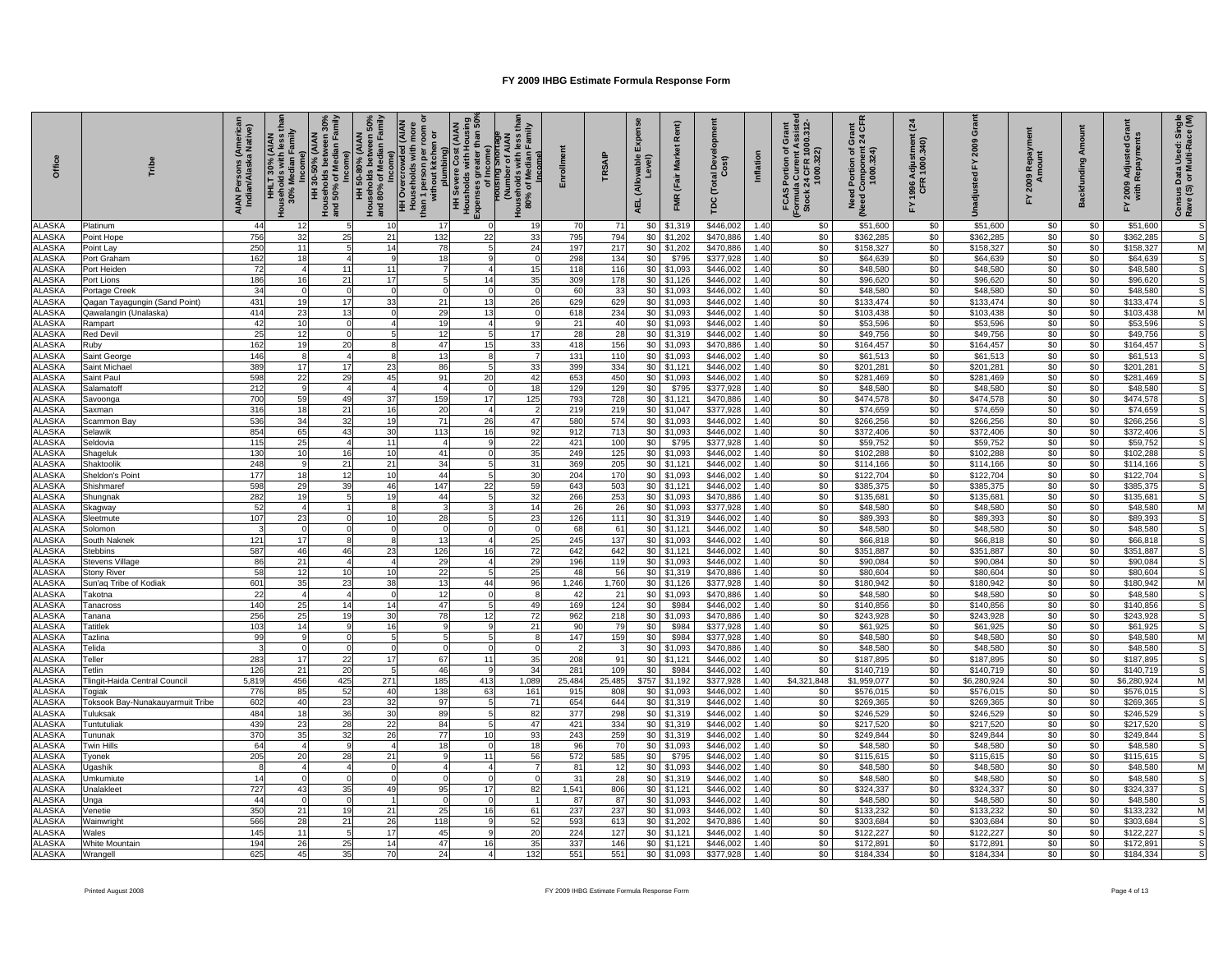|               |              | $\overline{\phantom{0}}$<br>ت |       | ェ .   |       |        | m a   | ' ന    |         |         | $\sim$ |              | $= 0$     |                 |              | 혼농<br>$\bar{c}$ $\bar{c}$<br>'চ ই <del>ব</del><br>း ဋိ ဠ<br>$E$ o | N<br>55<br>djustme.<br>1000.34<br>98<br>CF |              | $\alpha$<br>െ<br>$\sim$ |      | ு<br>г.<br>--<br>$\sim$ | ≘≞<br>ਙ≥<br>ບ≃ |
|---------------|--------------|-------------------------------|-------|-------|-------|--------|-------|--------|---------|---------|--------|--------------|-----------|-----------------|--------------|-------------------------------------------------------------------|--------------------------------------------|--------------|-------------------------|------|-------------------------|----------------|
| ALASKA        | Yakutat      |                               |       |       |       |        |       |        |         | 358     |        | $9 - $1,093$ | \$377,928 | .4 <sub>1</sub> |              | \$141,331                                                         |                                            | \$141,331    |                         |      | \$141,331               |                |
| <b>ALASKA</b> | <b>Total</b> | 113,232                       | 7,203 | 6,627 | 7.234 | 13,055 | 4,839 | 16,863 | 187.646 | 149,356 |        |              |           |                 | \$41,037,034 | \$53,009,002                                                      | \$0                                        | \$94,046,036 | (\$137,348)             | SO I | \$93,908,688            |                |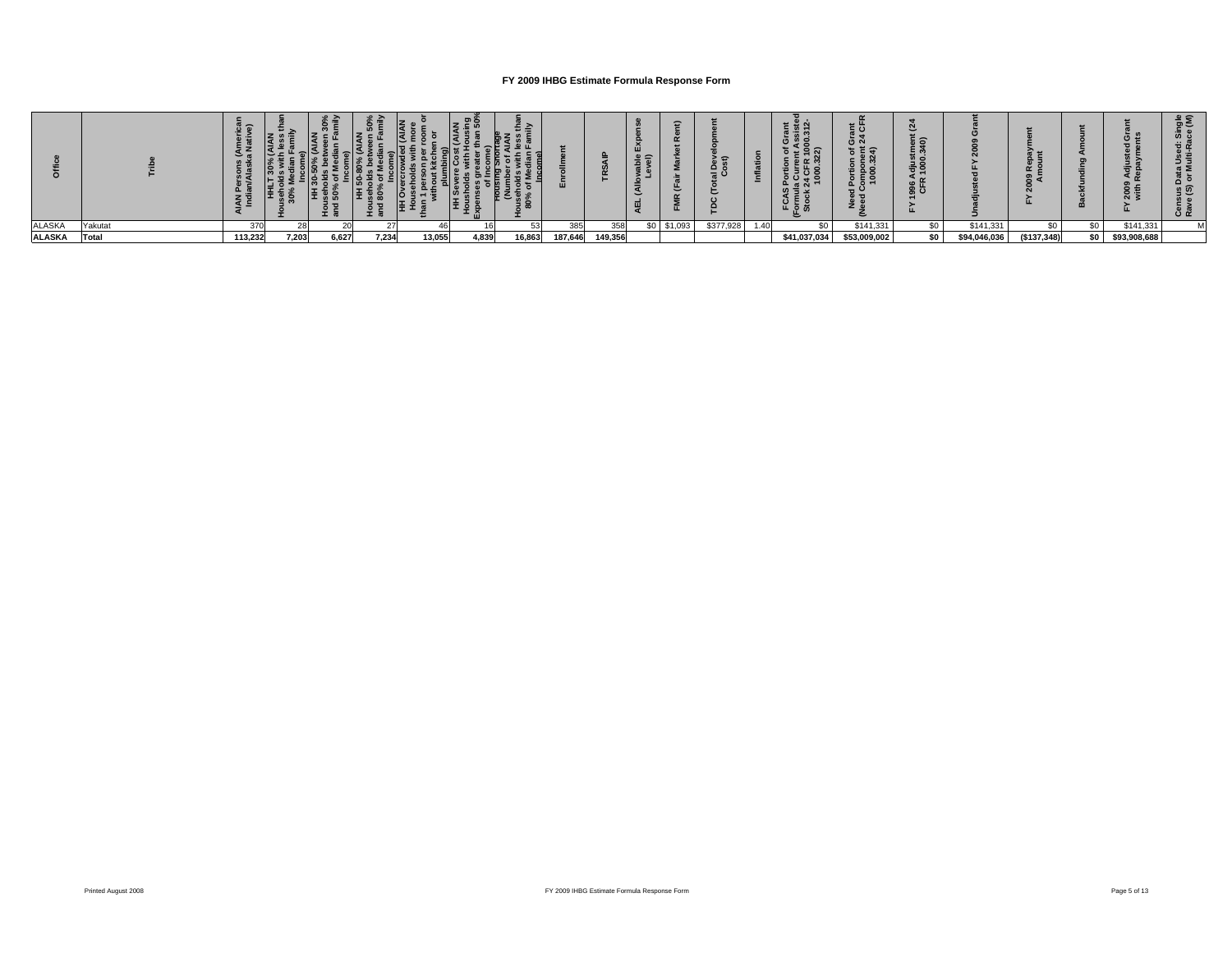| <b>Office</b>                  |                                                       | (America<br>a Native)<br>Persons (<br>ian/Alaska<br>iAN<br>India | (AIAN<br>h less th<br>Family<br>ţ<br>HHLT 30<br>louseho<br>30% l | 50% (AIAN<br>s between 30%<br>Median Family<br>Income)<br>Households<br>and 50% of M<br>Ŧ | 1 50-80% (AIAN<br>holds between 50%<br>% of Median Family<br>Income)<br>sehol<br>80%<br>Put<br>운 | rowded (AIAN<br>Ids with more<br>room<br>ŏ<br>with i<br><b>HH Overcrow</b><br>Households<br>than 1 person  <br>without kite | HH Severe Cost<br>Housholds with <b>F</b><br>Expenses greater<br>Expenses greater | less tha<br>Family<br>Median<br>ncomo<br>naqum<br>Taun<br>৳<br>Househ<br>80% | 틀<br>È          | <b>TRSAIP</b>  | wable<br>≤<br>핕 | Rent)<br>Mar<br>(Fair<br><b>FMR</b> | Devel<br>ost)<br>(Total<br>pc | Inflation    | ant<br>FR 1000.312-<br>0.322)<br>ō<br>৳<br>Portion<br>ā<br>$rac{1}{2}$<br>FCAS<br>Formula<br>Stock2 | 营능<br>డ్ న<br>ortion of G<br>Imponent<br>1000.324)<br>Portion<br>ర్రె<br>Need | $\mathfrak{F}$<br>Adjustment<br>R 1000.340)<br>1996 A | ò<br>2009<br>ᇫ<br>Jnadjus  | 09 Repay<br>Amount<br>2009<br>놊 | Ę<br><b>Backfund</b> | £<br>ō<br><b>Adjusted</b><br>Repaymer<br>2009<br>with I<br>ᇎ | ទី ខ្ញុំ<br>a Used:<br>Multi-Ra<br>흡ㅎ<br>$\frac{1}{2}$ $\frac{1}{2}$<br>Cens<br>Rave |
|--------------------------------|-------------------------------------------------------|------------------------------------------------------------------|------------------------------------------------------------------|-------------------------------------------------------------------------------------------|--------------------------------------------------------------------------------------------------|-----------------------------------------------------------------------------------------------------------------------------|-----------------------------------------------------------------------------------|------------------------------------------------------------------------------|-----------------|----------------|-----------------|-------------------------------------|-------------------------------|--------------|-----------------------------------------------------------------------------------------------------|-------------------------------------------------------------------------------|-------------------------------------------------------|----------------------------|---------------------------------|----------------------|--------------------------------------------------------------|--------------------------------------------------------------------------------------|
| <b>HICAGO</b>                  | Aroostook Band of Micmac                              | 1,078                                                            | 80                                                               | 65                                                                                        |                                                                                                  |                                                                                                                             | 48                                                                                | 151                                                                          | 90              |                | \$193           | \$582                               | \$240.063                     | 1.40         | \$427,737                                                                                           | \$183,373                                                                     | \$0                                                   | \$611,110                  | \$0                             | \$0                  | \$611.110                                                    | M                                                                                    |
| CHICAGO                        | Bad River Band                                        | 2.267                                                            | 166                                                              | 118                                                                                       | 251                                                                                              | 89                                                                                                                          | 80                                                                                | 353                                                                          | 6.618           | 2.243          | \$204           | \$555                               | \$273,095                     | 1.40         | \$993.433                                                                                           | \$462.983                                                                     | \$0                                                   | \$1,456,416                | \$0                             | \$0                  | \$1.456.416                                                  | M                                                                                    |
| <b>HICAGO</b>                  | Bay Mills Indian Community                            | 1,059                                                            | 58                                                               | 54                                                                                        | 88                                                                                               | 19                                                                                                                          | 37                                                                                | 33                                                                           | 1,610           | 1,268          | \$194           | \$574                               | \$234,565                     | 1.40         | \$664.197                                                                                           | \$131,746                                                                     | \$0                                                   | \$795,942                  | \$11,430                        | \$0                  | \$807,372                                                    | M                                                                                    |
| HICAGO                         | Boise Forte Band of Minnesota Chippe                  | 520                                                              | 47                                                               | 46                                                                                        | 31                                                                                               | 27                                                                                                                          |                                                                                   | 52                                                                           | 2,931           | 2,644          | \$231           | \$600                               | \$289,305                     | 1.40         | \$908,432                                                                                           | \$121,529                                                                     | \$10,789                                              | \$1,029,961                | \$0                             | \$0                  | \$1,029,961                                                  | S                                                                                    |
| <b>HICAGO</b>                  | atawba Indian Tribe                                   | 4,956                                                            | 357                                                              | 305                                                                                       | 533                                                                                              | 177                                                                                                                         | 292                                                                               | 1.12                                                                         | 2,478           | 1,836          | \$0             | \$685                               | \$193,870                     | 1.40         | \$294,159                                                                                           | \$1,034,323                                                                   | \$0                                                   | \$1,328,482                | \$0                             | \$0                  | \$1,328,482                                                  | S                                                                                    |
| <b>HICAGO</b>                  | ≿ayuga Nation                                         | 934                                                              | 101                                                              | 76                                                                                        | 90                                                                                               | 44                                                                                                                          | 87                                                                                | 267                                                                          | 467             | 467            | \$0             | \$704                               | \$294,366                     | 1.40         | \$0                                                                                                 | \$395,403                                                                     | \$0                                                   | \$395,403                  | \$0                             | \$0                  | \$395,403                                                    |                                                                                      |
| CHICAGO<br><b>HICAGO</b>       | <b>Coharie State Tribe</b>                            | 2,263<br>7.488                                                   | 181                                                              | 215                                                                                       | 136                                                                                              | 84                                                                                                                          | 119                                                                               | 513                                                                          | 1,600<br>13.868 | 1,600<br>7.477 | \$170<br>\$219  | \$567                               | \$192.721                     | 1.40<br>1.40 | \$106,524                                                                                           | \$433,786                                                                     | \$54,319                                              | \$540,310                  | \$0                             | \$0                  | \$540.310                                                    | M                                                                                    |
| <b>HICAGO</b>                  | astern Cherokee<br>Fond Du Lac Band of Minnesota Chip | 7,804                                                            | 429<br>632                                                       | 356<br>451                                                                                | 433<br>564                                                                                       | 269<br>313                                                                                                                  | 137<br>359                                                                        | 702<br>1,324                                                                 | 3,902           | 3,379          | \$203           | \$573<br>\$605                      | \$196,818<br>\$292,727        | 1.40         | \$2,126,529<br>\$1,750,288                                                                          | \$928,383<br>\$1,819,846                                                      | \$0<br>\$0                                            | \$3,054,912<br>\$3,570,133 | \$0<br>\$0                      | \$0<br>\$0           | \$3,054,912<br>\$3,570,133                                   | S<br>M                                                                               |
| CHICAGO                        | orest County Potawatami                               | 982                                                              | 11                                                               |                                                                                           | 10                                                                                               | 39                                                                                                                          | 27                                                                                |                                                                              | 1,235           | 1,235          | \$195           | \$580                               | \$264,420                     | 1.40         | \$313,738                                                                                           | \$94,860                                                                      | \$0                                                   | \$408,598                  | \$0                             | \$0                  | \$408,598                                                    | M                                                                                    |
| <b>HICAGO</b>                  | Grand Portage Band of Minn. Chippe                    | 466                                                              | 34                                                               | 34                                                                                        | 59                                                                                               | 19                                                                                                                          | 37                                                                                | 104                                                                          | 1,10            | 451            | \$175           | \$562                               | \$292,727                     | 1.40         | \$215,955                                                                                           | \$142,835                                                                     | \$0                                                   | \$358,789                  | \$0                             | \$0                  | \$358,789                                                    | M                                                                                    |
| <b>HICAGO</b>                  | <b>Srand Traverse Band</b>                            | 5,166                                                            | 248                                                              | 235                                                                                       | 478                                                                                              | 200                                                                                                                         | 262                                                                               | 882                                                                          | 3,97            | 3,217          | \$175           | \$711                               | \$231,184                     | 1.40         | \$413,533                                                                                           | \$917,314                                                                     | \$0                                                   | \$1,330,847                | \$0                             | \$0                  | \$1,330,847                                                  | M                                                                                    |
| CHICAGO                        | laliwa-Saponi State Tribe                             | 2,593                                                            | 235                                                              | 167                                                                                       | 140                                                                                              | 89                                                                                                                          | 114                                                                               | 502                                                                          | 3,719           | 3,604          | \$170           | \$561                               | \$194,786                     | 1.40         | \$169,933                                                                                           | \$474,385                                                                     | \$0                                                   | \$644,319                  | \$0                             | \$0                  | \$644,319                                                    | S                                                                                    |
| CHICAGO                        | Iannahville Community                                 | 417                                                              | 20                                                               | 18                                                                                        | 2 <sup>c</sup>                                                                                   | 20                                                                                                                          | 18                                                                                | 47                                                                           | 744             | 583            | \$0             | \$555                               | \$246,254                     | 1.40         | \$95,813                                                                                            | \$83,893                                                                      | \$0                                                   | \$179,706                  | (\$2,967)                       | \$0                  | \$176,739                                                    | s                                                                                    |
| <b>HICAGO</b>                  | Ho-Chunk Nation                                       | 13,526                                                           | 889                                                              | 814                                                                                       | 1,380                                                                                            | 451                                                                                                                         | 676                                                                               | 2,910                                                                        | 6,763           | 6,284          | \$237           | \$658                               | \$265,560                     | 1.40         | \$1,085,775                                                                                         | \$2,993,447                                                                   | \$0                                                   | \$4,079,222                | \$0                             | \$0                  | \$4,079,222                                                  | M                                                                                    |
| <b>HICAGO</b>                  | loulton Band of Maliseets                             | 521                                                              | 39                                                               | 31                                                                                        |                                                                                                  | 10                                                                                                                          | 23                                                                                |                                                                              | 864             | 437            | \$193           | \$582                               | \$240,063                     | 1.40         | \$394,375                                                                                           | \$82,714                                                                      | \$0                                                   | \$477,088                  | \$0                             | \$0                  | \$477,088                                                    | M                                                                                    |
| <b>HICAGO</b>                  | luron Band of Potawatomi                              | 1,342                                                            | 112                                                              | 114                                                                                       | 164                                                                                              | 33                                                                                                                          | 87                                                                                | 390                                                                          | 671             | 374            | \$0             | \$662                               | \$258,392                     | 1.40         | \$0                                                                                                 | \$348,145                                                                     | \$0                                                   | \$348,145                  | \$0                             | \$0                  | \$348,145                                                    | M                                                                                    |
| <b>HICAGO</b>                  | Geweenaw Bay Indian Community                         | 1,752                                                            | 96                                                               | 90                                                                                        | 145                                                                                              | 32                                                                                                                          | 60                                                                                | 80                                                                           | 3,085           | 2,097          | \$161           | \$555                               | \$250,816                     | 1.40         | \$1,338,938                                                                                         | \$237,897                                                                     | \$0                                                   | \$1,576,835                | \$0                             | \$0                  | \$1,576,835                                                  | M                                                                                    |
| CHICAGO                        | ac Courte Oreilles                                    | 2.851                                                            | 238                                                              | 161                                                                                       | 230                                                                                              | 97                                                                                                                          | 94                                                                                | 254                                                                          | 5.522           | 7.721          | \$159           | \$555                               | \$273.095                     | 1.40         | \$2.032.401                                                                                         | \$608,240                                                                     | \$0                                                   | \$2,640,642                | \$0                             | \$0                  | \$2.640.642                                                  |                                                                                      |
| <b>HICAGO</b>                  | ac Du Flambeau Band                                   | 2,127                                                            | 119                                                              | 106                                                                                       | 159                                                                                              | 45                                                                                                                          | 47                                                                                | 180                                                                          | 3,250           | 1,643          | \$160           | \$580                               | \$264,420                     | 1.40         | \$1,115,818                                                                                         | \$343,774                                                                     | \$0                                                   | \$1,459,592                | \$0                             | \$0                  | \$1,459,592                                                  | S                                                                                    |
| <b>HICAGO</b>                  | ac Vieux Desert Band                                  | 123                                                              | 15                                                               |                                                                                           | 11                                                                                               |                                                                                                                             | 15                                                                                |                                                                              | 442             | 322            | \$180           | \$555                               | \$249,675                     | 1.40         | \$213.524                                                                                           | \$36,857                                                                      | \$0                                                   | \$250.381                  | \$0                             | \$0                  | \$250.381                                                    |                                                                                      |
| <b>HICAGO</b>                  | eech Lake Band of Minnesota Chipp                     | 6.533                                                            | 605                                                              | 365                                                                                       | 490                                                                                              | 285                                                                                                                         | 265                                                                               | 1.038                                                                        | 8.29            | 8.875          | \$196           | \$574                               | \$268,208                     | 1.40         | \$2,150,076                                                                                         | \$1,631,000                                                                   | \$0                                                   | \$3,781,076                | \$0                             | \$0                  | \$3.781.076                                                  |                                                                                      |
| CHICAGO                        | ittle River Band of Ottawa                            | 1,203                                                            | 92<br>105                                                        | 79<br>100                                                                                 | 104                                                                                              | 64                                                                                                                          | 65                                                                                | 275                                                                          | 3,058           | 1,382          | \$0             | \$576                               | \$231,184                     | 1.40         | \$0<br>\$0                                                                                          | \$260,139                                                                     | \$0                                                   | \$260,139                  | \$0<br>\$0                      | \$0                  | \$260,139                                                    | M                                                                                    |
| <b>HICAGO</b><br><b>HICAGO</b> | ittle Traverse Bay Band<br>ower Sioux                 | 2,187<br>641                                                     | 37                                                               | 39                                                                                        | 202<br>19                                                                                        | 85<br>9                                                                                                                     | 111<br>44                                                                         | 407<br>62                                                                    | 3,889<br>838    | 1,362<br>737   | \$0<br>\$232    | \$618<br>\$555                      | \$235,705<br>\$248,983        | 1.40<br>1.40 | \$180,064                                                                                           | \$402,505<br>\$132,579                                                        | \$0<br>\$0                                            | \$402,505<br>\$312,643     | \$0                             | \$0<br>\$0           | \$402,505<br>\$312,643                                       | M<br>s                                                                               |
| <b>HICAGO</b>                  | umbee State Tribe                                     | 65,467                                                           | 4,326                                                            | 2,885                                                                                     | 4,626                                                                                            | 2,057                                                                                                                       | 2,893                                                                             | 11,633                                                                       | 43,312          | 32,076         | \$170           | \$573                               | \$193,721                     | 1.40         | \$980,559                                                                                           | \$10,944,441                                                                  | \$0                                                   | \$11,925,001               | \$0                             | \$0                  | \$11,925,001                                                 | S                                                                                    |
| <b>HICAGO</b>                  | Aashpee Wampanoag                                     | 2.646                                                            | 171                                                              | 131                                                                                       | 236                                                                                              | 38                                                                                                                          | 161                                                                               | 538                                                                          | 1.553           |                | \$0             | \$1.145                             | \$301.901                     | 1.40         | \$0                                                                                                 | \$631,945                                                                     | \$0                                                   | \$631.945                  | \$0                             | \$0                  | \$631.945                                                    | M                                                                                    |
| <b>HICAGO</b>                  | Aatch-e-be-nash-she-wish Band of P                    | 588                                                              | 38                                                               | 37                                                                                        | 52                                                                                               | 17                                                                                                                          | 29                                                                                | 128                                                                          | 294             | 189            | \$0             | \$691                               | \$236,479                     | 1.40         | \$0                                                                                                 | \$134,160                                                                     | \$0                                                   | \$134,160                  | \$0                             | \$0                  | \$134,160                                                    | S                                                                                    |
| <b>HICAGO</b>                  | Menominee Indian Tribe                                | 3,382                                                            | 236                                                              | 136                                                                                       | 191                                                                                              | 127                                                                                                                         | 59                                                                                | 266                                                                          | 8,420           | 5,111          | \$159           | \$596                               | \$274,969                     | 1.40         | \$1,879,876                                                                                         | \$582,700                                                                     | \$0                                                   | \$2,462,576                | \$0                             | \$0                  | \$2,462,576                                                  | s                                                                                    |
| <b>HICAGO</b>                  | Aiccosukee Tribe                                      |                                                                  |                                                                  |                                                                                           |                                                                                                  |                                                                                                                             |                                                                                   |                                                                              | 400             | 589            | \$0             | \$1,221                             | \$209,562                     | 1.40         | \$0                                                                                                 | \$48,580                                                                      | \$0                                                   | \$48,580                   | \$0                             | \$0                  | \$48,580                                                     | M                                                                                    |
| <b>HICAGO</b>                  | <b>Aille Lacs Band of Minnesota Chipper</b>           | 3,205                                                            | 198                                                              | 216                                                                                       | 213                                                                                              | 152                                                                                                                         | 138                                                                               | 498                                                                          | 3,602           | 2,053          | \$228           | \$636                               | \$287.432                     | 1.40         | \$763,237                                                                                           | \$711.345                                                                     | \$0                                                   | \$1,474,582                | \$0                             | \$0                  | \$1.474.582                                                  | M                                                                                    |
| <b>HICAGO</b>                  | Mississippi Choctaw Tribe                             | 9,677                                                            | 415                                                              | 329                                                                                       | 556                                                                                              | 446                                                                                                                         | 251                                                                               | 565                                                                          | 9,239           | 8,099          | \$152           | \$535                               | \$186,150                     | 1.40         | \$2,497,977                                                                                         | \$975,448                                                                     | \$0                                                   | \$3,473,425                | (\$25,888)                      | \$0                  | \$3,447,537                                                  | M                                                                                    |
| CHICAGO                        | <b>JOWA Band of Choctaw Indians</b>                   | 1.448                                                            | 79                                                               | 58                                                                                        | 69                                                                                               | 51                                                                                                                          | 60                                                                                | 134                                                                          | 3.01            | 3.011          | \$161           | \$485                               | \$205.028                     | 1.40         | \$290,268                                                                                           | \$217,668                                                                     | \$0                                                   | \$507.935                  | \$0                             | \$0                  | \$507.935                                                    |                                                                                      |
| <b>HICAGO</b>                  | larragansett Tribe                                    | 2,26'                                                            | 154                                                              | 147                                                                                       | 201                                                                                              | 10                                                                                                                          | 132                                                                               | 503                                                                          | 2.748           | 2,748          | \$0             | \$1.002                             | \$290,833                     | 1.40         | \$0                                                                                                 | \$517,474                                                                     | \$0                                                   | \$517,474                  | \$0                             | \$0                  | \$517,474                                                    | M                                                                                    |
| <b>HICAGO</b>                  | Ineida Nation of New York                             | 2,000                                                            | 183                                                              | 113                                                                                       | 164                                                                                              | 56                                                                                                                          | 160                                                                               | 429                                                                          | 1,000           | 650            | \$251           | \$708                               | \$268,146                     | 1.40         | \$187,718                                                                                           | \$622,091                                                                     | \$0                                                   | \$809,809                  | \$0                             | \$0                  | \$809,809                                                    |                                                                                      |
| CHICAGO                        | neida Tribe                                           | 11,403                                                           | 683                                                              | 530                                                                                       | 1,046                                                                                            | 367                                                                                                                         | 418                                                                               | 2,014                                                                        | 14,745          | 5,382          | \$184           | \$664                               | \$274,969                     | 1.40         | \$1,377,571                                                                                         | \$2,215,832                                                                   | \$0                                                   | \$3,593,403                | (\$57,150                       | \$0                  | \$3,536,253                                                  | M                                                                                    |
| <b>HICAGO</b><br><b>HICAGO</b> | )nondaga Nation                                       | 889<br>624                                                       | 54                                                               | 16<br>49                                                                                  | 26<br>53                                                                                         | 14<br>$\overline{4}$                                                                                                        | 21<br>13                                                                          | 47<br>25                                                                     | 1,364           | - 0<br>707     | \$0<br>\$193    | \$713<br>\$630                      | \$268,146<br>\$251,488        | 1.40<br>1.40 | \$0<br>\$853,453                                                                                    | \$94,814<br>\$97,071                                                          | \$0<br>\$0                                            | \$94,814<br>\$950,524      | \$0<br>(\$52,361                | \$0<br>\$0           | \$94,814<br>\$898,163                                        | S<br>s                                                                               |
| <b>HICAGO</b>                  | assamaquoddy Indian Tribe<br>enobscot Tribe           | 2.26'                                                            | 231                                                              | 174                                                                                       | 203                                                                                              | 56                                                                                                                          | 204                                                                               | 524                                                                          | 2.247           | 618            | \$181           | \$650                               | \$251,488                     | 1.40         | \$411.295                                                                                           | \$606.712                                                                     | \$0                                                   | \$1,018,007                | \$0                             | \$0                  | \$1.018.007                                                  | M                                                                                    |
| <b>HICAGO</b>                  | leasant Point                                         | 1,250                                                            | 124                                                              | 81                                                                                        | 92                                                                                               | 31                                                                                                                          | 62                                                                                | 183                                                                          | 2,01            | 897            | \$181           | \$630                               | \$251,488                     | 1.40         | \$564,752                                                                                           | \$246,778                                                                     | \$0                                                   | \$811,531                  | \$0                             | \$0                  | \$811,531                                                    | M                                                                                    |
| <b>HICAGO</b>                  | oarch Band of Creek Indians                           | 4,946                                                            | 334                                                              | 307                                                                                       | 404                                                                                              | 111                                                                                                                         | 258                                                                               | 872                                                                          | 2,47            | 1,811          | \$157           | \$648                               | \$205,028                     | 1.40         | \$729,514                                                                                           | \$927,583                                                                     | \$0                                                   | \$1,657,098                | \$0                             | \$0                  | \$1,657,098                                                  |                                                                                      |
| <b>HICAGO</b>                  | 'okagon Band of Potawatomi                            | 6,672                                                            | 431                                                              | 424                                                                                       | 593                                                                                              | 191                                                                                                                         | 329                                                                               | 1,434                                                                        | 3,336           | 1.155          | \$238           | \$657                               | \$273.523                     | 1.40         | \$55,043                                                                                            | \$1,750,030                                                                   | \$0                                                   | \$1,805,073                | \$0                             | \$0                  | \$1,805,073                                                  |                                                                                      |
| <b>HICAGO</b>                  | Red Cliff Band of Lake Superior Chipp                 | 1,002                                                            | 95                                                               | 62                                                                                        | 105                                                                                              | 26                                                                                                                          | 31                                                                                | 130                                                                          | 5,312           | 2,513          | \$144           | \$555                               | \$273,095                     | 1.40         | \$889,772                                                                                           | \$228,498                                                                     | \$0                                                   | \$1,118,269                | \$0                             | \$0                  | \$1,118,269                                                  |                                                                                      |
| <b>HICAGO</b>                  | ed Lake Band of Chippewa                              | 7,214                                                            | 614                                                              | 340                                                                                       | 337                                                                                              | 344                                                                                                                         | 196                                                                               | 881                                                                          | 9.53            | 9,912          | \$186           | \$589                               | \$268,208                     | 1.40         | \$2,089,777                                                                                         | \$1,511,878                                                                   | \$0                                                   | \$3,601,655                | \$0                             | \$0                  | \$3,601,655                                                  |                                                                                      |
| <b>HICAGO</b>                  | Sac & Fox Tribe                                       | 777                                                              | 53                                                               | 62                                                                                        | 60                                                                                               | 39                                                                                                                          | 23                                                                                | 155                                                                          | 1.30            | 1,343          | \$196           | \$535                               | \$261.406                     | 1.40         | \$119.577                                                                                           | \$188,013                                                                     | \$0                                                   | \$307.590                  | \$0                             | \$0                  | \$307.590                                                    |                                                                                      |
| <b>HICAGO</b>                  | Saginaw Chippewa                                      | 6,032                                                            | $\Omega$                                                         |                                                                                           | 32                                                                                               | 210                                                                                                                         | 344                                                                               |                                                                              | 3,01            | 1,288          | \$188           | \$572                               | \$259,125                     | 1.40         | \$459,952                                                                                           | \$716,126                                                                     | \$0                                                   | \$1,176,078                | \$0                             | \$0                  | \$1,176,078                                                  | M                                                                                    |
| CHICAGO                        | Saint Croix Chippewa                                  | 600                                                              | 32                                                               | 19                                                                                        | 57                                                                                               | 13                                                                                                                          | 19                                                                                |                                                                              | 1,03            | 2,648          | \$171           | \$591                               | \$273,095                     | 1.40         | \$1,129,891                                                                                         | \$94,914                                                                      | \$0                                                   | \$1,224,806                | \$0                             | \$0                  | \$1,224,806                                                  |                                                                                      |
| <b>HICAGO</b>                  | Sault Ste. Marie Tribe                                | 13,711                                                           | 748                                                              | 704                                                                                       | 1,138                                                                                            | 247                                                                                                                         | 473                                                                               | 2,135                                                                        | 30,324          | 16,415         | \$238           | \$569                               | \$234,565                     | 1.40         | \$2,390,741                                                                                         | \$2,017,262                                                                   | \$0                                                   | \$4,408,003                | \$0                             | \$0                  | \$4,408,003                                                  | M                                                                                    |
| <b>HICAGO</b>                  | Seminole Tribe                                        | 6,610                                                            | 390                                                              | 332                                                                                       | 523                                                                                              | 625                                                                                                                         | 502                                                                               | 1,245                                                                        | 3,305           | 2,959          | \$196           | \$906                               | \$215,196                     | 1.40         | \$0                                                                                                 | \$1,799,180                                                                   | \$0                                                   | \$1,799,180                | \$0                             | \$0                  | \$1,799,180                                                  | S                                                                                    |
| CHICAGO                        | Seneca Nation of New York                             | 3,930                                                            | 302                                                              | 222                                                                                       | 286                                                                                              | 115                                                                                                                         | 220                                                                               | 527                                                                          | 7.321           | 7,322          | \$159           | \$679                               | \$294,366                     | 1.40         | \$1,606,808                                                                                         | \$1,060,300                                                                   | \$0                                                   | \$2,667,108                | \$0                             | \$0                  | \$2,667,108                                                  |                                                                                      |
| <b>HICAGO</b>                  | Shakopee Sioux                                        | 266<br>355                                                       | 27<br>26                                                         | 13                                                                                        |                                                                                                  | 5                                                                                                                           | 34<br>10                                                                          | 61                                                                           | 354             | 764            | \$232<br>\$205  | \$848<br>\$580                      | \$307,471                     | 1.40         | \$0                                                                                                 | \$114,626                                                                     | \$0                                                   | \$114,626                  | \$0<br>\$0                      | \$0                  | \$114,626                                                    | S<br>M                                                                               |
| CHICAGO<br>CHICAGO             | Sokagoan Chippewa Tribe                               | 5.278                                                            | 319                                                              | 322                                                                                       | 16<br>408                                                                                        | 14<br>196                                                                                                                   | 293                                                                               | 757                                                                          | 1,227<br>10.830 | 446<br>10.830  | \$228           | \$643                               | \$264,420<br>\$252,995        | 1.40<br>1.40 | \$766,112<br>\$1,366,132                                                                            | \$49,499<br>\$1.049.279                                                       | \$0<br>\$0                                            | \$815,612<br>\$2.415.411   | \$0                             | \$0<br>\$0           | \$815,612<br>\$2.415.411                                     | M                                                                                    |
| CHICAGO                        | St. Regis Mohawk Tribe<br>itockbridge-Munsee Tribe    | 849                                                              | 25                                                               | 54                                                                                        | 52                                                                                               | 34                                                                                                                          | 17                                                                                | 69                                                                           | 1,560           | 737            | \$162           | \$555                               | \$260,143                     | 1.40         | \$342,697                                                                                           | \$136,504                                                                     | \$0                                                   | \$479,201                  | \$0                             | \$0                  | \$479,201                                                    | S                                                                                    |
| CHICAGO                        | Tonawanda Band of Senecas                             | 250                                                              | 45                                                               | 21                                                                                        | 46                                                                                               | 29                                                                                                                          | 14                                                                                | 113                                                                          |                 | 689            | \$0             | \$766                               | \$294,366                     | 1.40         | \$0                                                                                                 | \$135,610                                                                     | \$0                                                   | \$135,610                  | \$0                             | \$0                  | \$135,610                                                    | S                                                                                    |
| CHICAGO                        | uscarora Nation                                       | 396                                                              | 15                                                               | 61                                                                                        | 62                                                                                               | 18                                                                                                                          | 15                                                                                | 139                                                                          |                 | 664            | \$0             | \$704                               | \$286,037                     | 1.40         | \$0                                                                                                 | \$139,154                                                                     | \$0                                                   | \$139,154                  | \$0                             | \$0                  | \$139,154                                                    | S                                                                                    |
| CHICAGO                        | Jpper Sioux Indian Community                          | 733                                                              | 66                                                               | 46                                                                                        | 59                                                                                               | 22                                                                                                                          | 27                                                                                | 156                                                                          | 437             | 413            | \$232           | \$562                               | \$298,347                     | 1.40         | \$58,557                                                                                            | \$171,465                                                                     | \$0                                                   | \$230,022                  | \$0                             | \$0                  | \$230,022                                                    | M                                                                                    |
| CHICAGO                        | Waccamaw Siouan State Tribe                           | 1,612                                                            | 92                                                               | 111                                                                                       | 93                                                                                               | 36                                                                                                                          | 70                                                                                | 285                                                                          | 1.450           | 1,450          | \$170           | \$555                               | \$193,721                     | 1.40         | \$56,653                                                                                            | \$260.394                                                                     | \$0                                                   | \$317.047                  | \$0                             | \$0                  | \$317.047                                                    | s                                                                                    |
| <b>CHICAGO</b>                 | Wampanoag Tribe                                       | 374                                                              |                                                                  |                                                                                           |                                                                                                  |                                                                                                                             |                                                                                   |                                                                              | 1.065           | 304            | \$644           | \$1,348                             | \$376.931                     | 1.40         | \$358.569                                                                                           | \$86,655                                                                      | \$0                                                   | \$445.224                  | \$0                             | \$0                  | \$445.224                                                    | M                                                                                    |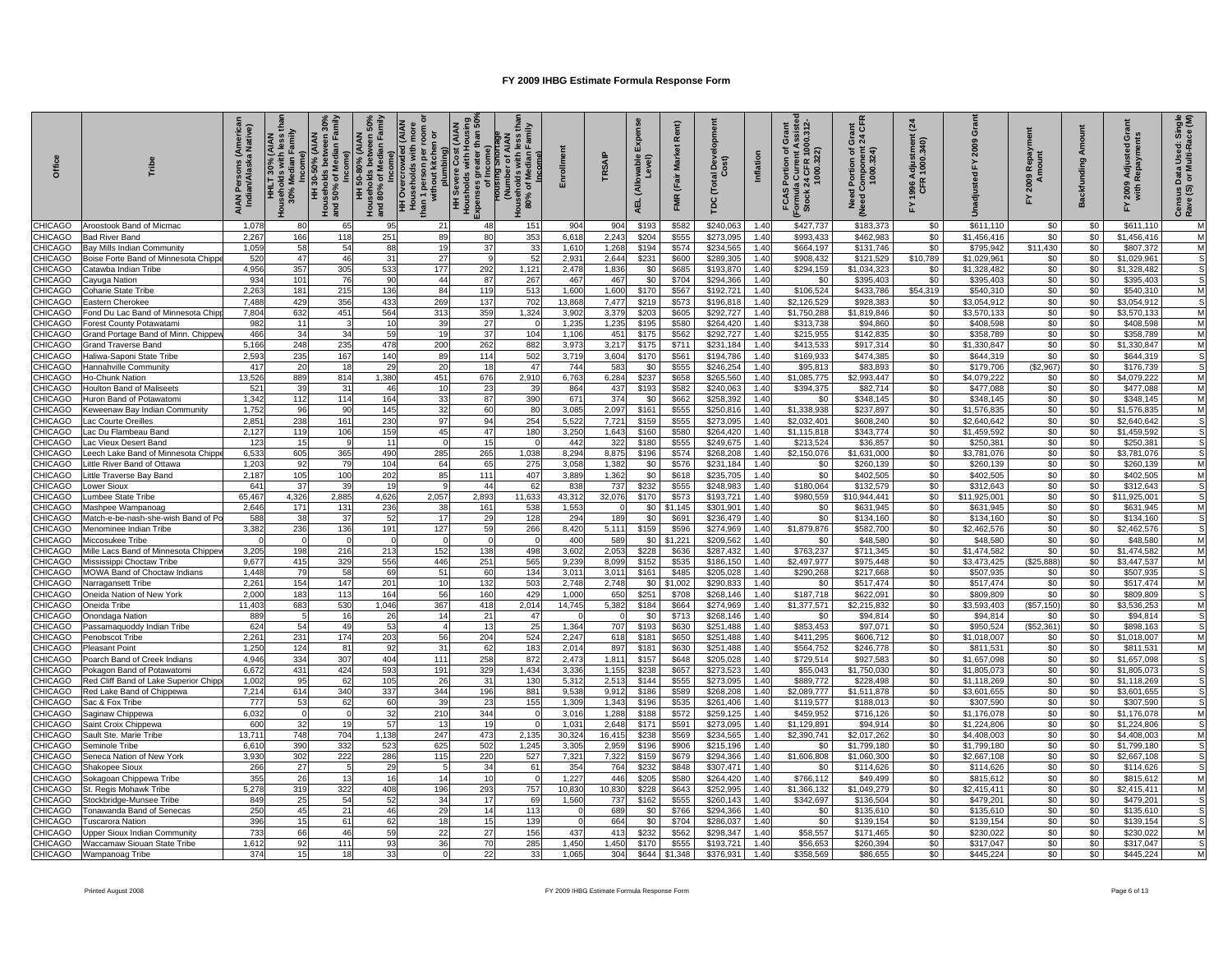|               |                                      | $\overline{\phantom{0}}$<br>، ت |        | ェ .    |        |       | <b>D</b> o<br><b>.</b> |        |         |         | ∘≏    |       | ≏<br>$= 0$ |      |              | 혼.<br>(5N)<br>n of<br>nent<br>324)<br>nmpol<br>1000.3 | $\mathbf{a}$<br>ະ ຣ<br>djustme.<br>1000<br>$\circ$ $\circ$<br>នី ចិ |              | െ<br>ă٠     |     | ت ن<br>2009<br>with | ៖€<br>ಷೆ (೧<br>ັບ ແ |
|---------------|--------------------------------------|---------------------------------|--------|--------|--------|-------|------------------------|--------|---------|---------|-------|-------|------------|------|--------------|-------------------------------------------------------|---------------------------------------------------------------------|--------------|-------------|-----|---------------------|---------------------|
| CHICAGO       | White Earth Band of Minnesota Chippe | 6,424                           |        | 395    | 520    | 27    | 223                    | 1,065  | 19,629  | 7,687   | \$195 | \$557 | \$264,786  | 1.40 | \$2,008,635  | \$1,300,097                                           |                                                                     | \$3,308,732  | (\$48,903)  | \$0 | \$3,259,829         |                     |
| CHICAGO TOTAL |                                      | 245,929                         | 16,017 | 12,472 | 18,469 | 8,489 | 10,836                 | 39,228 | 279,297 | 195,622 |       |       |            |      | \$41,226,375 | \$46,686,082                                          | \$65,108                                                            | \$87,912,457 | (\$175,839) |     | \$0 \$87,736,618    |                     |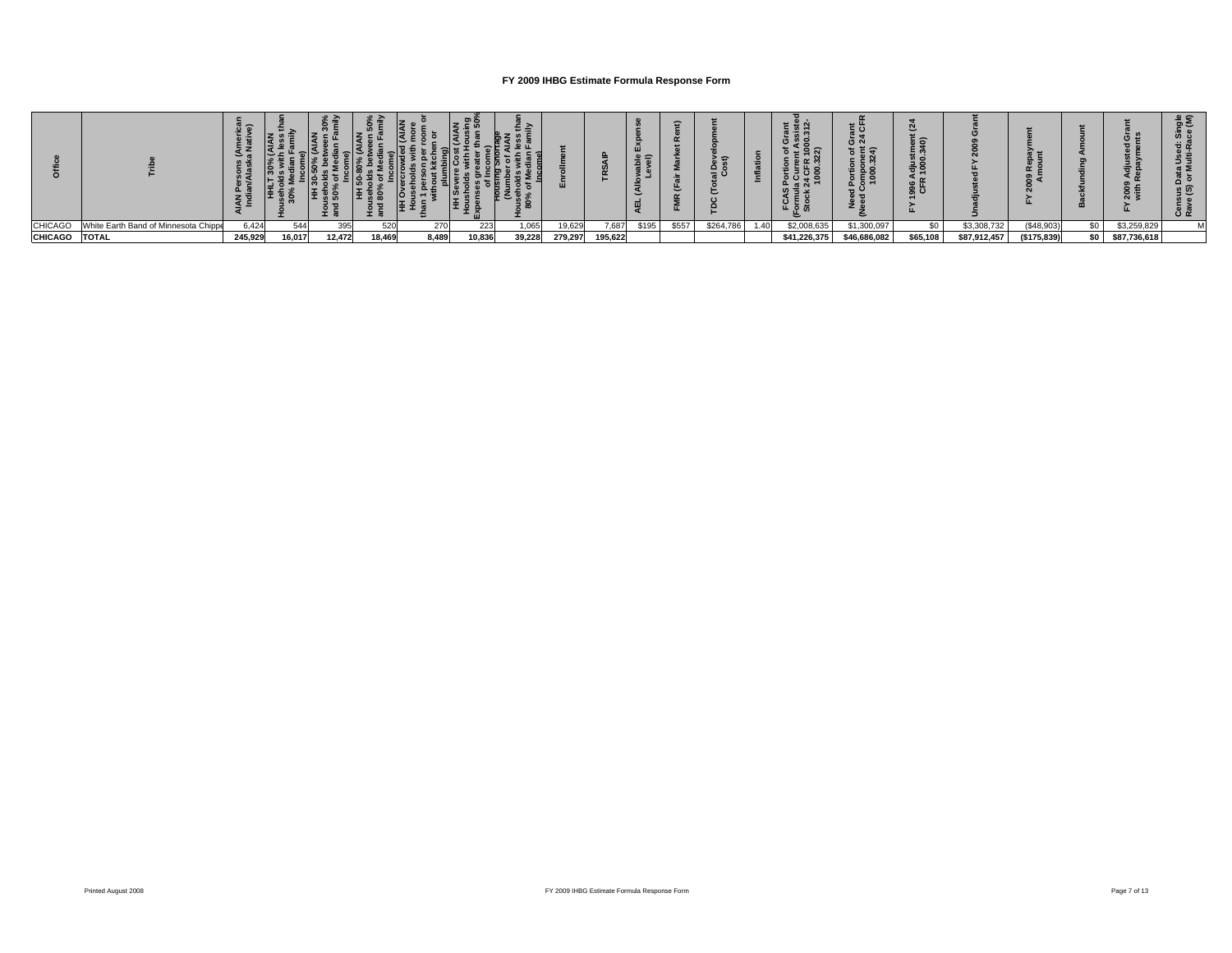| δ             |                                      | America<br>Native)<br><b>AIAN</b> | <b>MAIA</b><br>『<br>louseno<br>  30% | between 30%<br>ledian Family<br>Iseholds b<br>50% of Me<br>Ŧ<br>로<br>and | $50\%$<br>HH 50-80% (AIAN<br>useholds between 50's<br>180% of Median Famil<br>Income)<br>$\frac{1}{2}$<br>운 | ੁਰ<br><b>NAIN</b> pal<br>room<br>more<br>n or<br>11 person per r<br>without kitcher<br><b>HH Overcrowde</b><br>Households wi<br>than | ဇွာ<br>(AIA)<br>than<br>with Ho<br>eater tha<br>plumbing)<br>HH Severe Cost (<br>Housholds with <sup>H</sup><br>хремс<br>Houshold<br>xpenses | less tha<br>Family<br>ious ng Sugnor<br>lumber<br>holds w<br>of Medi<br>$rac{8}{3}$ | 5       | SAIP<br>E | kabl<br>⊴ | Ê<br>Rei<br>Nar<br>(Fair<br>$\alpha$<br>画 | ۵<br>ပ္မ  | Inflation | ະ໙<br>$\overline{31}$<br>t ÅS.<br>000.<br>ortion<br>$\circ$<br>CAS<br>$rac{5}{3}$<br>正 | <u>៖</u> ង<br>$5\frac{1}{2}$<br>ढ<br>e<br>18<br>उ<br>$\frac{8}{2}$ | $\mathfrak{F}$<br>Adjustment<br>R 1000.340)<br>98<br>CF |              | Repa<br>8    | ckfu | ) Adjusted<br>Repaymer<br>2009<br>with I | Single<br>ace (M)<br>Data Used:<br>) or Multi-Ra<br>្ធ ត<br>yev<br>ve<br>ဇီ ဇီ |
|---------------|--------------------------------------|-----------------------------------|--------------------------------------|--------------------------------------------------------------------------|-------------------------------------------------------------------------------------------------------------|--------------------------------------------------------------------------------------------------------------------------------------|----------------------------------------------------------------------------------------------------------------------------------------------|-------------------------------------------------------------------------------------|---------|-----------|-----------|-------------------------------------------|-----------|-----------|----------------------------------------------------------------------------------------|--------------------------------------------------------------------|---------------------------------------------------------|--------------|--------------|------|------------------------------------------|--------------------------------------------------------------------------------|
| <b>DENVER</b> | <b>Blackfeet Tribe</b>               | 9,586                             | 717                                  | 429                                                                      | 574                                                                                                         | 538                                                                                                                                  | 283                                                                                                                                          | 784                                                                                 | 15,640  | 8,831     | \$148     | \$557                                     | \$238,189 | 1.40      | \$4,681,214                                                                            | \$1,769,961                                                        | \$0                                                     | \$6,451,175  | \$0          | \$0  | \$6,451,175                              |                                                                                |
| <b>DENVER</b> | <b>Chevenne River Sioux</b>          | 7.148                             | 618                                  | 316                                                                      | 403                                                                                                         | 418                                                                                                                                  | 304                                                                                                                                          | 511                                                                                 | 14.277  | 11.422    | \$153     | \$513                                     | \$216,847 | 1.40      | \$3,717,429                                                                            | \$1,336,669                                                        | \$0                                                     | \$5.054.098  | \$0          | \$0  | \$5.054.098                              |                                                                                |
| DENVER        | Crow Creek Sioux                     | 2,162                             | 266                                  | 77                                                                       | 76                                                                                                          | 147                                                                                                                                  | 54                                                                                                                                           | 181                                                                                 | 3,50    | 3,002     | \$158     | \$514                                     | \$220,228 | 1.40      | \$1,076,348                                                                            | \$399,525                                                          | \$0                                                     | \$1,475,873  | (\$292,694   | \$0  | \$1,183,179                              |                                                                                |
| <b>DENVER</b> | Crow Tribe                           | 7,368                             | 350                                  | 355                                                                      | 344                                                                                                         | 488                                                                                                                                  | 174                                                                                                                                          | 638                                                                                 | 10,92   | 7,739     | \$206     | \$557                                     | \$235,583 | 1.40      | \$1,673,767                                                                            | \$1,257,569                                                        | \$0                                                     | \$2,931,336  | \$0          | \$0  | \$2,931,336                              |                                                                                |
| <b>DENVER</b> | Flandreau Santee Sioux               | 1.450                             |                                      | 14                                                                       | 14                                                                                                          |                                                                                                                                      |                                                                                                                                              |                                                                                     | 725     | 1,922     | \$204     | \$513                                     | \$225,523 | 1.40      | \$330,408                                                                              | \$50,403                                                           | \$0                                                     | \$380.81     | \$0          | \$0  | \$380.811                                |                                                                                |
| <b>DENVER</b> | Fort Belknap Indian Community        | 2,989                             | 233                                  | 163                                                                      | 154                                                                                                         | 176                                                                                                                                  | 98                                                                                                                                           | 38                                                                                  | 6,42    | 4,834     | \$184     | \$557                                     | \$226,133 | 1.40      | \$2,074,961                                                                            | \$502,750                                                          | \$0                                                     | \$2,577,71   | \$0          | \$0  | \$2,577,711                              |                                                                                |
| <b>DENVER</b> | Fort Peck Assiniboine and Sioux      | 7.298                             | 57C                                  | 448                                                                      | 402                                                                                                         | 298                                                                                                                                  | 264                                                                                                                                          | 372                                                                                 | 11.645  | 7.036     | \$145     | \$555                                     | \$229,555 | 1.40      | \$4,333,590                                                                            | \$1,264,280                                                        | \$0                                                     | \$5,597.869  | \$0          | \$0  | \$5,597,869                              |                                                                                |
| <b>DENVER</b> | Ft. Berthold Affiliated Tribes       | 4.428                             | 308                                  | 199                                                                      | 314                                                                                                         | 227                                                                                                                                  | 97                                                                                                                                           | 196                                                                                 | 10.78   | 8,396     | \$159     | \$499                                     | \$230.044 | 1.40      | \$2,650,907                                                                            | \$694.374                                                          | \$0                                                     | \$3.345.28   | \$0          | \$0  | \$3,345,281                              |                                                                                |
| <b>DENVER</b> | Goshute Reservation                  | 104                               | 17                                   |                                                                          |                                                                                                             |                                                                                                                                      |                                                                                                                                              |                                                                                     | 440     | 187       | \$402     | \$660                                     | \$226,948 | 1.40      | \$202.819                                                                              | \$17,606                                                           | \$0                                                     | \$220,426    | (S19.938)    | \$0  | \$200.488                                |                                                                                |
| DENVER        | Lower Brule Sioux                    | 1.475                             | 106                                  | 80                                                                       | 76                                                                                                          | 134                                                                                                                                  | 49                                                                                                                                           | 45                                                                                  | 2.824   | 1,447     | \$177     | \$513                                     | \$220,228 | 1.40      | \$941,740                                                                              | \$279.234                                                          | \$0                                                     | \$1,220,974  | \$0          | \$0  | \$1,220,974                              |                                                                                |
| <b>DENVER</b> | Northern Arapahoe                    | 4.840                             | 433                                  | 199                                                                      | 302                                                                                                         | 295                                                                                                                                  | 158                                                                                                                                          | 709                                                                                 | 7,686   | 7.670     | \$149     | \$560                                     | \$213,670 | 1.40      | \$998,425                                                                              | \$925,594                                                          | \$0                                                     | \$1,924,019  | \$0          | \$0  | \$1,924,019                              |                                                                                |
| <b>DENVER</b> | Northern Cheyenne                    | 4,842                             | 35C                                  | 233                                                                      | 224                                                                                                         | 419                                                                                                                                  | 172                                                                                                                                          | 269                                                                                 | 8,18    | 5,068     | \$148     | \$555                                     | \$235,583 | 1.40      | \$2,275,401                                                                            | \$993.078                                                          | \$0                                                     | \$3.268.479  | \$0          | \$0  | \$3.268.479                              |                                                                                |
| <b>DENVER</b> | NW Band of Shoshone Nation           | 733                               | 20                                   | 28                                                                       | 61                                                                                                          | 47                                                                                                                                   | 20                                                                                                                                           | 94                                                                                  | 437     | 314       | \$0       | \$592                                     | \$229,840 | 1.40      | \$79,339                                                                               | \$111.342                                                          | \$0                                                     | \$190.681    | \$0          | \$0  | \$190.68                                 | M                                                                              |
| <b>DENVER</b> | Oglala Sioux of Pine Ridge Reservati | 30,276                            | 1,665                                | 1,095                                                                    | 705                                                                                                         | 2,444                                                                                                                                | 555                                                                                                                                          | 2,023                                                                               | 43,925  | 45,829    | \$151     | \$51                                      | \$222,875 | 1.40      | \$6,467,426                                                                            | \$4,138,827                                                        | \$0                                                     | \$10,606,253 | \$0          | \$0  | \$10,606,253                             | M                                                                              |
| <b>DENVER</b> | Omaha Tribe                          | 2.767                             | 149                                  | 105                                                                      | 143                                                                                                         | 237                                                                                                                                  | 52                                                                                                                                           | 196                                                                                 | 5.605   | 2,501     | \$194     | \$527                                     | \$245,113 | 1.40      | \$1,020,373                                                                            | \$507,375                                                          | \$0                                                     | \$1,527,749  | (S62.335)    | \$0  | \$1,465,414                              |                                                                                |
| <b>DENVER</b> | Ponca Tribe of Nebraska              | 4.692                             | 414                                  | 332                                                                      | 412                                                                                                         | 188                                                                                                                                  | 224                                                                                                                                          | 1.086                                                                               | 2.346   | 2,341     | \$256     | \$662                                     | \$245,113 | 1.40      | \$341,997                                                                              | \$1,211,291                                                        | \$0                                                     | \$1,553,288  | \$0          | \$0  | \$1,553,288                              |                                                                                |
| <b>DENVER</b> | Rocky Boy Chippewa-Cree              | 3.526                             | 437                                  | 148                                                                      | 99                                                                                                          | 407                                                                                                                                  | 45                                                                                                                                           | 278                                                                                 | 5.86    | 4,372     | \$217     | \$555                                     | \$226,133 | 1.40      | \$1,877,450                                                                            | \$736,594                                                          | \$0                                                     | \$2,614,044  | \$0          | \$0  | \$2,614.044                              |                                                                                |
| <b>DENVER</b> | Rosebud Sioux                        | 10,502                            | 1,264                                | 549                                                                      | 415                                                                                                         | 816                                                                                                                                  | 703                                                                                                                                          | 1,191                                                                               | 25,196  | 21,417    | \$127     | \$51                                      | \$220,228 | 1.40      | \$4,600,842                                                                            | \$2,669,741                                                        | \$0                                                     | \$7,270,583  | (\$174, 752) | \$0  | \$7,095.831                              |                                                                                |
| <b>DENVER</b> | Salish and Kootenai Tribes           | 8.050                             | 602                                  | 398                                                                      | 582                                                                                                         | 277                                                                                                                                  | 262                                                                                                                                          | 1.088                                                                               | 6.97    | 4.584     | \$211     | \$595                                     | \$234,565 | 1.40      | \$2,687,379                                                                            | \$1,495,693                                                        | \$0                                                     | \$4,183,072  | \$0          | \$0  | \$4,183,072                              |                                                                                |
| <b>DENVER</b> | Santee Sioux Tribe                   | 678                               | 76                                   | 34                                                                       | 53                                                                                                          | 19                                                                                                                                   | 14                                                                                                                                           |                                                                                     | 3,848   | 762       | \$169     | \$527                                     | \$225,742 | 1.40      | \$836,040                                                                              | \$113,670                                                          | \$116,539                                               | \$949,710    | \$0          | \$0  | \$949,710                                |                                                                                |
| <b>DENVER</b> | Shoshone Tribe of the Wind River Res | 2.594                             | 232                                  | 107                                                                      | 162                                                                                                         | 158                                                                                                                                  | 84                                                                                                                                           | 200                                                                                 | 3.557   | 3.557     | \$149     | \$560                                     | \$217.621 | 1.40      | \$1,170,404                                                                            | \$467.189                                                          | \$0                                                     | \$1,637,593  | \$0          | \$0  | \$1,637,593                              |                                                                                |
| <b>DENVER</b> | Sisseton-Wahpeton Oyate              | 4,012                             | 319                                  | 235                                                                      | 196                                                                                                         | 193                                                                                                                                  | 106                                                                                                                                          | 223                                                                                 | 11,727  | 11,266    | \$133     | \$513                                     | \$215,707 | 1.40      | \$2,430,871                                                                            | \$624,153                                                          | \$0                                                     | \$3,055,024  | ( \$36,068)  | \$0  | \$3,018,956                              |                                                                                |
| <b>DENVER</b> | Skull Valley Band of Goshute         | 33                                |                                      | $\Omega$                                                                 |                                                                                                             | $\Omega$                                                                                                                             |                                                                                                                                              |                                                                                     | 118     | 26        | \$0       | \$638                                     | \$228,048 | 1.40      | \$0                                                                                    | \$48,580                                                           | \$0                                                     | \$48,580     | \$0          | \$0  | \$48,580                                 |                                                                                |
| <b>DENVER</b> | Southern Ute Tribe                   | 1.814                             | 121                                  | 101                                                                      | 148                                                                                                         | 60                                                                                                                                   | 65                                                                                                                                           | 179                                                                                 | 1,399   | 2,101     | \$160     | \$776                                     | \$230,898 | 1.40      | \$952.067                                                                              | \$275,693                                                          | \$0                                                     | \$1,227,760  | \$0          | \$0  | \$1,227,760                              | M                                                                              |
| <b>DENVER</b> | Spirit Lake Sioux Tribe              | 3.957                             | 255                                  | 185                                                                      | 184                                                                                                         | 314                                                                                                                                  | 74                                                                                                                                           | 242                                                                                 | 5.426   | 5.426     | \$166     | \$487                                     | \$227,396 | 1.40      | \$1,732,879                                                                            | \$668.045                                                          | \$0                                                     | \$2,400,924  | (\$89,893    | \$0  | \$2,311,031                              |                                                                                |
| <b>DENVER</b> | <b>Standing Rock Sioux</b>           | 6.816                             | 457                                  | 275                                                                      | 363                                                                                                         | 439                                                                                                                                  | 110                                                                                                                                          | 245                                                                                 | 13,948  | 10.633    | \$164     | \$498                                     | \$231,184 | 1.40      | \$3,690,999                                                                            | \$1,035,612                                                        | \$0                                                     | \$4,726.61   | \$0          | \$0  | \$4,726,611                              |                                                                                |
| <b>DENVER</b> | Turtle Mountain Band of Chippewa     | 12,896                            | 2.917                                | 457                                                                      | 945                                                                                                         | 479                                                                                                                                  | 440                                                                                                                                          | 3.119                                                                               | 30.45   | 31.011    | \$188     | \$507                                     | \$228,537 | 1.40      | \$5,140,274                                                                            | \$2,908,238                                                        | \$0                                                     | \$8,048,512  | \$0          | \$0  | \$8,048,512                              |                                                                                |
| <b>DENVER</b> | Uintah & Ouray Ute Indian Tribe      | 3.107                             | 335                                  | 174                                                                      | 197                                                                                                         | 189                                                                                                                                  | 114                                                                                                                                          | 522                                                                                 | 3.174   | 3,174     | \$136     | \$555                                     | \$228,048 | 1.40      | \$787.731                                                                              | \$702.087                                                          | \$0                                                     | \$1,489.81   | \$0          | \$0  | \$1,489,818                              |                                                                                |
| <b>DENVER</b> | Utah Paiute Tribe                    | 1,668                             | 107                                  | 83                                                                       | 126                                                                                                         | 110                                                                                                                                  | 77                                                                                                                                           | 150                                                                                 | 83      | 1.120     | \$218     | \$613                                     | \$225,848 | 1.40      | \$1,348,437                                                                            | \$344.366                                                          | \$0                                                     | \$1,692,803  | \$0          | \$0  | \$1,692,803                              |                                                                                |
| <b>DENVER</b> | Ute Mountain Tribe                   | 1.769                             | 179                                  | 125                                                                      | 104                                                                                                         | 108                                                                                                                                  | 33                                                                                                                                           | 179                                                                                 | 2.068   | 2,068     | \$167     | \$593                                     | \$236,926 | 1.40      | \$1,065,608                                                                            | \$347,209                                                          | \$0                                                     | \$1,412,817  | \$0          | \$0  | \$1,412,817                              |                                                                                |
| <b>DENVER</b> | Winnebago Tribe                      | 2.120                             | 135                                  | 116                                                                      | 129                                                                                                         | 155                                                                                                                                  | 31                                                                                                                                           | 153                                                                                 | 4,192   | 1.688     | \$140     | \$527                                     | \$245,113 | 1.40      | \$1,062,639                                                                            | \$381,511                                                          | \$0                                                     | \$1,444,150  | (\$50,369)   | \$0  | \$1,393,781                              |                                                                                |
| <b>DENVER</b> | <b>Yankton Sioux</b>                 | 3.247                             | 276                                  | 158                                                                      | 213                                                                                                         | 226                                                                                                                                  | 137                                                                                                                                          | 344                                                                                 | 7,742   | 4,553     | \$189     | \$513                                     | \$218,599 | 1.40      | \$1,360,141                                                                            | \$669,112                                                          | \$0                                                     | \$2.029.254  | \$0          | \$0  | \$2.029.254                              |                                                                                |
| <b>DENVER</b> | <b>TOTAL</b>                         | 158.948                           | 13.937                               | 7.223                                                                    | 8.124                                                                                                       | 10.012                                                                                                                               | 4.803                                                                                                                                        | 15.258                                                                              | 271.898 | 226.297   |           |                                           |           |           | \$63.609.907                                                                           | \$28.947.370                                                       | \$116,539                                               | \$92.557.276 | (\$726.049)  | \$0  | \$91.831.227                             |                                                                                |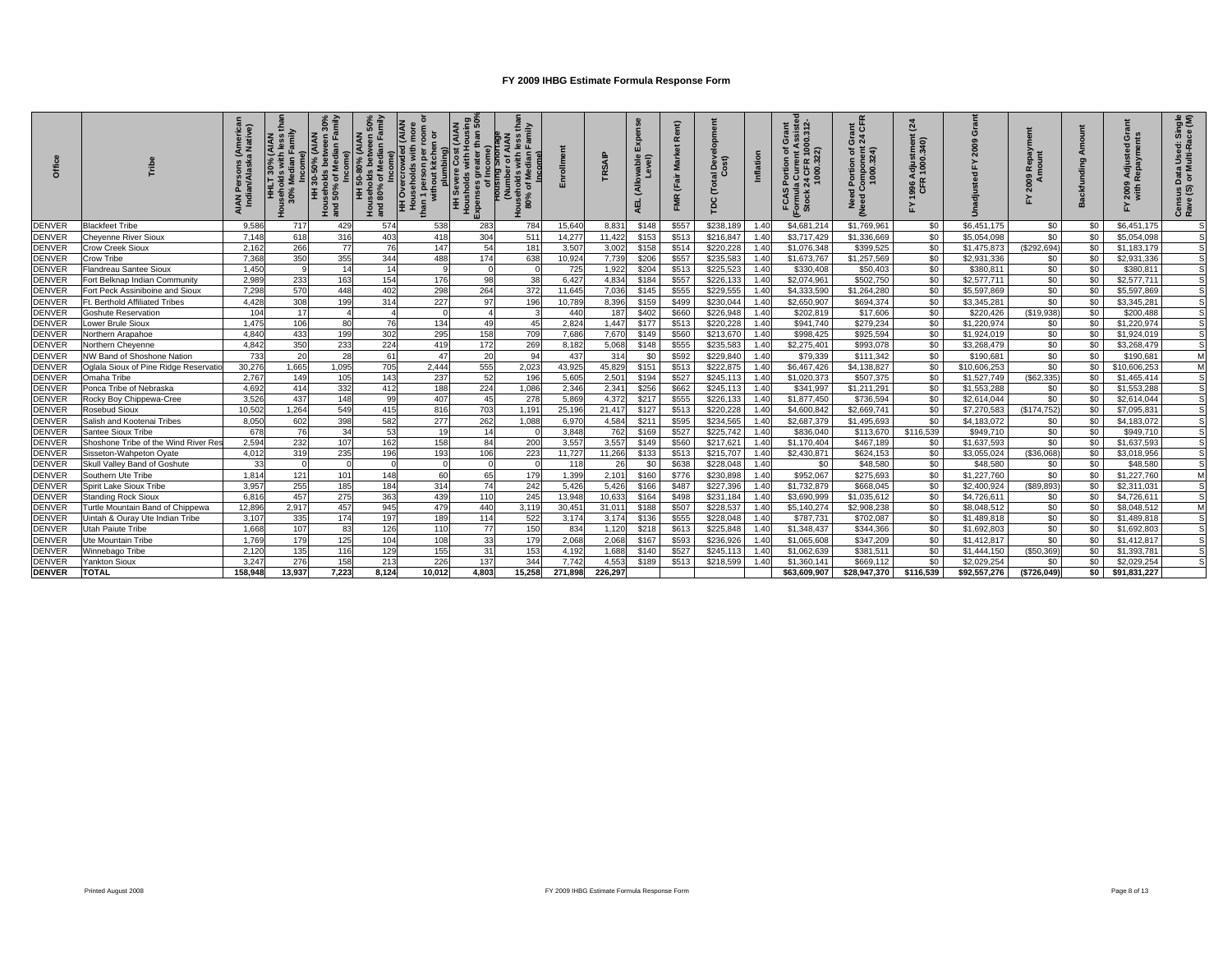|                             |                                               | (Americal)<br>a Native)<br>AIAN Persons (<br>Indian/Alaska | Family<br>less<br>틽<br>30% M | ween 30%<br>ian Family<br>(AIAN<br>Households betwe<br>and 50% of Median<br>Income)<br>HH 30- | ls between 50%<br>FMedian Family<br>HH 50-80% (AIAN<br>Households between 5<br>and 80% of Median Fan<br>Income) | AIAN<br>room<br>n or<br>with<br><b>HH Overcrow</b><br>Households<br>than 1 person  <br>without kite | ខ្នួនី<br>(AIAN<br>than<br>plumbing)<br>HH Severe Cost ( <i>J</i><br>Housholds with Ho<br>Expenses greater th<br>of Income) | less tha<br>Family<br><del>דו</del> סעפוזוק Sחסד<br>Number of Al<br>Median<br>তু 'চ<br>Househ<br>80% | nrollm  | SAIP<br>E | Шň<br>wable<br>Level)<br>ड<br><b>AEL</b> | Rent)<br><b>Market</b><br>(Fair<br><b>FMR</b> | $\overline{\mathbf{o}}$<br>Devi<br>05t)<br>$T$ otal<br>rpc | Inflation | <b>Current Assisted<br/>4 CFR 1000.312-<br/>1000.322)</b><br>Grant<br>prtion of<br>FCAS<br>Formula<br>Stock 2 | <b>ដូ ង</b><br>Gra $\frac{24}{ }$<br>pmponent<br>1000.324)<br>৳<br>Portion<br>යි<br>اندون<br>Need | $\mathbf{z}$<br>Adjustment<br>R 1000.340)<br>1996 | ō<br>2009<br>겂<br><b>Jnadiusted</b> | 2009 Repay  | <b>Backfunding</b> | £<br>ō<br>2009 Adjustee<br>with Repayme<br>놊 | : Single<br>: ace (M)<br>ta Used:<br>Multi-Ra<br>$\overline{a}$ $\overline{b}$<br>្ធ ត<br>Cens<br>Rave |
|-----------------------------|-----------------------------------------------|------------------------------------------------------------|------------------------------|-----------------------------------------------------------------------------------------------|-----------------------------------------------------------------------------------------------------------------|-----------------------------------------------------------------------------------------------------|-----------------------------------------------------------------------------------------------------------------------------|------------------------------------------------------------------------------------------------------|---------|-----------|------------------------------------------|-----------------------------------------------|------------------------------------------------------------|-----------|---------------------------------------------------------------------------------------------------------------|---------------------------------------------------------------------------------------------------|---------------------------------------------------|-------------------------------------|-------------|--------------------|----------------------------------------------|--------------------------------------------------------------------------------------------------------|
|                             | OKLAHOMA Absentee-Shawnee                     | 5.398                                                      | 242                          | 274                                                                                           | 450                                                                                                             | 148                                                                                                 | 225                                                                                                                         | 390                                                                                                  | 3.013   | 12.721    | \$138                                    | \$628                                         | \$199.641                                                  | 1.40      | \$2,080,345                                                                                                   | \$774.019                                                                                         | \$0                                               | \$2,854.364                         | (\$105.021  | \$0                | \$2,749,343                                  | <b>S</b>                                                                                               |
|                             | KLAHOMA Alabama-Couchatta                     | 505                                                        | 28                           | 24                                                                                            | 48                                                                                                              | 17                                                                                                  | 15                                                                                                                          | 50                                                                                                   | 1.001   | 603       | \$0                                      | \$550                                         | \$183,893                                                  | 1.40      | \$128,943                                                                                                     | \$68,472                                                                                          | \$0                                               | \$197.41                            | \$0         | \$0                | \$197.415                                    | S                                                                                                      |
|                             | KLAHOMA Alabama-Quassarte Tribal Town         | 676                                                        | 33                           | 37                                                                                            | 59                                                                                                              | -20                                                                                                 | 22                                                                                                                          | 129                                                                                                  | 338     | 808       | \$0                                      | \$666                                         | \$191.454                                                  | 1.40      | \$0                                                                                                           | \$104,680                                                                                         | \$0                                               | \$104,680                           | \$0         | \$0                | \$104,680                                    | S                                                                                                      |
|                             | <b>OKLAHOMA</b> Apache Tribe                  | 2.045                                                      | 121                          | 90                                                                                            | 144                                                                                                             | 72                                                                                                  | 76                                                                                                                          | 225                                                                                                  | 1.846   | 2,937     | \$0                                      | \$525                                         | \$198,527                                                  | 1.40      | \$658,544                                                                                                     | \$488.268                                                                                         | \$529.835                                         | \$1,146.81                          | \$0         | \$0                | \$1.146.812                                  | M                                                                                                      |
| OKLAHOMA Caddo Tribe        |                                               | 2,76                                                       | 164                          | 121                                                                                           | 194                                                                                                             | 97                                                                                                  | 102                                                                                                                         | 458                                                                                                  | 3.975   | 3,975     | \$143                                    | \$526                                         | \$198,527                                                  | 1.40      | \$98,301                                                                                                      | \$378,071                                                                                         | \$0                                               | \$476.37                            | \$0         | \$0                | \$476,371                                    | M                                                                                                      |
| <b>KLAHOMA</b>              | <b>Cherokee Nation</b>                        | 120.09                                                     | 6,630                        | 6,317                                                                                         | 9,316                                                                                                           | 3,324                                                                                               | 4,662                                                                                                                       | 20,004                                                                                               | 241,226 | 123,215   | \$163                                    | \$563                                         | \$191,454                                                  | 1.40      | \$13,965,723                                                                                                  | \$15,695,187                                                                                      | \$0                                               | \$29,660,909                        | \$0         | \$0                | \$29,660,909                                 | M                                                                                                      |
| <b>KLAHOMA</b>              | Cheyenne-Arapaho Tribes                       | 13,88                                                      | 71                           | 583                                                                                           | 1,01                                                                                                            | 517                                                                                                 | 577                                                                                                                         | 2,05                                                                                                 | 11,61   | 11,615    | \$0                                      | \$577                                         | \$195,371                                                  | 1.40      | \$694,532                                                                                                     | \$1,872,698                                                                                       | \$0                                               | \$2,567,230                         | \$0         | \$0                | \$2,567,230                                  | M                                                                                                      |
| <b>KLAHOMA</b>              | Chickasaw                                     | 37,39                                                      | 2,046                        | 2,083                                                                                         | 3,289                                                                                                           | 929                                                                                                 | 1,471                                                                                                                       | 6,137                                                                                                | 48,93   | 26,746    | \$171                                    | \$540                                         | \$191,591                                                  | 1.40      | \$6,933,961                                                                                                   | \$4,911,788                                                                                       | \$0                                               | \$11,845,749                        | \$0         | \$0                | \$11,845,749                                 | M                                                                                                      |
|                             | KLAHOMA Chitimacha Tribe                      | 336                                                        |                              |                                                                                               | 22                                                                                                              |                                                                                                     |                                                                                                                             |                                                                                                      | 1,06    | 450       | \$0                                      | \$527                                         | \$206,958                                                  | 1.4(      | \$70,511                                                                                                      | \$48,580                                                                                          | \$0                                               | \$119,091                           | \$0         | \$0                | \$119,091                                    |                                                                                                        |
|                             | <b>OKLAHOMA</b> Choctaw Nation                | 46.80                                                      | 2.862                        | 2.844                                                                                         | 3.885                                                                                                           | 1,358                                                                                               | 1.882                                                                                                                       | 8.464                                                                                                | 189.008 | 92.550    | \$137                                    | \$530                                         | \$197,003                                                  | 1.40      | \$4,948,632                                                                                                   | \$6,702.090                                                                                       | \$0                                               | \$11,650,722                        | \$0         | \$0                | \$11,650,722                                 | М                                                                                                      |
|                             | <b>DKLAHOMA Citizen Band Potawatomi Tribe</b> | 17.01                                                      | 737                          | 873                                                                                           | 1.447                                                                                                           | 440                                                                                                 | 689                                                                                                                         | 3.03                                                                                                 | 25.98   | 24.786    | \$0                                      | \$564                                         | \$199.641                                                  | 1.40      | \$120,666                                                                                                     | \$2.311.438                                                                                       | \$0                                               | \$2,432,104                         | \$0         | \$0                | \$2,432,104                                  | M                                                                                                      |
| <b>OKLAHOMA</b>             | <b>Comanche Nation</b>                        | 8,163                                                      | 485                          | 358                                                                                           | 573                                                                                                             | 286                                                                                                 | 301                                                                                                                         | 966                                                                                                  | 11,66   | 11,722    | \$0                                      | \$525                                         | \$199,914                                                  | 1.40      | \$1,498,519                                                                                                   | \$1,061,409                                                                                       | \$0                                               | \$2,559,928                         | \$0         | \$0                | \$2,559,928                                  | M                                                                                                      |
|                             | KLAHOMA Coushatta Tribe                       | 23                                                         |                              |                                                                                               |                                                                                                                 |                                                                                                     |                                                                                                                             |                                                                                                      | 81      | 819       | \$0                                      | \$474                                         | \$203,939                                                  | 1.40      | \$43,733                                                                                                      | \$48,580                                                                                          | \$0                                               | \$92,313                            | \$0         | \$0                | \$92,313                                     |                                                                                                        |
| <b>KLAHOMA</b>              | Delaware Nation of West Oklahoma              | 331                                                        | 2 <sup>0</sup>               | 15                                                                                            |                                                                                                                 | 12                                                                                                  | 12                                                                                                                          | 44                                                                                                   | 1,36    | 475       | \$0                                      | \$525                                         | \$198,527                                                  | 1.40      | \$35,429                                                                                                      | \$48,580                                                                                          | \$0                                               | \$84,009                            | (\$3,478)   | \$0                | \$80.531                                     | M                                                                                                      |
| <b>OKLAHOMA</b>             | <b>Eastern Shawnee Tribe</b>                  | 157                                                        | 14                           | -5                                                                                            |                                                                                                                 |                                                                                                     | 14                                                                                                                          | 11                                                                                                   | 2,342   | 592       | \$0                                      | \$525                                         | \$201,301                                                  | 1.40      | \$33,072                                                                                                      | \$48,580                                                                                          | \$0                                               | \$81,651                            | \$0         | \$0                | \$81,651                                     | M                                                                                                      |
|                             | <b>OKLAHOMA</b> Fort Sill Apache Tribe        | 397                                                        | 24                           | 17                                                                                            | 28                                                                                                              | 14                                                                                                  | 15                                                                                                                          | 55                                                                                                   | 602     | 570       | \$0                                      | \$525                                         | \$198,527                                                  | 1.40      | \$37,973                                                                                                      | \$52,947                                                                                          | \$0                                               | \$90.921                            | \$0         | \$0                | \$90,921                                     | M                                                                                                      |
| <b>KLAHOMA</b>              | lowa Tribe of Kansas and Nebraska             | 853                                                        | 40                           | 64                                                                                            | 71                                                                                                              | 18                                                                                                  | 31                                                                                                                          | 107                                                                                                  | 3,059   | 3,837     | \$170                                    | \$547                                         | \$232,172                                                  | 1.40      | \$303,558                                                                                                     | \$127,006                                                                                         | \$0                                               | \$430,564                           | \$0         | \$0                | \$430,564                                    | M                                                                                                      |
|                             | OKLAHOMA lowa Tribe of Oklahoma               | 590                                                        | 41                           | 23                                                                                            | 61                                                                                                              | 32                                                                                                  | 18                                                                                                                          | 120                                                                                                  | 497     | 3,842     | \$131                                    | \$558                                         | \$203,803                                                  | 1.40      | \$14.017                                                                                                      | \$94.691                                                                                          | \$0                                               | \$108,708                           | \$0         | \$0                | \$108,708                                    | M                                                                                                      |
| <b>OKLAHOMA</b>             | Jena Band of Choctaw                          | 462                                                        | 22                           | 44                                                                                            | 34                                                                                                              | 14                                                                                                  |                                                                                                                             | 100                                                                                                  | 231     | 136       | \$0                                      | \$533                                         | \$194.229                                                  | 1.40      | \$0                                                                                                           | \$70,970                                                                                          | \$0                                               | \$70,970                            | \$0         | \$0                | \$70,970                                     | <sub>S</sub>                                                                                           |
| <b>KLAHOMA</b>              | <b>Kaw Tribe</b>                              | 3.222                                                      | 212                          | 180                                                                                           | 303                                                                                                             | 92                                                                                                  | 130                                                                                                                         | 595                                                                                                  | 2.91    | 3,621     | \$0                                      | \$548                                         | \$195,371                                                  | 1.40      | \$372.113                                                                                                     | \$466,919                                                                                         | \$0                                               | \$839,032                           | \$0         | \$0                | \$839,032                                    | M                                                                                                      |
|                             | <b>OKLAHOMA Kialegee Tribal Town</b>          | 494                                                        | 25                           | 28                                                                                            | 43                                                                                                              | 13                                                                                                  | 18                                                                                                                          | 95                                                                                                   | 356     | 320       | \$0                                      | \$666                                         | \$195,616                                                  | 1.40      | \$0                                                                                                           | \$67,357                                                                                          | \$0                                               | \$67,357                            | \$0         | \$0                | \$67,357                                     | M                                                                                                      |
|                             | <b>OKLAHOMA Kickapoo Tribe</b>                | 845                                                        | 57                           | 34                                                                                            | 63                                                                                                              | 26                                                                                                  | 17                                                                                                                          | 65                                                                                                   | 1.63    | 1,835     | \$128                                    | \$564                                         | \$207,203                                                  | 1.40      | \$744,787                                                                                                     | \$110,697                                                                                         | \$0                                               | \$855,484                           | \$0         | \$0                | \$855,484                                    | s                                                                                                      |
|                             | <b>OKLAHOMA</b> Kickapoo Tribe of Oklahoma    | 2,707                                                      | 173                          | 156                                                                                           | 237                                                                                                             | 69                                                                                                  | 119                                                                                                                         | 548                                                                                                  | 2.63    | 2,675     | \$0                                      | \$561                                         | \$191,591                                                  | 1.40      | \$85,025                                                                                                      | \$391,317                                                                                         | \$0                                               | \$476,342                           | \$0         | \$0                | \$476,342                                    | M                                                                                                      |
| OKLAHOMA                    | Kiowa Tribe                                   | 7,856                                                      | 467                          | 344                                                                                           | 552                                                                                                             | 276                                                                                                 | 290                                                                                                                         | 1,250                                                                                                | 11,28   | 11,280    | \$0                                      | \$559                                         | \$198,527                                                  | 1.40      | \$353,386                                                                                                     | \$1,063,281                                                                                       | \$0                                               | \$1,416,667                         | \$0         | \$0                | \$1,416,667                                  | M                                                                                                      |
| <b>OKLAHOMA</b> Miami Tribe |                                               | 581                                                        | 21                           | 23                                                                                            | 50                                                                                                              |                                                                                                     | 21                                                                                                                          | 93                                                                                                   | 2,95    | 811       | \$0                                      | \$525                                         | \$201,301                                                  | 1.40      | \$0                                                                                                           | \$68,116                                                                                          | \$0                                               | \$68,116                            | \$0         | \$0                | \$68,116                                     | M                                                                                                      |
| <b>KLAHOMA</b>              | Modoc Tribe                                   | 83                                                         |                              |                                                                                               |                                                                                                                 |                                                                                                     |                                                                                                                             |                                                                                                      | 160     | 160       | \$152                                    | \$525                                         | \$201.301                                                  | 1.4(      | \$70,298                                                                                                      | \$48,580                                                                                          | \$0                                               | \$118,878                           | \$0         | \$0                | \$118,878                                    | M                                                                                                      |
|                             | <b>KLAHOMA</b> Muscogee (Creek) Nation        | 86.22                                                      | 4.330                        | 4.805                                                                                         | 7.478                                                                                                           | 2.332                                                                                               | 3.098                                                                                                                       | 15.78'                                                                                               | 62.209  | 55.817    | \$144                                    | \$627                                         | \$191.454                                                  | 1.40      | \$3.013.933                                                                                                   | \$11,296,079                                                                                      | \$0                                               | \$14,310,012                        | \$0         | \$0                | \$14,310,012                                 | M                                                                                                      |
|                             | KLAHOMA Osage Tribe                           | 10.14'                                                     | 594                          | 651                                                                                           | 864                                                                                                             | 185                                                                                                 | 268                                                                                                                         | 1.978                                                                                                | 19.92   | 11.960    | \$0                                      | \$666                                         | \$195,752                                                  | 1.40      | \$370.928                                                                                                     | \$1.279.153                                                                                       | \$0                                               | \$1,650,082                         | \$0         | \$0                | \$1,650,082                                  | M                                                                                                      |
|                             | OKLAHOMA Otoe-Missouria Tribe                 | 407                                                        | -39                          | 30                                                                                            | 37                                                                                                              | 13                                                                                                  | 15                                                                                                                          | 58                                                                                                   | 1.478   | 570       | \$146                                    | \$536                                         | \$195,371                                                  | 1.40      | \$269.531                                                                                                     | \$72,389                                                                                          | \$0                                               | \$341,920                           | \$0         | \$0                | \$341,920                                    | <sub>S</sub>                                                                                           |
|                             | <b>KLAHOMA</b> Ottawa Tribe                   | 1,385                                                      | 92                           | 130                                                                                           | 107                                                                                                             | 34                                                                                                  | 75                                                                                                                          | 329                                                                                                  | 2,412   | 526       | \$0                                      | \$525                                         | \$201,301                                                  | 1.40      | \$0                                                                                                           | \$240,487                                                                                         | \$0                                               | \$240,487                           | \$0         | \$0                | \$240,487                                    | M                                                                                                      |
| <b>DKLAHOMA</b>             | Pawnee Tribe                                  | 2,804                                                      | 140                          | 138                                                                                           | 188                                                                                                             | 88                                                                                                  | 112                                                                                                                         | 423                                                                                                  | 3,196   | 1,966     | \$138                                    | \$525                                         | \$196,758                                                  | 1.40      | \$166,613                                                                                                     | \$368,517                                                                                         | \$0                                               | \$535,130                           | \$0         | \$0                | \$535,130                                    | M                                                                                                      |
| OKLAHOMA Peoria Tribe       |                                               | 1,91                                                       | 70                           | 75                                                                                            | 164                                                                                                             | 23                                                                                                  | 68                                                                                                                          |                                                                                                      | 2,67    | 2,678     | \$137                                    | \$525                                         | \$201,301                                                  | 1.40      | \$1,329,852                                                                                                   | \$174,901                                                                                         | \$0                                               | \$1,504,753                         | \$0         | \$0                | \$1,504,753                                  | M                                                                                                      |
|                             | <b>KLAHOMA</b> Ponca Tribe                    | 1.664                                                      | 109                          | 93                                                                                            | 156                                                                                                             | 48                                                                                                  | 67                                                                                                                          | 309                                                                                                  | 2.560   | 1,870     | \$129                                    | \$547                                         | \$195,371                                                  | 1.4(      | \$568,794                                                                                                     | \$240,779                                                                                         | \$0                                               | \$809,573                           | \$0         | \$0                | \$809,573                                    | M                                                                                                      |
|                             | <b>DKLAHOMA Prairie Band of Potawatomi</b>    | 568                                                        |                              | 38                                                                                            | 25                                                                                                              | 48                                                                                                  |                                                                                                                             | 59                                                                                                   | 4.87    | 2,018     | \$166                                    | \$605                                         | \$207,203                                                  | 1.40      | \$108,974                                                                                                     | \$140,456                                                                                         | \$96,868                                          | \$249,430                           | \$0         | \$0                | \$249,430                                    |                                                                                                        |
|                             | <b>OKLAHOMA</b> Quapaw Tribe                  | 1.937                                                      | 109                          | 132                                                                                           | 182                                                                                                             | 46                                                                                                  | 63                                                                                                                          | 424                                                                                                  | 3.278   | 1.689     | \$0                                      | \$525                                         | \$201.301                                                  | 1.40      | \$0                                                                                                           | \$278.598                                                                                         | \$0                                               | \$278.598                           | \$0         | \$0                | \$278.598                                    | M                                                                                                      |
|                             | OKLAHOMA Sac and Fox of Missouri              | 60                                                         |                              |                                                                                               |                                                                                                                 |                                                                                                     |                                                                                                                             |                                                                                                      | 440     | 440       | \$163                                    | \$557                                         | \$207,203                                                  | 1.40      | \$218,300                                                                                                     | \$3,354                                                                                           | \$0                                               | \$221,654                           | \$0         | \$0                | \$221,654                                    | M                                                                                                      |
|                             | <b>DKLAHOMA</b> Sac and Fox Tribe             | 6.145                                                      | 425                          | 457                                                                                           | 404                                                                                                             | 166                                                                                                 | 236                                                                                                                         | 1.088                                                                                                | 3.16    | 8.523     | \$131                                    | \$576                                         | \$199.641                                                  | 1.40      | \$709.702                                                                                                     | \$1.051.401                                                                                       | \$0                                               | \$1,761,103                         | \$0         | \$0                | \$1,761,103                                  |                                                                                                        |
| <b>KLAHOMA</b>              | Seminole Nation                               | 6,199                                                      | 311                          | 345                                                                                           | 538                                                                                                             | 168                                                                                                 | 223                                                                                                                         | 1,08                                                                                                 | 14.30   | 4,013     | \$157                                    | \$525                                         | \$191,591                                                  | 1.40      | \$902,753                                                                                                     | \$804,531                                                                                         | \$0                                               | \$1,707,284                         | (\$68,044   | \$0                | \$1,639,240                                  | M                                                                                                      |
|                             | OKLAHOMA Seneca-Cayuga                        | 778                                                        | 27                           | 48                                                                                            | 82                                                                                                              | 27                                                                                                  | 27                                                                                                                          | 158                                                                                                  | 3.998   | 1.214     | \$0                                      | \$525                                         | \$201,301                                                  | 1.40      | \$0                                                                                                           | \$113,297                                                                                         | \$0                                               | \$113.297                           | \$0         | \$0                | \$113,297                                    | M                                                                                                      |
| KLAHOMA Shawnee             |                                               |                                                            |                              |                                                                                               |                                                                                                                 |                                                                                                     |                                                                                                                             |                                                                                                      | 1.43    | 510       | \$0                                      | \$529                                         | \$205,326                                                  | 1.40      | \$0                                                                                                           | \$48,580                                                                                          | \$0                                               | \$48,580                            | \$0         | \$0                | \$48,580                                     | M                                                                                                      |
| <b>KLAHOMA</b>              | Texas Band of Kickapoo Indians                | 727                                                        | 146                          | 40                                                                                            |                                                                                                                 | 88                                                                                                  | 19                                                                                                                          | 175                                                                                                  | 477     | 476       | \$180                                    | \$550                                         | \$171,680                                                  | 1.40      | \$89,186                                                                                                      | \$142,597                                                                                         | \$0                                               | \$231,784                           | \$0         | \$0                | \$231,784                                    | M                                                                                                      |
|                             | <b>OKLAHOMA</b> Thlopthlocco Tribal Town      | 1,180                                                      | 59                           | 66                                                                                            | 102                                                                                                             | 32                                                                                                  | 42                                                                                                                          | 227                                                                                                  | 764     | 764       | \$0                                      | \$666                                         | \$195,616                                                  | 1.40      | \$0                                                                                                           | \$160,046                                                                                         | \$0                                               | \$160,046                           | \$0         | \$0                | \$160,046                                    | M                                                                                                      |
| <b>KLAHOMA</b>              | Tonkawa Tribe                                 | 574                                                        | 64                           | 23                                                                                            | 36                                                                                                              | 19                                                                                                  | 30                                                                                                                          | 26                                                                                                   | 481     | 1.102     | \$169                                    | \$548                                         | \$195,371                                                  | 1.40      | \$430.549                                                                                                     | \$81.519                                                                                          | \$0                                               | \$512,068                           | \$0         | \$0                | \$512.068                                    | M                                                                                                      |
| <b>KLAHOMA</b>              | Tunica-Biloxi Tribe                           | 1.663                                                      | 155                          | 32                                                                                            | 120                                                                                                             | 52                                                                                                  | 116                                                                                                                         | 307                                                                                                  | 980     | 318       | \$0                                      | \$510                                         | \$194,229                                                  | 1.40      | \$0                                                                                                           | \$279.914                                                                                         | \$0                                               | \$279.914                           | \$0         | \$0                | \$279.914                                    | M                                                                                                      |
| <b>XLAHOMA</b>              | United Keetoowah                              |                                                            |                              |                                                                                               |                                                                                                                 |                                                                                                     |                                                                                                                             |                                                                                                      | 8.81    | 8.260     | \$0                                      | \$529                                         | \$191.454                                                  | 1.40      | \$0                                                                                                           | \$48,580                                                                                          | \$0                                               | \$48,580                            | \$0         | \$0                | \$48,580                                     |                                                                                                        |
|                             | OKLAHOMA Wichita Tribe                        | 1.13                                                       | 67                           | 50                                                                                            | 80                                                                                                              | 40                                                                                                  | 42                                                                                                                          | 98                                                                                                   | 2.25    | 1.627     | \$0                                      | \$525                                         | \$198,527                                                  | 1.40      | \$345,382                                                                                                     | \$140.841                                                                                         | \$0                                               | \$486,224                           | \$0         | \$0                | \$486,224                                    | M                                                                                                      |
|                             | OKLAHOMA Wyandotte Nation                     | 2.80                                                       | 178                          | 131                                                                                           | 255                                                                                                             | 85                                                                                                  | 175                                                                                                                         | 548                                                                                                  | 4.30    | 2.159     | \$0                                      | \$546                                         | \$201,301                                                  | 1.40      | \$41.464                                                                                                      | \$472,506                                                                                         | \$0                                               | \$513,969                           | \$0         | \$0                | \$513,969                                    | M                                                                                                      |
| <b>OKLAHOMATOTAL</b>        |                                               | 402.002                                                    | 22,136                       | 21.828                                                                                        | 32.752                                                                                                          | 11,282                                                                                              | 15,403                                                                                                                      | 68.086                                                                                               | 714.536 | 451.601   |                                          |                                               |                                                            |           | \$41,858,029                                                                                                  | \$54,562,850                                                                                      | \$626,703                                         | \$96,420,879                        | (\$176,543) | \$0                | \$96,244,336                                 |                                                                                                        |
|                             |                                               |                                                            |                              |                                                                                               |                                                                                                                 |                                                                                                     |                                                                                                                             |                                                                                                      |         |           |                                          |                                               |                                                            |           |                                                                                                               |                                                                                                   |                                                   |                                     |             |                    |                                              |                                                                                                        |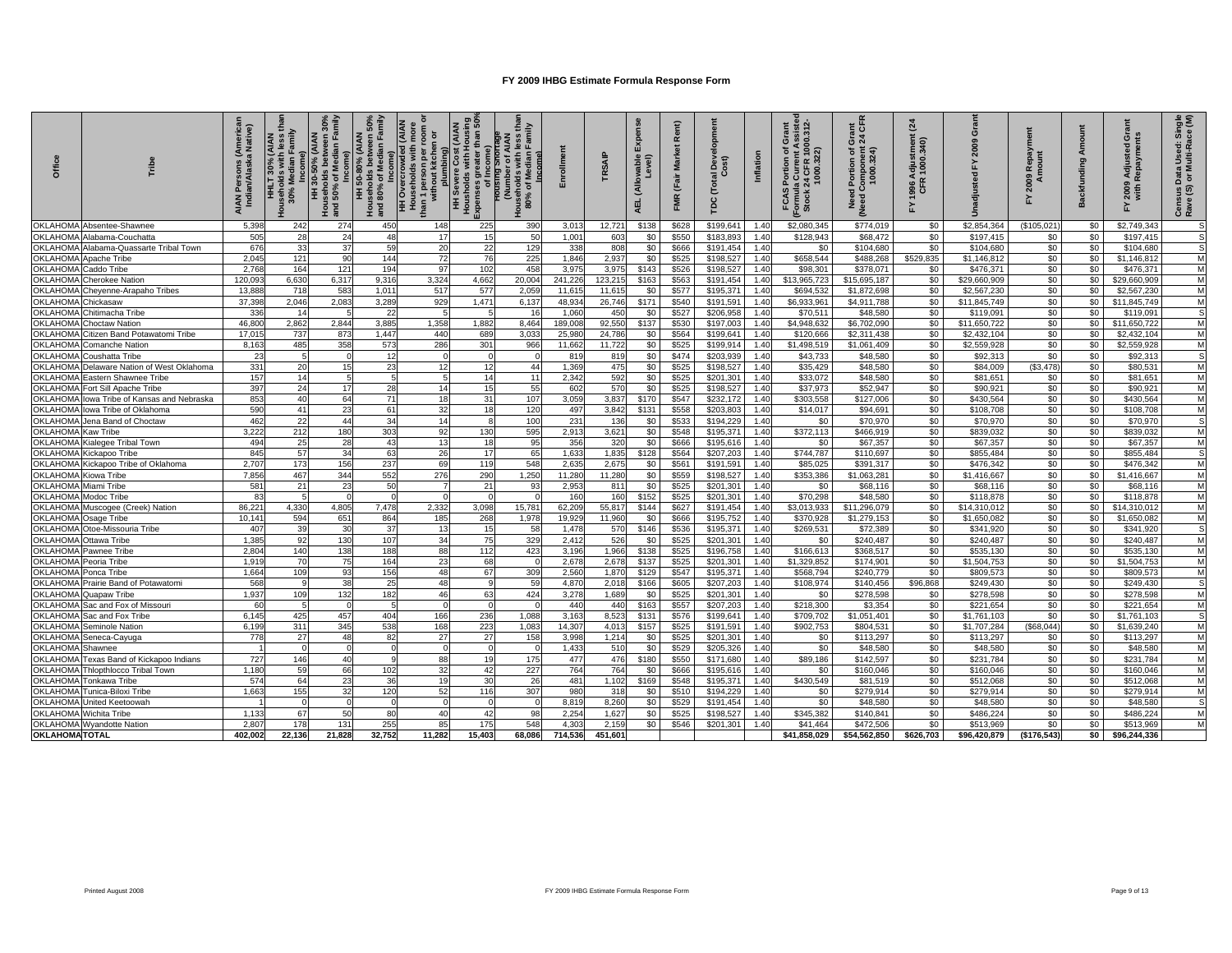| Office                    | Tribe                                                    | AIAN Persons (America<br>Indian/Alaska Native) | h less th<br>Family<br>[AIAN<br>E<br>30% M | s between 30%<br>Median Family<br>50% (AIAN<br>of Media<br>Income)<br>Households<br>and 50% of M<br>Ŧ | <b>THI SO-80% (AIAN<br/>useholds between 50%<br/>d 80% hcome)<br/>IH Overcrowded (AIAN<br/>households with more<br/>vithout kitchen or</b><br>without kitchen or<br>$\overline{a}$ | HH Overcrow<br>Households<br>than 1 person p<br>without kitc | with Housing<br>eater than 50°,<br>(AIAN<br>Cost (<br>HH Severe C<br>Housholds w<br>Housholds w<br>Expenses grea<br>of Inc | less tha<br>Family<br>ther of A<br>ds with<br>Median<br>HOUS<br>'ಕ<br>-Nuseh<br>80% | nrollme      | TRSAIP       | wable<br>≤<br>AEL | Rent)<br><b>Market</b><br>(Fair<br><b>FMR</b> | Devi<br>OSt)<br>$\overline{a}$<br>Č<br>рc | Inflation    | nt Assiste<br>1000.312-<br>ō<br>৳<br>Current A<br>4 CFR 100<br>1000.322)<br>ortion<br>FCAS<br>Formul<br>Stock | <u>ಕ</u> ರಿ<br>ভ ম<br>pmponent<br>1000.324)<br>৳<br>Portion<br>اناء<br>Need | $\mathbb{Z}$<br>Adjustment<br>R 1000.340)<br>CFR<br>1996 | ō<br>2009<br>⊾           | Repay<br>nount<br>2009<br>$\blacktriangleleft$<br>놊 | Amount<br>Backfunding | ۱ÉS<br>$\bar{c}$<br>a Adjusted<br>Repaymer<br>2009<br>with I<br>놊 | Single<br>ace (M)<br>ta Used: \$<br>Multi-Ra<br>កី <sup>ត</sup><br>Census<br>Rave (S) |
|---------------------------|----------------------------------------------------------|------------------------------------------------|--------------------------------------------|-------------------------------------------------------------------------------------------------------|------------------------------------------------------------------------------------------------------------------------------------------------------------------------------------|--------------------------------------------------------------|----------------------------------------------------------------------------------------------------------------------------|-------------------------------------------------------------------------------------|--------------|--------------|-------------------|-----------------------------------------------|-------------------------------------------|--------------|---------------------------------------------------------------------------------------------------------------|-----------------------------------------------------------------------------|----------------------------------------------------------|--------------------------|-----------------------------------------------------|-----------------------|-------------------------------------------------------------------|---------------------------------------------------------------------------------------|
| <b>PHOENIX</b>            | Acoma Pueblo                                             | 2.988                                          | 114                                        | 77                                                                                                    | 162                                                                                                                                                                                | 219                                                          | 70                                                                                                                         | 193                                                                                 | 4.754        | 4.762        | \$278             | \$479                                         | \$229.269                                 | 1.40         | \$619,153                                                                                                     | \$471.595                                                                   | \$0                                                      | \$1,090.748              | \$0                                                 | \$0                   | \$1.090.748                                                       | S                                                                                     |
| PHOENIX                   | Agua Caliente Band of Cahuilla                           | 300                                            | 36                                         | 17                                                                                                    | 30                                                                                                                                                                                 | 17                                                           | 36                                                                                                                         | 83                                                                                  | 412          | 412          | \$0               | \$1.142                                       | \$260.025                                 | 1.40         | \$0                                                                                                           | \$105.478                                                                   | \$0                                                      | \$105.478                | \$0                                                 | \$0                   | \$105,478                                                         | M                                                                                     |
| PHOENIX                   | Ak-Chin                                                  | 710                                            | 52                                         | 38                                                                                                    | 65                                                                                                                                                                                 | 63                                                           |                                                                                                                            | 125                                                                                 | 730          | 984          | \$329             | \$862                                         | \$235,461                                 | 1.40         | \$207,620                                                                                                     | \$142,559                                                                   | \$0                                                      | \$350,179                | \$0                                                 | \$0                   | \$350,179                                                         | S                                                                                     |
| PHOENIX                   | Alturas Rancheria                                        |                                                |                                            |                                                                                                       |                                                                                                                                                                                    |                                                              |                                                                                                                            |                                                                                     |              |              | \$0               | \$748                                         | \$292,238                                 | 1.40         | \$0                                                                                                           | \$48,580                                                                    | \$0                                                      | \$48,580                 | \$0                                                 | \$0                   | \$48,580                                                          |                                                                                       |
| PHOENIX                   | Auburn Rancheria                                         | 526                                            | 28                                         | 14                                                                                                    | 26                                                                                                                                                                                 | 19                                                           | 37                                                                                                                         | 68                                                                                  | 263          | 214          | \$0               | \$982                                         | \$289,224                                 | 1.40         | \$0                                                                                                           | \$139,011                                                                   | \$0                                                      | \$139,011                | \$0                                                 | \$0                   | \$139,011                                                         |                                                                                       |
| PHOENIX                   | Augustine Band of Cahuilla                               |                                                |                                            |                                                                                                       |                                                                                                                                                                                    |                                                              |                                                                                                                            |                                                                                     |              | 8            | \$0               | \$1,142                                       | \$260,025                                 | 1.40         | \$0                                                                                                           | \$48,580                                                                    | \$0                                                      | \$48,580                 | \$0                                                 | \$0                   | \$48,580                                                          | M                                                                                     |
| PHOENIX                   | Barona Group of Capitan Grande                           | 391                                            |                                            |                                                                                                       |                                                                                                                                                                                    | 19                                                           | 15                                                                                                                         |                                                                                     | 388          | 494          | \$395             | \$1.355                                       | \$253.923                                 | 1.40         | \$107.450                                                                                                     | \$69,378                                                                    | \$53,010                                                 | \$176,828                | (\$67,891)                                          | \$0                   | \$108.937                                                         |                                                                                       |
| PHOENIX                   | Berry Creek Rancheria                                    | 928                                            | 70                                         | 62                                                                                                    | 92                                                                                                                                                                                 | 45                                                           | 78                                                                                                                         | 192                                                                                 | 464          | 464          | \$380             | \$790                                         | \$292,238                                 | 1.40         | \$221,301                                                                                                     | \$285,984                                                                   | \$0                                                      | \$507,285                | \$0                                                 | \$0                   | \$507,285                                                         | M                                                                                     |
| <b>PHOENIX</b>            | Big Lagoon Rancheria                                     | 21                                             |                                            |                                                                                                       | $\Omega$                                                                                                                                                                           |                                                              |                                                                                                                            | 18                                                                                  | 18           | 18           | <b>SO</b>         | \$837                                         | \$296.922                                 | 1.40         | \$0                                                                                                           | \$48,580                                                                    | \$0                                                      | \$48,580                 | \$0                                                 | \$0                   | \$48,580                                                          |                                                                                       |
| PHOENIX                   | <b>Big Pine Band</b>                                     | 308                                            | 33                                         | 15                                                                                                    | 21                                                                                                                                                                                 |                                                              | 16                                                                                                                         | 43                                                                                  | 398          | 414          | \$233             | \$733                                         | \$284,703                                 | 1.40         | \$190,211                                                                                                     | \$114,777                                                                   | \$84,798                                                 | \$304,988                | \$1                                                 | \$0                   | \$304,989                                                         |                                                                                       |
| PHOENIX                   | <b>Big Sandy Rancheria</b>                               | 94                                             | 17                                         | $\overline{a}$                                                                                        |                                                                                                                                                                                    |                                                              |                                                                                                                            | 26                                                                                  | 331          | 298          | \$0               | \$805                                         | \$291,831                                 | 1.40         | \$0                                                                                                           | \$48,580                                                                    | \$0                                                      | \$48,580                 | \$0                                                 | \$0                   | \$48,580                                                          |                                                                                       |
| PHOENIX<br><b>PHOENIX</b> | Big Valley Rancheria<br><b>Blue Lake Rancheria</b>       | 1,624                                          | 96                                         | 96                                                                                                    | 127                                                                                                                                                                                | 81                                                           | 108                                                                                                                        | 319                                                                                 | 812<br>51    | 502          | \$0               | \$821<br>\$837                                | \$298,266<br>\$296.922                    | 1.40<br>1.40 | \$0                                                                                                           | \$443,028<br>\$48,580                                                       | \$0                                                      | \$443,028<br>\$48,580    | \$0                                                 | \$0<br>\$0            | \$443.028<br>\$48,580                                             | M<br>s                                                                                |
| PHOENIX                   |                                                          | 36<br>24                                       | 13                                         |                                                                                                       |                                                                                                                                                                                    |                                                              |                                                                                                                            |                                                                                     | 134          | 86           | \$0<br>\$233      | \$1,077                                       |                                           | 1.40         | \$0<br>\$172,156                                                                                              |                                                                             | \$0<br>\$0                                               |                          | \$0<br>\$0                                          |                       | \$220,736                                                         | s                                                                                     |
| PHOENIX                   | Bridgeport Paiute Indian Colony<br>Buena Vista Rancheria | 22                                             |                                            |                                                                                                       |                                                                                                                                                                                    |                                                              |                                                                                                                            |                                                                                     | 12           | 87<br>12     | \$0               | \$987                                         | \$284,703<br>\$289.224                    | 1.40         | \$0                                                                                                           | \$48,580<br>\$48,580                                                        | \$0                                                      | \$220,736<br>\$48,580    | \$0                                                 | \$0<br>\$0            | \$48,580                                                          | M                                                                                     |
| PHOENIX                   | Cabazon Band                                             | 19                                             |                                            |                                                                                                       |                                                                                                                                                                                    |                                                              |                                                                                                                            |                                                                                     | 30           | 46           | \$0               | \$1,142                                       | \$260,025                                 | 1.4(         | \$0                                                                                                           | \$48,580                                                                    | \$0                                                      | \$48,580                 | \$0                                                 | \$0                   | \$48,580                                                          | M                                                                                     |
| PHOENIX                   | Cahuilla Band                                            | 112                                            |                                            |                                                                                                       |                                                                                                                                                                                    | 17                                                           |                                                                                                                            |                                                                                     | 305          | 286          | \$395             | \$1,142                                       | \$260,025                                 | 1.40         | \$52,403                                                                                                      | \$48,580                                                                    | \$0                                                      | \$100,982                | \$0                                                 | \$0                   | \$100,982                                                         |                                                                                       |
| PHOENIX                   | California Valley Miwok Tribe                            |                                                |                                            |                                                                                                       |                                                                                                                                                                                    |                                                              |                                                                                                                            |                                                                                     |              |              | \$0               | \$788                                         | \$290.731                                 | 1.40         | \$0                                                                                                           | \$48,580                                                                    | \$0                                                      | \$48,580                 | \$0                                                 | \$0                   | \$48,580                                                          |                                                                                       |
| PHOENIX                   | Campo Band                                               | 268                                            | 38                                         | 30                                                                                                    | 15                                                                                                                                                                                 | 24                                                           | 22                                                                                                                         | 28                                                                                  | 313          | 332          | \$391             | \$1,355                                       | \$253,923                                 | 1.40         | \$541,189                                                                                                     | \$127,066                                                                   | \$164,030                                                | \$668,255                | \$0                                                 | \$0                   | \$668,255                                                         |                                                                                       |
| PHOENIX                   | Cedarville Rancheria                                     | 23                                             |                                            | -8                                                                                                    |                                                                                                                                                                                    |                                                              |                                                                                                                            | 12                                                                                  | 28           | 36           | \$0               | \$748                                         | \$292,238                                 | 1.40         | \$0                                                                                                           | \$48,580                                                                    | \$0                                                      | \$48,580                 | \$0                                                 | \$0                   | \$48,580                                                          |                                                                                       |
| PHOENIX                   | Chemehuevi                                               | 159                                            | 29                                         | $\mathbf{Q}$                                                                                          | 20                                                                                                                                                                                 |                                                              |                                                                                                                            |                                                                                     | 768          | 190          | \$374             | \$1.142                                       | \$257.251                                 | 1.40         | \$820.545                                                                                                     | \$42,744                                                                    | \$80.211                                                 | \$863,289                | \$0                                                 | \$0                   | \$863.289                                                         |                                                                                       |
| <b>HOENIX</b>             | Chicken Ranch Rancheria                                  |                                                |                                            | $\Omega$                                                                                              |                                                                                                                                                                                    |                                                              |                                                                                                                            |                                                                                     | 23           | 23           | \$0               | \$889                                         | \$289,224                                 | 1.40         | \$61,447                                                                                                      | \$48,580                                                                    | \$0                                                      | \$110,027                | \$0                                                 | \$0                   | \$110,027                                                         |                                                                                       |
| PHOENIX                   | Chico Rancheria                                          | 918                                            | 7 <sup>0</sup>                             | 62                                                                                                    | 91                                                                                                                                                                                 | 45                                                           | 78                                                                                                                         | 222                                                                                 | 459          | 380          | \$0               | \$790                                         | \$292,238                                 | 1.40         | \$0                                                                                                           | \$289,824                                                                   | \$0                                                      | \$289,824                | \$0                                                 | \$0                   | \$289,824                                                         |                                                                                       |
| PHOENIX                   | Cloverdale Rancheria                                     | 828                                            | 47                                         | 47                                                                                                    | 61                                                                                                                                                                                 | 46                                                           | 50                                                                                                                         | 155                                                                                 | 414          | 414          | \$0               | \$1.137                                       | \$299.366                                 | 1.40         | \$0                                                                                                           | \$259.688                                                                   | \$0                                                      | \$259,688                | \$0                                                 | \$0                   | \$259.688                                                         |                                                                                       |
| <b>PHOENIX</b>            | Cochiti Pueblo                                           | 769                                            | 25                                         | 48                                                                                                    | 48                                                                                                                                                                                 | 40                                                           | 15                                                                                                                         | 81                                                                                  | 1,189        | 1,333        | \$0               | \$760                                         | \$229,269                                 | 1.40         | \$162,357                                                                                                     | \$120,735                                                                   | \$0                                                      | \$283,091                | $($ \$26,554)                                       | \$0                   | \$256,537                                                         | s                                                                                     |
| PHOENIX                   | Cocopah Tribe                                            | 57 <sup>9</sup>                                | 57                                         | 48                                                                                                    | 32                                                                                                                                                                                 | 50                                                           |                                                                                                                            | 62                                                                                  | 940          | 1.081        | \$376             | \$743                                         | \$235.175                                 | 1.40         | \$696.044                                                                                                     | \$117.965                                                                   | \$0                                                      | \$814,008                | \$0                                                 | \$0                   | \$814,008                                                         |                                                                                       |
| <b>HOENIX</b>             | Cold Springs Rancheria                                   | 190                                            | 13                                         | 11                                                                                                    | 19                                                                                                                                                                                 |                                                              |                                                                                                                            |                                                                                     | 213          | 213          | \$378             | \$805                                         | \$291.83                                  | 1.40         | \$283.376                                                                                                     | \$38,379                                                                    | \$0                                                      | \$321.755                | \$0                                                 | \$0                   | \$321.755                                                         |                                                                                       |
| PHOENIX                   | Colorado River Indian Tribes                             | 2,376                                          | 164                                        | 108                                                                                                   | 137                                                                                                                                                                                | 78                                                           | 65                                                                                                                         | 20                                                                                  | 3,605        | 2,292        | \$194             | \$663                                         | \$257,251                                 | 1.40         | \$1,909,564                                                                                                   | \$369,307                                                                   | \$0                                                      | \$2,278,871              | \$0                                                 | \$0                   | \$2,278,871                                                       |                                                                                       |
| PHOENIX                   | Colusa Rancheria                                         | 76                                             | 14                                         |                                                                                                       |                                                                                                                                                                                    | 10                                                           |                                                                                                                            | 24                                                                                  | 75           | 117          | \$0               | \$779                                         | \$292,238                                 | 1.40         | \$0                                                                                                           | \$48,580                                                                    | \$0                                                      | \$48,580                 | \$0                                                 | \$0                   | \$48,580                                                          |                                                                                       |
| <b>PHOENIX</b>            | Cortina Rancheria                                        | 304                                            | 18                                         | 22                                                                                                    | 21                                                                                                                                                                                 | 12                                                           | 24                                                                                                                         | 61                                                                                  | 152          | 152          | \$0               | \$789                                         | \$289,224                                 | 1.40         | \$0                                                                                                           | \$99,048                                                                    | \$0                                                      | \$99,048                 | \$0                                                 | \$0                   | \$99.048                                                          |                                                                                       |
| <b>PHOENIX</b>            | Coyote Valley Band                                       | 736                                            | 42                                         | 41                                                                                                    | 55                                                                                                                                                                                 | 41                                                           | 44                                                                                                                         | 108                                                                                 | 368          | 320          | \$222             | \$901                                         | \$298,266                                 | 1.40         | \$224,866                                                                                                     | \$221,539                                                                   | \$0                                                      | \$446,405                | \$0                                                 | \$0                   | \$446,405                                                         |                                                                                       |
| <b>PHOENIX</b>            | Death Valley Timba-Sha                                   | 540                                            | 69                                         | 34                                                                                                    | 50                                                                                                                                                                                 | 10                                                           | 36                                                                                                                         | 153                                                                                 | 270          | 270          | \$0               | \$733                                         | \$284,703                                 | 1.40         | \$0                                                                                                           | \$155.614                                                                   | \$0                                                      | \$155.614                | \$0                                                 | \$0                   | \$155.614                                                         | M                                                                                     |
| <b>HOENIX</b>             | Dry Creek Rancheria                                      | 1.876                                          | 111                                        | 110                                                                                                   | 147                                                                                                                                                                                | 93<br>41                                                     | 125<br>17                                                                                                                  | 368                                                                                 | 938          | 519          | \$380             | \$1.137                                       | \$299.366                                 | 1.40         | \$0                                                                                                           | \$513,572                                                                   | \$0                                                      | \$513,572                | \$0                                                 | \$0                   | \$513,572                                                         | M                                                                                     |
| PHOENIX<br>PHOENIX        | Duck Valley Shoshone-Paiute<br>Duckwater Shoshone        | 1,032<br>129                                   | 136<br>20                                  | 63<br>9                                                                                               | 74<br>11                                                                                                                                                                           |                                                              |                                                                                                                            | 148<br>14                                                                           | 1,927<br>349 | 1,891<br>149 | \$377<br>\$402    | \$753<br>\$662                                | \$256,436<br>\$265,478                    | 1.40<br>1.40 | \$1,038,919<br>\$175,421                                                                                      | \$222,816<br>\$48,580                                                       | \$0<br>\$0                                               | \$1,261,735<br>\$224,001 | (\$5,904)<br>\$0                                    | \$0<br>\$0            | \$1,255,831<br>\$224,001                                          |                                                                                       |
| <b>PHOENIX</b>            | Elk Valley Rancheria                                     | 45                                             |                                            | 13                                                                                                    |                                                                                                                                                                                    |                                                              |                                                                                                                            | 22                                                                                  | 98           | 50           | \$0               | \$767                                         | \$289,224                                 | 1.40         | \$0                                                                                                           | \$48,580                                                                    | \$0                                                      | \$48,580                 | \$0                                                 | \$0                   | \$48,580                                                          | S                                                                                     |
| PHOENIX                   | <b>Ely Shoshone</b>                                      | 93                                             | 13                                         | $\mathbf{Q}$                                                                                          | 11                                                                                                                                                                                 |                                                              |                                                                                                                            |                                                                                     | 592          | 300          | \$402             | \$708                                         | \$247,394                                 | 1.40         | \$250,025                                                                                                     | \$26,349                                                                    | \$1,964                                                  | \$276,374                | \$0                                                 | \$0                   | \$276,374                                                         | S                                                                                     |
| PHOENIX                   | Enterprise Rancheria                                     | 1,460                                          | 111                                        | 98                                                                                                    | 144                                                                                                                                                                                | 71                                                           | 123                                                                                                                        | 353                                                                                 | 763          | 438          | \$0               | \$790                                         | \$292,238                                 | 1.40         | \$0                                                                                                           | \$460,570                                                                   | \$0                                                      | \$460,570                | \$0                                                 | \$0                   | \$460,570                                                         | M                                                                                     |
| <b>PHOENIX</b>            | Ewiiaapaayp Band of Kumeyaay                             |                                                |                                            |                                                                                                       |                                                                                                                                                                                    |                                                              |                                                                                                                            |                                                                                     |              |              | \$0               | \$1,355                                       | \$253,923                                 | 1.40         | \$0                                                                                                           | \$48,580                                                                    | \$0                                                      | \$48,580                 | \$0                                                 | \$0                   | \$48,580                                                          | M                                                                                     |
| PHOENIX                   | Fallon Paiute-Shoshone                                   | 734                                            | 62                                         | 65                                                                                                    | 53                                                                                                                                                                                 | 23                                                           | 14                                                                                                                         | 26                                                                                  | 1,002        | 1,692        | \$336             | \$771                                         | \$257,943                                 | 1.40         | \$838,423                                                                                                     | \$139,624                                                                   | \$78,245                                                 | \$978,047                | \$0                                                 | \$0                   | \$978,047                                                         |                                                                                       |
| PHOENIX                   | Fort Bidwell                                             | 191                                            | 12                                         | 12                                                                                                    | 16                                                                                                                                                                                 | 10                                                           | 13                                                                                                                         | 14                                                                                  | 277          | 277          | \$387             | \$748                                         | \$292.238                                 | 1.40         | \$232,862                                                                                                     | \$48,978                                                                    | \$0                                                      | \$281,839                | \$0                                                 | \$0                   | \$281,839                                                         | M                                                                                     |
| PHOENIX                   | Fort Independence                                        | 51                                             |                                            | $\overline{A}$                                                                                        |                                                                                                                                                                                    |                                                              |                                                                                                                            |                                                                                     | 108          | 108          | \$233             | \$733                                         | \$284,703                                 | 1.40         | \$57,129                                                                                                      | \$48,580                                                                    | \$0                                                      | \$105,709                | \$0                                                 | \$0                   | \$105,709                                                         | M                                                                                     |
| PHOENIX                   | Fort McDermitt Paiute and Shoshone                       | 317                                            | 39                                         | 34                                                                                                    | 24                                                                                                                                                                                 | 40                                                           | 15                                                                                                                         | 97                                                                                  | 1,002        | 987          | \$0               | \$745                                         | \$264,664                                 | 1.40         | \$0                                                                                                           | \$125,918                                                                   | \$0                                                      | \$125,918                | \$0                                                 | \$0                   | \$125,918                                                         | S                                                                                     |
| PHOENIX                   | Fort McDowell Yavapai Nation                             | 902                                            |                                            | $\Omega$                                                                                              | $\Omega$                                                                                                                                                                           | 54                                                           | 18                                                                                                                         | $\Omega$                                                                            | 934          | 1.108        | \$315             | \$862                                         | \$235.461                                 | 1.40         | \$0                                                                                                           | \$86,883                                                                    | \$0                                                      | \$86,883                 | \$0                                                 | \$0                   | \$86,883                                                          |                                                                                       |
| <b>PHOENIX</b>            | Fort Mojave Tribe                                        | 618                                            | 38                                         | 45                                                                                                    | 39                                                                                                                                                                                 | 18                                                           | 18                                                                                                                         | 12                                                                                  | 1,147        | 1,062        | \$359             | \$873                                         | \$250,450                                 | 1.40         | \$1,202,731                                                                                                   | \$98,421                                                                    | \$0                                                      | \$1,301,152              | (\$75,326                                           | \$0                   | \$1,225,826                                                       |                                                                                       |
| PHOENIX                   | Gila River                                               | 18.928                                         | 1,284                                      | 525                                                                                                   | 483                                                                                                                                                                                | 1,165                                                        | 230                                                                                                                        | 1.509                                                                               | 18.35        | 11,021       | \$187             | \$862                                         | \$238,475                                 | 1.40         | \$4,908,316                                                                                                   | \$2,824,578                                                                 | \$0                                                      | \$7.732.894              | \$0                                                 | \$0                   | \$7.732.894                                                       |                                                                                       |
| PHOENIX                   | Graton Rancheria                                         | 1,784                                          | 106                                        | 105                                                                                                   | 139                                                                                                                                                                                | 89                                                           | 119                                                                                                                        | 350                                                                                 | 1,079        | 425          | \$0               | \$1,592                                       | \$327,185                                 | 1.40         | \$0                                                                                                           | \$533,798                                                                   | \$0                                                      | \$533,798                | \$0                                                 | \$0                   | \$533,798                                                         | M                                                                                     |
| <b>PHOENIX</b>            | Greenville Rancheria                                     | 336                                            | 25                                         | 24                                                                                                    | 32                                                                                                                                                                                 | 16                                                           | 20                                                                                                                         | 80                                                                                  | 168          | 145          | \$0               | \$822                                         | \$292,238                                 | 1.40         | \$0                                                                                                           | \$111,556                                                                   | \$0                                                      | \$111,556                | \$0                                                 | \$0                   | \$111,556                                                         | s                                                                                     |
| <b>PHOENIX</b>            | Grindstone Rancheria                                     | 274                                            | 24                                         | 29                                                                                                    | 23                                                                                                                                                                                 | 31                                                           | 12<br>19                                                                                                                   | 44                                                                                  | 137          | 168          | \$387             | \$690                                         | \$292,238                                 | 1.40         | \$254,018                                                                                                     | \$100,008                                                                   | \$0                                                      | \$354,026                | \$0                                                 | \$0                   | \$354,026                                                         |                                                                                       |
| <b>HOENIX</b>             | Guidiville Rancheria                                     | 132                                            | 20                                         | 40<br>27                                                                                              | 13                                                                                                                                                                                 | 19                                                           |                                                                                                                            | 54<br>110                                                                           | 114          | 114<br>679   | \$380             | \$899                                         | \$298,266                                 | 1.40         | \$152,316<br>\$0                                                                                              | \$99,561                                                                    | \$0                                                      | \$251.876                | \$0                                                 | \$0                   | \$251,876                                                         |                                                                                       |
| PHOENIX<br>PHOENIX        | Havasupai                                                | 516<br>2,461                                   | 63<br>171                                  | 141                                                                                                   | 20<br>169                                                                                                                                                                          | 104<br>128                                                   | 84                                                                                                                         | 247                                                                                 | 679<br>2.177 | 1.983        | \$0<br>\$381      | \$1,012<br>\$837                              | \$415,447<br>\$296.922                    | 1.40<br>1.40 | \$1,195,422                                                                                                   | \$296,050<br>\$599.941                                                      | \$0<br>\$0                                               | \$296,050<br>\$1.795.362 | \$0<br>\$0                                          | \$0<br>\$0            | \$296,050<br>\$1,795,362                                          |                                                                                       |
| PHOENIX                   | Hoopa Valley<br>Honi                                     | 7,268                                          | 595                                        | 329                                                                                                   | 297                                                                                                                                                                                | 991                                                          | 193                                                                                                                        | 1,038                                                                               | 12,22        | 7,207        | \$311             | \$728                                         | \$244.381                                 | 1.40         | \$749,758                                                                                                     | \$1,909.067                                                                 | \$0                                                      | \$2,658,824              | \$0                                                 | \$0                   | \$2,658,824                                                       |                                                                                       |
| PHOENIX                   | Hopland Rancheria                                        | 577                                            | <b>Q7</b>                                  | 79                                                                                                    | 47                                                                                                                                                                                 | 27                                                           | 73                                                                                                                         | 203                                                                                 | 692          | 692          | \$380             | \$899                                         | \$298,266                                 | 1.40         | \$160,468                                                                                                     | \$319,488                                                                   | \$0                                                      | \$479,956                | \$0                                                 | \$0                   | \$479,956                                                         |                                                                                       |
| PHOENIX                   | Hualapai                                                 | 1,489                                          | 201                                        | 65                                                                                                    | 60                                                                                                                                                                                 | 319                                                          | 44                                                                                                                         | 95                                                                                  | 1,902        | 1,901        | \$358             | \$723                                         | \$241,245                                 | 1.40         | \$1,312,288                                                                                                   | \$489,845                                                                   | \$0                                                      | \$1,802,133              | \$0                                                 | \$0                   | \$1,802,133                                                       |                                                                                       |
| <b>HOENIX</b>             | Inaja Band                                               |                                                |                                            | $\Omega$                                                                                              | $\Omega$                                                                                                                                                                           |                                                              |                                                                                                                            |                                                                                     |              | 19           | \$0               | \$1,355                                       | \$253.923                                 | 1.40         | \$0                                                                                                           | \$48,580                                                                    | \$0                                                      | \$48,580                 | \$0                                                 | \$0                   | \$48,580                                                          | M                                                                                     |
| PHOENIX                   | Ione Band of Miwok Indians                               | 1,174                                          | 25                                         | 44                                                                                                    | 50                                                                                                                                                                                 | 38                                                           | 32                                                                                                                         | 118                                                                                 | 652          | 652          | \$0               | \$987                                         | \$289,224                                 | 1.40         | \$0                                                                                                           | \$168,682                                                                   | \$0                                                      | \$168,682                | \$0                                                 | \$0                   | \$168,682                                                         | M                                                                                     |
| <b>PHOENIX</b>            | Isleta Pueblo                                            | 3.053                                          | 205                                        | 188                                                                                                   | 252                                                                                                                                                                                | 89                                                           | 56                                                                                                                         | 589                                                                                 | 4.441        | 4.441        | \$0               | \$760                                         | \$234.768                                 | 1.40         | \$274.741                                                                                                     | \$547.810                                                                   | \$0                                                      | \$822.551                | \$0                                                 | \$0                   | \$822.551                                                         | S                                                                                     |
| <b>PHOENIX</b>            | Jackson Rancheria                                        |                                                |                                            |                                                                                                       |                                                                                                                                                                                    |                                                              |                                                                                                                            |                                                                                     |              | 26           | \$0               | \$987                                         | \$289.224                                 | 1.40         | \$0                                                                                                           | \$48,580                                                                    | \$0                                                      | \$48.580                 | \$0                                                 | \$0                   | \$48,580                                                          |                                                                                       |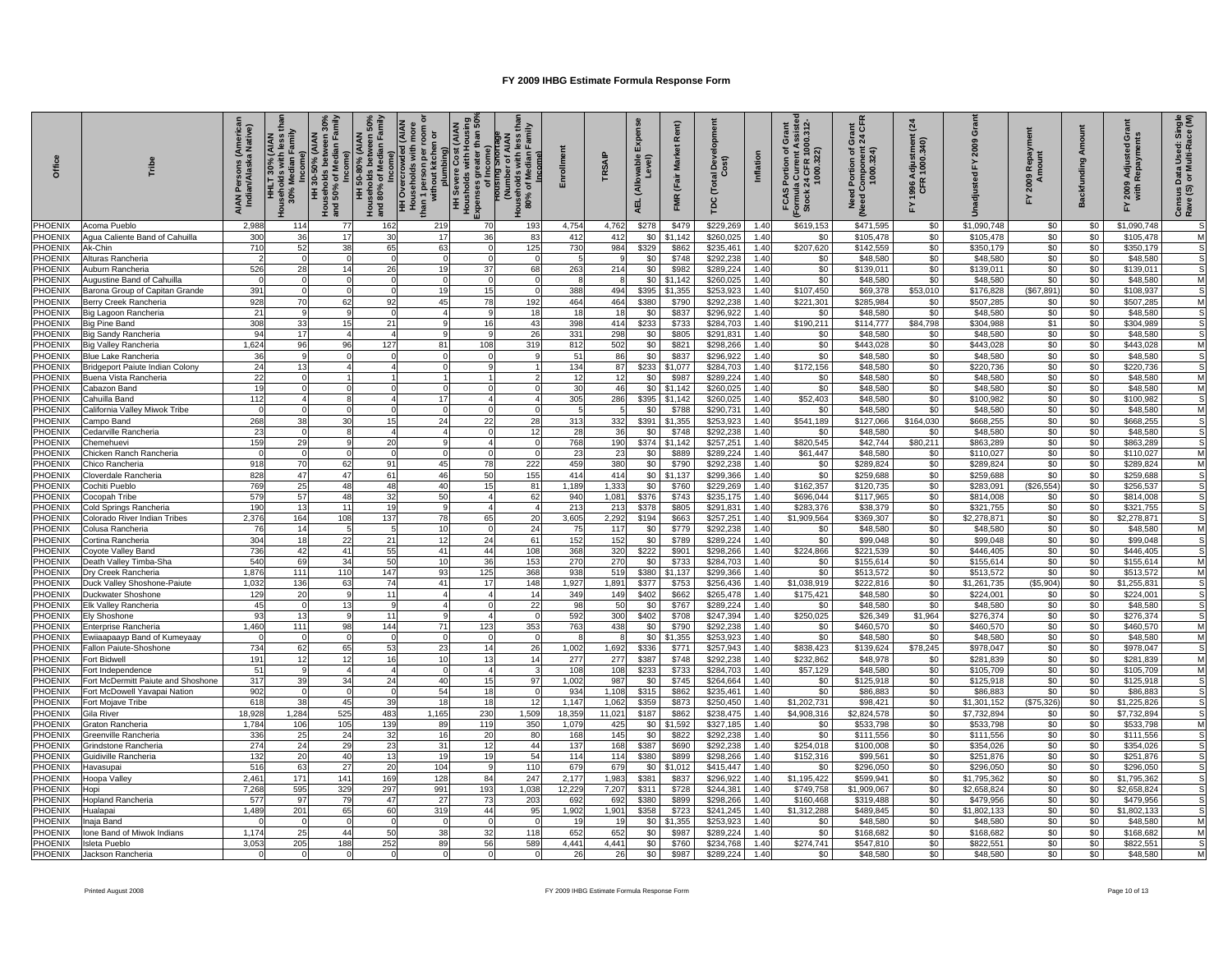|                | Tribe                                | Persons (America<br>an/Alaska Native)<br><b>AN</b><br>India | Family<br><b>AIAN</b><br><b>Th</b><br>30% Me<br>로 | s between 30%<br>Median Family<br>30-50% (AIAN<br>Households betwe<br>and 50% of Median<br>Income)<br>Ŧ | HH 50-80% (AIAN<br>useholds between 50%<br>180% of Median Family<br>useholds betw<br>180% of Media<br>Income)<br>Чo<br>and | rowded (AIAN<br>Ids with more<br>per room<br>tchen or<br>with i<br>≖<br>HH Overcro<br>Household<br>than 1 perso<br>without l | HH Severe Cost (AIAN<br>Housholds with Housing<br>Expenses greater than 50%<br>of Income) | less that<br>Family<br>৳<br>equany)<br>Mumpe<br>ž<br>호<br>Househ<br>80% |         | SAIP<br>E | Exp<br>Level)<br>wable<br>≤<br>드 | Rent)<br><b>Market</b><br>(Fair<br>FMR | <u>ig</u><br>Dev <sub>d</sub><br>$\overline{\mathfrak{g}}$<br>Ĕ<br>pc | Inflation | nt Assisted<br>1000.312-<br>ō<br>1 CFR 100<br>000.322)<br>৳<br>ortion<br>සි<br>FCAS<br>Formula<br>Stock 2 | $rac{1}{6}$<br>উ ম<br>mponent<br>  000.324)<br>Portion of<br>కె<br>Need<br>(Need | $\mathbf{z}$<br>Adjustment<br>R 1000.340)<br>1996 A<br>놊 | ö<br>2009<br>ፚ | ) Repay<br>mount<br>2009<br>ē<br>놊 | Amount<br>Backfunding | ဝ် ဗို<br>2009 Adjusted<br>with Repaymen<br>ᇵ | Data Used: Single<br>or Multi-Race (M)<br>Census<br>Rave (S) |
|----------------|--------------------------------------|-------------------------------------------------------------|---------------------------------------------------|---------------------------------------------------------------------------------------------------------|----------------------------------------------------------------------------------------------------------------------------|------------------------------------------------------------------------------------------------------------------------------|-------------------------------------------------------------------------------------------|-------------------------------------------------------------------------|---------|-----------|----------------------------------|----------------------------------------|-----------------------------------------------------------------------|-----------|-----------------------------------------------------------------------------------------------------------|----------------------------------------------------------------------------------|----------------------------------------------------------|----------------|------------------------------------|-----------------------|-----------------------------------------------|--------------------------------------------------------------|
| PHOENIX        | lamul Indian Village                 |                                                             |                                                   |                                                                                                         |                                                                                                                            |                                                                                                                              |                                                                                           |                                                                         | 53      | 53        | \$0                              | \$1.355                                | \$253.923                                                             | 1.4       | \$0                                                                                                       | \$48,580                                                                         | \$0                                                      | \$48,580       | \$0                                | \$0                   | \$48,580                                      | S                                                            |
| PHOENIX        | lemez Pueblo                         | 2.147                                                       | 119                                               | 77                                                                                                      | 124                                                                                                                        | 164                                                                                                                          | $4^{\circ}$                                                                               | 255                                                                     | 3.630   | 2.557     | \$0                              | \$760                                  | \$229.269                                                             | 1.40      | \$217,312                                                                                                 | \$383.076                                                                        | \$0                                                      | \$600,388      | \$0                                | \$0                   | \$600.388                                     |                                                              |
| <b>HOENIX</b>  | Jicarilla Reservation                | 2.753                                                       | 159                                               | 75                                                                                                      | 151                                                                                                                        | 132                                                                                                                          | 47                                                                                        | 193                                                                     | 3,403   | 2,700     | \$225                            | \$515                                  | \$229,269                                                             | 1.40      | \$922.547                                                                                                 | \$385.696                                                                        | \$0                                                      | \$1,308,243    | \$0                                | \$0                   | \$1,308,243                                   | S                                                            |
| <b>HOENIX</b>  | Kaibab Band of Paiute                | 147                                                         | 18                                                | 27                                                                                                      | 17                                                                                                                         |                                                                                                                              |                                                                                           |                                                                         | 259     | 168       | \$346                            | \$725                                  | \$244,381                                                             | 1.40      | \$357,403                                                                                                 | \$37,384                                                                         | \$0                                                      | \$394,787      | \$0                                | \$0                   | \$394,787                                     |                                                              |
| PHOENIX        | <b>Caruk</b>                         | 5,563                                                       | 378                                               | 354                                                                                                     | 529                                                                                                                        | 231                                                                                                                          | 389                                                                                       | 1,085                                                                   | 3,498   | 5,250     | \$380                            | \$735                                  | \$296,922                                                             | 1.40      | \$1,414,740                                                                                               | \$1,544,328                                                                      | \$0                                                      | \$2,959,068    | \$0                                | \$0                   | \$2.959.068                                   | M                                                            |
| PHOENIX        | a Jolla Band                         | 322                                                         | 13                                                | 13                                                                                                      | 32                                                                                                                         | 24                                                                                                                           |                                                                                           | 22                                                                      | 699     | 493       | \$395                            | \$1,355                                | \$253,923                                                             | 1.4(      | \$160,326                                                                                                 | \$64,703                                                                         | \$0                                                      | \$225,028      | (\$14,057)                         | \$0                   | \$210,971                                     |                                                              |
| PHOENIX        | a Posta Band                         | 16                                                          |                                                   |                                                                                                         |                                                                                                                            |                                                                                                                              |                                                                                           | 13                                                                      |         | 49        | \$0                              | \$1.355                                | \$252.535                                                             | 1.40      | \$0                                                                                                       | \$48,580                                                                         | \$0                                                      | \$48,580       | \$0                                | \$0                   | \$48,580                                      |                                                              |
| <b>HOENIX</b>  | aguna Pueblo                         | 4,157                                                       | 178                                               | 273                                                                                                     | 412                                                                                                                        | 484                                                                                                                          | 50                                                                                        | 746                                                                     | 8,051   | 5,895     | \$203                            | \$480                                  | \$234,768                                                             | 1.40      | \$580,738                                                                                                 | \$929,383                                                                        | \$144,431                                                | \$1,510,121    | \$0                                | \$0                   | \$1,510,121                                   | M                                                            |
| PHOENIX        | as Vegas Colony                      | 110                                                         | - 9                                               | <b>C</b>                                                                                                |                                                                                                                            |                                                                                                                              |                                                                                           | 26                                                                      | 55      | 69        | \$0                              | \$996                                  | \$265,478                                                             | 1.40      | \$0                                                                                                       | \$48,580                                                                         | \$0                                                      | \$48,580       | \$0                                | \$0                   | \$48,580                                      | S.                                                           |
| PHOENIX        | aytonville Rancheria                 | 162                                                         | $\mathbf{Q}$                                      |                                                                                                         | 12                                                                                                                         | $\mathbf{Q}$                                                                                                                 | 10                                                                                        | $\Omega$                                                                | 81      | 293       | \$380                            | \$899                                  | \$298,266                                                             | 1.40      | \$257,696                                                                                                 | \$42,202                                                                         | \$0                                                      | \$299,897      | \$0                                | \$0                   | \$299,897                                     |                                                              |
| PHOENIX        | one Pine Paiute-Shoshone             | 513                                                         | 30                                                | 32                                                                                                      | 25                                                                                                                         |                                                                                                                              | 13                                                                                        | 36                                                                      | 295     | 350       | \$233                            | \$980                                  | \$284,703                                                             | 1.40      | \$375,756                                                                                                 | \$74,232                                                                         | \$0                                                      | \$449,988      | (\$42,416)                         | \$0                   | \$407,572                                     | M                                                            |
| PHOENIX        | os Coyotes Band of Cahuilla          | 61                                                          | 13                                                |                                                                                                         |                                                                                                                            |                                                                                                                              |                                                                                           | $\overline{22}$                                                         | 288     | 288       | \$0                              | \$1,355                                | \$253,923                                                             | 1.40      | \$0                                                                                                       | \$48,580                                                                         | \$0                                                      | \$48,580       | \$0                                | \$0                   | \$48,580                                      |                                                              |
| PHOENIX        | ovelock Colony                       | 129                                                         | 19                                                | 14                                                                                                      |                                                                                                                            | 24                                                                                                                           |                                                                                           | 42                                                                      | 291     | 366       | \$0                              | \$708                                  | \$257,943                                                             | 1.40      | \$0                                                                                                       | \$56,640                                                                         | \$0                                                      | \$56,640       | \$0                                | \$0                   | \$56,640                                      |                                                              |
| <b>HOENIX</b>  | ower Lake Rancheria                  | 88                                                          |                                                   |                                                                                                         |                                                                                                                            |                                                                                                                              |                                                                                           | 17                                                                      | 44      | 22        | \$0                              | \$1,137                                | \$304,090                                                             | 1.40      | \$0                                                                                                       | \$48,580                                                                         | \$0                                                      | \$48,580       | \$0                                | \$0                   | \$48,580                                      | M                                                            |
| HOENIX         | ytton Rancheria of California        | 546                                                         | 31                                                | 31                                                                                                      | 41                                                                                                                         | 30                                                                                                                           | 33                                                                                        | 102                                                                     | 273     | 273       | \$0                              | \$1,137                                | \$299,366                                                             | 1.40      | \$0                                                                                                       | \$171,432                                                                        | \$0                                                      | \$171,432      | \$0                                | \$0                   | \$171,432                                     | S                                                            |
| HOENIX         | Manchester Point Arena Rancheria     | 1,959                                                       | 112                                               | 110                                                                                                     | 145                                                                                                                        | 109                                                                                                                          | 118                                                                                       | 326                                                                     | 1,074   | 734       | \$380                            | \$899                                  | \$298,266                                                             | 1.40      | \$322,174                                                                                                 | \$599,655                                                                        | \$0                                                      | \$921,829      | \$0                                | \$0                   | \$921,829                                     |                                                              |
| <b>HOENIX</b>  | <i>A</i> anzanita Band               | 83                                                          | 15                                                |                                                                                                         |                                                                                                                            |                                                                                                                              |                                                                                           | 29                                                                      | 108     | 74        | \$0                              | \$1,355                                | \$253,923                                                             | 1.40      | \$0                                                                                                       | \$48,580                                                                         | \$0                                                      | \$48,580       | \$0                                | \$0                   | \$48,580                                      |                                                              |
| PHOENIX        | Mesa Grande Band                     | 66                                                          | 13                                                |                                                                                                         |                                                                                                                            |                                                                                                                              |                                                                                           |                                                                         | 615     | 111       | \$391                            | \$1,355                                | \$253,923                                                             | 1.40      | \$200,855                                                                                                 | \$25,843                                                                         | \$0                                                      | \$226,698      | \$0                                | \$0                   | \$226,698                                     |                                                              |
| PHOENIX        | Mescalero Reservation                | 3.315                                                       | 230                                               | 106                                                                                                     | 171                                                                                                                        | 187                                                                                                                          | 51                                                                                        | 194                                                                     | 4.157   | 4.312     | \$287                            | \$479                                  | \$227.070                                                             | 1.40      | \$1,900.625                                                                                               | \$482.386                                                                        | \$0                                                      | \$2.383.011    | \$0                                | \$0                   | \$2.383.011                                   |                                                              |
| <b>PHOENIX</b> | Middletown Rancheria                 | 166                                                         |                                                   |                                                                                                         | 12                                                                                                                         |                                                                                                                              | 10                                                                                        | 31                                                                      | 83      | 156       | \$0                              | \$821                                  | \$298,266                                                             | 1.40      | \$0                                                                                                       | \$52,316                                                                         | \$0                                                      | \$52,316       | \$0                                | \$0                   | \$52,316                                      |                                                              |
| PHOENIX        |                                      | 200                                                         | 24                                                | 10                                                                                                      | 12                                                                                                                         |                                                                                                                              | 10                                                                                        |                                                                         | 295     | 295       | \$388                            | \$996                                  | \$265,478                                                             | 1.40      | \$322.225                                                                                                 |                                                                                  | \$0                                                      | \$364.593      | \$0                                | \$0                   | \$364.593                                     |                                                              |
| PHOENIX        | <b>Moapa Band of Paiute</b>          | 2.302                                                       | 175                                               |                                                                                                         | 227                                                                                                                        | 113                                                                                                                          | 194                                                                                       | 511                                                                     |         | 1.132     | \$380                            |                                        | \$292.238                                                             | 1.40      | \$339,503                                                                                                 | \$42,367                                                                         | \$0                                                      | \$1,055,682    |                                    | \$0                   | \$1.055.682                                   | M                                                            |
|                | <b>Mooretown Rancheria</b>           |                                                             |                                                   | 155                                                                                                     |                                                                                                                            |                                                                                                                              |                                                                                           |                                                                         | 1,151   |           |                                  | \$790                                  |                                                                       |           |                                                                                                           | \$716,179                                                                        |                                                          |                | \$0                                |                       |                                               |                                                              |
| PHOENIX        | Morongo Band of Cahuilla             | 575                                                         | - 0                                               | $\Omega$                                                                                                |                                                                                                                            | 23                                                                                                                           | 25                                                                                        | $\Omega$                                                                | 1,099   | 1,542     | \$395                            | \$1,142                                | \$257,387                                                             | 1.40      | \$363,861                                                                                                 | \$71,809                                                                         | \$0                                                      | \$435,671      | \$0                                | \$0                   | \$435,671                                     |                                                              |
| PHOENIX        | lambe Pueblo                         | 503                                                         | 86                                                | 48                                                                                                      | 52                                                                                                                         | 27                                                                                                                           | 48                                                                                        | 58                                                                      | 643     | 448       | \$300                            | \$884                                  | \$235,868                                                             | 1.40      | \$512,038                                                                                                 | \$170,696                                                                        | \$0                                                      | \$682,734      | \$0                                | \$0                   | \$682,734                                     |                                                              |
| PHOENIX        | <b>Javajo Nation</b>                 | 191,071                                                     | 16.404                                            | 8,370                                                                                                   | 8,800                                                                                                                      | 29,725                                                                                                                       | 3,983                                                                                     | 27,166                                                                  | 268,004 | 189,128   | \$293                            | \$651                                  | \$244.381                                                             | 1.40      | \$32,818,341                                                                                              | \$52,013,455                                                                     | \$0                                                      | \$84,831,796   | \$0                                | \$0                   | \$84,831,796                                  | S                                                            |
| <b>HOENIX</b>  | North Fork Rancheria                 | 3,314                                                       | 240                                               | 161                                                                                                     | 228                                                                                                                        | 306                                                                                                                          | 221                                                                                       | 629                                                                     | 1,657   | 753       | \$0                              | \$797                                  | \$290,731                                                             | 1.40      | \$0                                                                                                       | \$1,170,640                                                                      | \$0                                                      | \$1,170,640    | \$0                                | \$0                   | \$1,170,640                                   | S                                                            |
| <b>HOENIX</b>  | Dhkay Owingeh (was San Juan Puel     | 2.31                                                        | 67                                                | 115                                                                                                     | 87                                                                                                                         | 96                                                                                                                           | 65                                                                                        | 212                                                                     | 2.723   | 2.668     | <b>SO</b>                        | \$514                                  | \$229,269                                                             | 1.40      | \$219,904                                                                                                 | \$288,003                                                                        | \$0                                                      | \$507.907      | \$0                                | \$0                   | \$507.907                                     | M                                                            |
| <b>HOENIX</b>  | Paiute-Shoshone of Bishop Colony     | 1,386                                                       | 439                                               | 207                                                                                                     | 233                                                                                                                        | 127                                                                                                                          | 127                                                                                       | 712                                                                     | 1,149   | 914       | \$233                            | \$733                                  | \$284,703                                                             | 1.40      | \$725,370                                                                                                 | \$916,573                                                                        | \$0                                                      | \$1,641,944    | \$0                                | \$0                   | \$1,641,944                                   |                                                              |
| PHOENIX        | <sup>o</sup> ala Bank                | 758                                                         | 71                                                | 25                                                                                                      | 57                                                                                                                         | 43                                                                                                                           | 36                                                                                        | 117                                                                     | 900     | 1,033     | \$395                            | \$1,355                                | \$253,923                                                             | 1.40      | \$210,153                                                                                                 | \$189,744                                                                        | \$0                                                      | \$399,897      | \$0                                | \$0                   | \$399,897                                     |                                                              |
| PHOENIX        | 'ascua Yaqui Tribe                   | 6,416                                                       | 420                                               | 291                                                                                                     | 404                                                                                                                        | 405                                                                                                                          | 238                                                                                       | 352                                                                     | 13,937  | 10,075    | \$356                            | \$812                                  | \$234,361                                                             | 1.40      | \$4,032,009                                                                                               | \$1,041,870                                                                      | \$0                                                      | \$5,073,879    | \$0                                | \$0                   | \$5,073,879                                   |                                                              |
| <b>HOENIX</b>  | askenta Band of Nomlaki Indian       | 564                                                         | 41                                                | 40                                                                                                      | 54                                                                                                                         | 27                                                                                                                           | 33                                                                                        | 135                                                                     | 282     | 185       | \$0                              | \$721                                  | \$290.73                                                              | 1.40      | \$0                                                                                                       | \$185,918                                                                        | \$0                                                      | \$185,918      | \$0                                | \$0                   | \$185,918                                     |                                                              |
| PHOENIX        | Pauma Band                           | 173                                                         | -9                                                | $\mathbf{Q}$                                                                                            | 11                                                                                                                         | -9                                                                                                                           | $\overline{A}$                                                                            | 18                                                                      | 182     | 120       | \$395                            | \$1,355                                | \$253,923                                                             | 1.40      | \$41,799                                                                                                  | \$48,580                                                                         | \$0                                                      | \$90,379       | (\$12,698)                         | \$0                   | \$77,681                                      |                                                              |
| PHOENIX        | echanga Band                         | 366                                                         | 33                                                | 17                                                                                                      | 15                                                                                                                         | 32                                                                                                                           | 13                                                                                        | 65                                                                      | 1.475   | 943       | \$0                              | \$1.142                                | \$260.025                                                             | 1.40      | \$0                                                                                                       | \$96,086                                                                         | \$0                                                      | \$96,086       | \$0                                | \$0                   | \$96,086                                      |                                                              |
| <b>HOENIX</b>  | 'icayune Rancheria                   | 2,450                                                       | 178                                               | 119                                                                                                     | 168                                                                                                                        | 226                                                                                                                          | 164                                                                                       | 450                                                                     | 1,225   | 798       | \$378                            | \$805                                  | \$290,73                                                              | 1.4(      | \$134,688                                                                                                 | \$861,727                                                                        | \$0                                                      | \$996,415      | \$0                                | \$0                   | \$996,415                                     |                                                              |
| PHOENIX        | icuris Pueblo                        | 179                                                         | 17                                                | 24                                                                                                      | 13                                                                                                                         | 17                                                                                                                           |                                                                                           | 37                                                                      | 324     | 324       | \$0                              | \$685                                  | \$229,269                                                             | 1.40      | \$54,805                                                                                                  | \$53,667                                                                         | \$0                                                      | \$108,472      | \$0                                | \$0                   | \$108,472                                     |                                                              |
| <b>HOENIX</b>  | inoleville Rancheria                 | 474                                                         | 27                                                | 27                                                                                                      | 35                                                                                                                         | 26                                                                                                                           | 29                                                                                        | 84                                                                      | 237     | 237       | \$380                            | \$899                                  | \$298,266                                                             | 1.40      | \$40,083                                                                                                  | \$146,892                                                                        | \$0                                                      | \$186,975      | (\$55,420                          | \$0                   | \$131,555                                     |                                                              |
| <b>HOENIX</b>  | <sup>2</sup> it River Tribe          | 4,630                                                       | 292                                               | 289                                                                                                     | 399                                                                                                                        | 248                                                                                                                          | 327                                                                                       | 981                                                                     | 2,315   | 9,315     | \$0                              | \$759                                  | \$292,930                                                             | 1.40      | \$0                                                                                                       | \$1,318,999                                                                      | \$0                                                      | \$1,318,999    | \$0                                | \$0                   | \$1,318,999                                   | M                                                            |
| <b>HOENIX</b>  | Pojoaque Pueblo                      | 292                                                         | 43                                                | 30                                                                                                      | 32                                                                                                                         | 18                                                                                                                           | 13                                                                                        | 70                                                                      | 348     | 348       | \$0                              | \$884                                  | \$235,868                                                             | 1.40      | \$122,352                                                                                                 | \$88,958                                                                         | \$0                                                      | \$211,310      | \$0                                | \$0                   | \$211,310                                     | s                                                            |
| HOENIX         | Potter Valley Rancheria              | 66                                                          |                                                   |                                                                                                         |                                                                                                                            | $\mathbf{A}$                                                                                                                 |                                                                                           | 12                                                                      | 33      | 33        | \$0                              | \$899                                  | \$298,266                                                             | 1.40      | \$0                                                                                                       | \$48,580                                                                         | \$0                                                      | \$48,580       | \$0                                | \$0                   | \$48,580                                      |                                                              |
| <b>HOENIX</b>  | yramid Lake Paiute                   | 1,38                                                        | 96                                                | 87                                                                                                      | 98                                                                                                                         | 29                                                                                                                           | 25                                                                                        | 107                                                                     | 2,161   | 2,137     | \$379                            | \$943                                  | \$263,442                                                             | 1.40      | \$896,194                                                                                                 | \$225,698                                                                        | \$0                                                      | \$1,121,892    | (\$248,823)                        | \$0                   | \$873,069                                     |                                                              |
| PHOENIX        | Juartz Valley Reservation            | 206                                                         | 14                                                | 13                                                                                                      | 20                                                                                                                         |                                                                                                                              | 14                                                                                        | 21                                                                      | 23      | 194       | \$387                            | \$713                                  | \$298,429                                                             | 1.40      | \$191,871                                                                                                 | \$53,229                                                                         | \$0                                                      | \$245,100      | \$0                                | \$0                   | \$245,100                                     |                                                              |
| PHOENIX        | Quechan Tribe                        | 1,560                                                       | 86                                                | 83                                                                                                      | 131                                                                                                                        | 109                                                                                                                          | 26                                                                                        | 110                                                                     | 2,668   | 2,668     | \$389                            | \$784                                  | \$253,506                                                             | 1.40      | \$1,112,727                                                                                               | \$254,702                                                                        | \$0                                                      | \$1,367,430    | \$0                                | \$0                   | \$1,367,430                                   | M                                                            |
| <b>PHOENIX</b> | Ramona Band                          | - 0                                                         |                                                   | $\Omega$                                                                                                |                                                                                                                            | - 0                                                                                                                          |                                                                                           | $\Omega$                                                                |         |           | \$0                              | \$1,142                                | \$260,025                                                             | 1.40      | \$0                                                                                                       | \$48,580                                                                         | \$0                                                      | \$48,580       | \$0                                | \$0                   | \$48,580                                      | M                                                            |
| <b>HOENIX</b>  | edding Rancheria                     | 562                                                         | 40                                                | 30                                                                                                      | 43                                                                                                                         | 33                                                                                                                           | 36                                                                                        | 112                                                                     | 281     | 4,364     | \$0                              | \$766                                  | \$292,930                                                             | 1.4(      | \$0                                                                                                       | \$182,398                                                                        | \$0                                                      | \$182,398      | \$0                                | \$0                   | \$182,398                                     |                                                              |
| <b>HOENIX</b>  | Redwood Valley Rancheria             | 324                                                         | 19                                                | 18                                                                                                      | 24                                                                                                                         | 18                                                                                                                           | 20                                                                                        | 51                                                                      | 162     | 158       | \$380                            | \$899                                  | \$298.266                                                             | 1.40      | \$76,630                                                                                                  | \$98,887                                                                         | \$0                                                      | \$175.516      | \$0                                | \$0                   | \$175.516                                     |                                                              |
| PHOENIX        | eno-Sparks Colony                    | 939                                                         | 48                                                | 303                                                                                                     | 25                                                                                                                         | 41                                                                                                                           | 27                                                                                        | 176                                                                     | 701     | 839       | \$260                            | \$943                                  | \$263,442                                                             | 1.40      | \$1,040,516                                                                                               | \$275,584                                                                        | \$0                                                      | \$1,316,101    | \$0                                | \$0                   | \$1,316,101                                   |                                                              |
| PHOENIX        | tesighini Rancheria                  | 40                                                          |                                                   |                                                                                                         |                                                                                                                            |                                                                                                                              |                                                                                           | 10                                                                      | 99      | 87        | \$0                              | \$767                                  | \$289.224                                                             | 1.40      | \$0                                                                                                       | \$48,580                                                                         | \$0                                                      | \$48,580       | \$0                                | \$0                   | \$48,580                                      | M                                                            |
| PHOENIX        | Rincon Reservation                   | 450                                                         | 59                                                | 21                                                                                                      | 30                                                                                                                         | 30                                                                                                                           | 15                                                                                        | 57                                                                      | 585     | 585       | \$395                            | \$1,355                                | \$253,923                                                             | 1.40      | \$291,905                                                                                                 | \$112,846                                                                        | \$0                                                      | \$404,750      | (\$63,836)                         | \$0                   | \$340,914                                     | S                                                            |
| PHOENIX        | Robinson Rancheria                   | 866                                                         | 49                                                | 49                                                                                                      | 64                                                                                                                         | 48                                                                                                                           | 52                                                                                        | 122                                                                     | 433     | 433       | \$380                            | \$821                                  | \$298,266                                                             | 1.40      | \$217,576                                                                                                 | \$258,948                                                                        | \$0                                                      | \$476,524      | \$0                                | \$0                   | \$476,524                                     |                                                              |
| PHOENIX        | Rohnerville Rancheria (Bear River Bd | 106                                                         | 24                                                |                                                                                                         |                                                                                                                            | 11                                                                                                                           | 10                                                                                        | 40                                                                      | 237     | 122       | \$0                              | \$837                                  | \$296,922                                                             | 1.40      | \$0                                                                                                       | \$59,313                                                                         | \$0                                                      | \$59,313       | \$0                                | \$0                   | \$59,313                                      |                                                              |
| <b>HOENIX</b>  | Round Valley Reservation             | 7,134                                                       | 407                                               | 402                                                                                                     | 530                                                                                                                        | 396                                                                                                                          | 431                                                                                       | 1,228                                                                   | 3,567   | 3,574     | \$222                            | \$899                                  | \$298,266                                                             | 1.40      | \$632,939                                                                                                 | \$2,193,850                                                                      | \$0                                                      | \$2,826,789    | \$0                                | \$0                   | \$2,826,789                                   |                                                              |
| PHOENIX        | Rumsey Rancheria                     | 88                                                          | -5                                                | 6                                                                                                       |                                                                                                                            | $\boldsymbol{\Lambda}$                                                                                                       |                                                                                           | 18                                                                      | -44     | 44        | \$380                            | \$1,013                                | \$289,224                                                             | 1.40      | \$0                                                                                                       | \$48,580                                                                         | \$0                                                      | \$48,580       | \$0                                | \$0                   | \$48,580                                      |                                                              |
| PHOENIX        | Salt River Plma-Maricopa             | 4.023                                                       | 275                                               | 189                                                                                                     | 183                                                                                                                        | 277                                                                                                                          | 72                                                                                        | 289                                                                     | 8.846   | 7.605     | \$333                            | \$862                                  | \$238.475                                                             | 1.40      | \$1,825,725                                                                                               | \$690.357                                                                        | \$0                                                      | \$2,516,082    | \$0                                | \$0                   | \$2.516.082                                   |                                                              |
| PHOENIX        | San Carlos Apache                    | 9,684                                                       | 744                                               | 384                                                                                                     | 460                                                                                                                        | 998                                                                                                                          | 270                                                                                       | 916                                                                     | 12,671  | 10,273    | \$368                            | \$714                                  | \$229,433                                                             | 1.40      | \$3,869,828                                                                                               | \$2,038,088                                                                      | \$0                                                      | \$5,907,916    | (\$153,566)                        | \$0                   | \$5,754,350                                   |                                                              |
| PHOENIX        | San Felipe Pueblo                    | 2,72                                                        | 169                                               | 108                                                                                                     | 66                                                                                                                         | 249                                                                                                                          | 52                                                                                        | 343                                                                     | 3,131   | 2,656     | \$0                              | \$760                                  | \$229,269                                                             | 1.40      | \$0                                                                                                       | \$507,302                                                                        | \$0                                                      | \$507,302      | \$0                                | \$0                   | \$507,302                                     |                                                              |
| PHOENIX        | San Ildefonso Pueblo                 | 584                                                         | 61                                                | 46                                                                                                      | 52                                                                                                                         | 18                                                                                                                           | 13                                                                                        | 96                                                                      | 652     | 757       | \$0                              | \$884                                  | \$229,269                                                             | 1.40      | \$280,787                                                                                                 | \$115,606                                                                        | \$0                                                      | \$396,394      | \$0                                | \$0                   | \$396,394                                     |                                                              |
| PHOENIX        | San Juan Southern Paiute Tribe       | 508                                                         | 27                                                | 19                                                                                                      | 30                                                                                                                         | 45                                                                                                                           | 17                                                                                        | 77                                                                      | 254     | 152       | \$0                              | \$1,012                                | \$244.381                                                             | 1.4(      | \$0                                                                                                       | \$115,094                                                                        | \$0                                                      | \$115,094      | \$0                                | \$0                   | \$115,094                                     |                                                              |
| PHOENIX        | San Manuel Band                      | 44                                                          |                                                   |                                                                                                         |                                                                                                                            |                                                                                                                              |                                                                                           | 13                                                                      | 172     | 131       | \$395                            | \$1,142                                | \$257.251                                                             | 1.4(      | \$0                                                                                                       | \$48,580                                                                         | \$0                                                      | \$48,580       | \$0                                | \$0                   | \$48,580                                      |                                                              |
| PHOENIX        | San Pasqual Band                     | 373                                                         |                                                   | 15                                                                                                      |                                                                                                                            |                                                                                                                              |                                                                                           | 15                                                                      | 429     | 294       | \$395                            | \$1,355                                | \$253,923                                                             | 1.40      | \$400.429                                                                                                 | \$69.485                                                                         | \$0                                                      | \$469.914      | \$0                                | \$0                   | \$469.914                                     |                                                              |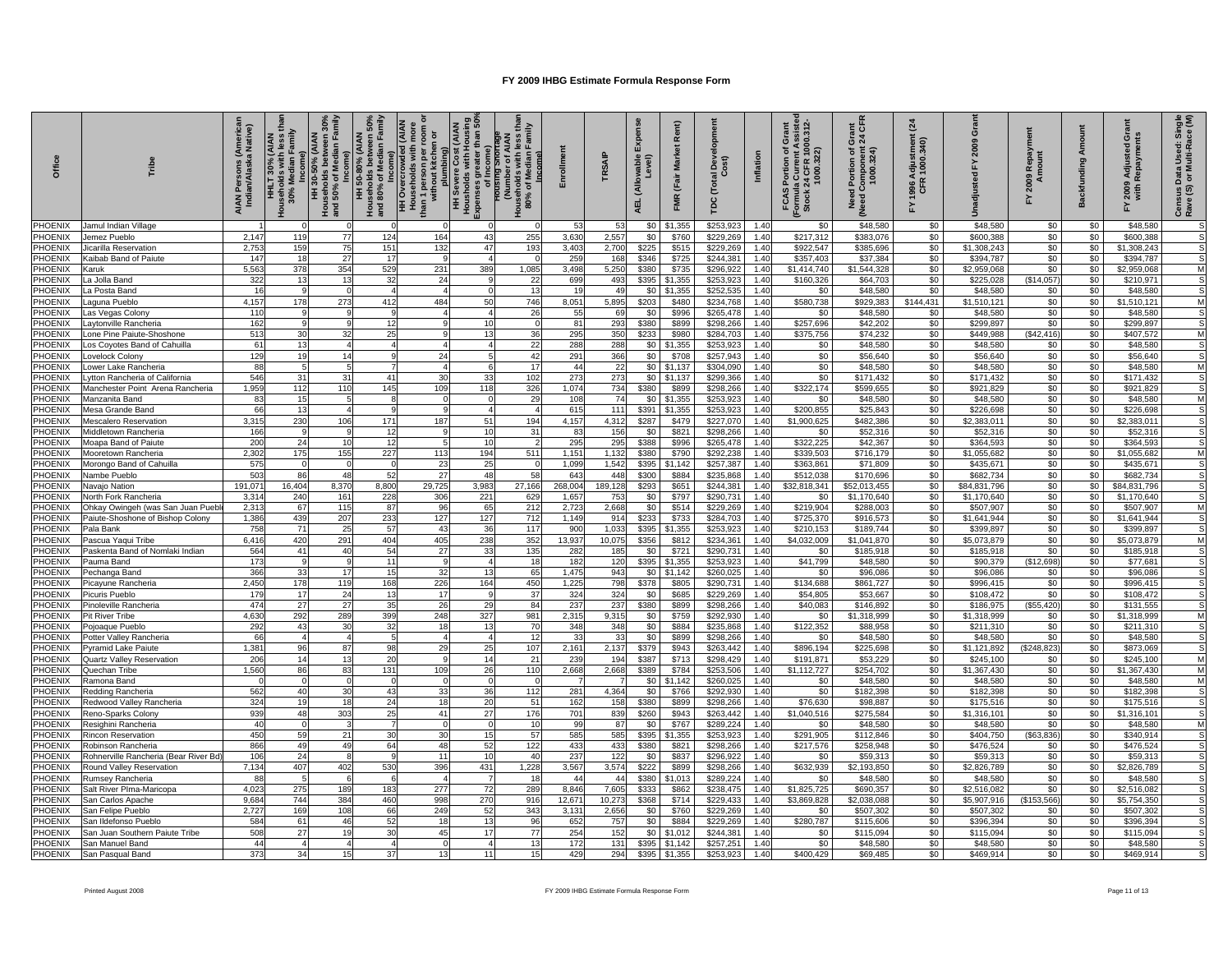|                | <b>Cribe</b>                       | (America<br>a Native)<br>훈<br>AIAN<br>India | amily<br>۱E)<br>E<br>30% M<br>Househo | 30%<br>etween 30'<br>adian Fami<br>HH 30-50% (AIAN<br>ne)<br>Households<br>and 50% of M | នី<br>HH 50-80% (AIAN<br>useholds between 50°<br>1 80% of Median Famil<br>ncome)<br>$rac{a}{2}$ | <b>HH Overcrowded (AIAN</b><br>room<br>ē<br>tchen or<br>than 1 per:<br>withou | ខ្លួនី<br>(AIAN<br>than<br>with Hous<br>M<br>  Housholds<br>  Housholds<br>  Expenses gro | less tha<br>Family<br>ebe:<br><br>International<br>তু হ<br>Househ<br>80% | ᄛ       | <b>TRSAIP</b> | wable<br><u>i</u><br><b>AEL</b> | Rent)<br><b>Market</b><br>(Fair<br><b>FMR</b> | Deve<br>ost)<br>$T$ otal<br>ပ္မ | Inflation | t Assiste<br>1000.312-<br>Grant<br>৳<br>ortion<br>. 또<br>000.<br>ā<br>$\overline{24}$<br>FCAS<br><b>Stock</b> | <b>ដ ង</b><br>$G\overline{a}$<br>mponent<br>000.324)<br>৳<br>ortion<br>ø.<br>ت<br>leed | $\mathbf{z}$<br>Adjustment<br>R 1000.340)<br>1996<br>λ, | σ<br>2009<br><b>Gd</b> | ) Repay<br>mount<br>2009 | Amoun<br><b>Pa</b><br><b>Backfund</b> | Adjust<br>Repayr<br>2009<br>with I<br>ፚ | Data Used: Single<br>or Multi-Race (M)<br>Census<br>Rave (S) |
|----------------|------------------------------------|---------------------------------------------|---------------------------------------|-----------------------------------------------------------------------------------------|-------------------------------------------------------------------------------------------------|-------------------------------------------------------------------------------|-------------------------------------------------------------------------------------------|--------------------------------------------------------------------------|---------|---------------|---------------------------------|-----------------------------------------------|---------------------------------|-----------|---------------------------------------------------------------------------------------------------------------|----------------------------------------------------------------------------------------|---------------------------------------------------------|------------------------|--------------------------|---------------------------------------|-----------------------------------------|--------------------------------------------------------------|
| PHOENIX        | San Rosa Band of Cahuilla          | 56                                          |                                       |                                                                                         |                                                                                                 |                                                                               |                                                                                           |                                                                          | 209     | 209           | \$395                           | \$1.142                                       | \$260.025                       | 1.40      | \$16,124                                                                                                      | \$48,580                                                                               | \$0                                                     | \$64.704               | (\$4,357                 | \$0                                   | \$60,347                                |                                                              |
| PHOENIX        | Sandia Pueblo                      | 553                                         | 34                                    | 31                                                                                      | 58                                                                                              |                                                                               | 25                                                                                        | 101                                                                      | 485     | 409           | \$0                             | \$760                                         | \$234.768                       | 1.40      | \$76.634                                                                                                      | \$120.391                                                                              | \$0                                                     | \$197.025              | \$0                      | \$0                                   | \$197.025                               |                                                              |
| PHOENIX        | Santa Ana Pueblo                   | 523                                         | 18                                    | 15                                                                                      | 37                                                                                              | 41                                                                            |                                                                                           | 64                                                                       | 716     | 734           | \$0                             | \$760                                         | \$229,269                       | 1.40      | \$36,509                                                                                                      | \$88,791                                                                               | \$0                                                     | \$125,300              | \$0                      | \$0                                   | \$125,300                               | S                                                            |
| PHOENIX        | Santa Clara Pueblo                 | 1,478                                       | 113                                   | 83                                                                                      | 113                                                                                             | 69                                                                            | 54                                                                                        | 204                                                                      | 2,800   | 2,800         | \$300                           | \$533                                         | \$229,269                       | 1.40      | \$418,417                                                                                                     | \$297,203                                                                              | \$0                                                     | \$715,620              | (\$21,452)               | \$0                                   | \$694,168                               |                                                              |
| PHOENIX        | Santa Rosa Rancheria               | 513                                         | 34                                    | 17                                                                                      | 23                                                                                              | 43                                                                            | 10                                                                                        | 28                                                                       | 682     | 421           | \$378                           | \$732                                         | \$275,498                       | 1.40      | \$341,266                                                                                                     | \$104,557                                                                              | \$0                                                     | \$445,824              | \$0                      | \$0                                   | \$445,824                               |                                                              |
| PHOENIX        | Santa Ynez Band of Chumash         | 87                                          |                                       | $\Omega$                                                                                |                                                                                                 | $\Omega$                                                                      |                                                                                           | $\Omega$                                                                 | 156     | 400           | \$395                           | \$1,334                                       | \$294.030                       | 1.40      | \$104.044                                                                                                     | \$155,453                                                                              | \$178,403                                               | \$259.497              | \$0                      | \$0                                   | \$259.497                               |                                                              |
| PHOENIX        | Santa Ysabel Reservation           | 246                                         | 24                                    | 20                                                                                      | 31                                                                                              | 28                                                                            |                                                                                           | 74                                                                       | 656     | 656           | \$0                             | \$1,355                                       | \$253,923                       | 1.40      | \$0                                                                                                           | \$73,406                                                                               | \$0                                                     | \$73,406               | \$0                      | \$0                                   | \$73,406                                |                                                              |
| PHOENIX        | Santo Domingo Pueblo               | 3,412                                       | 181                                   | 143                                                                                     | 160                                                                                             | 306                                                                           | 21                                                                                        | 408                                                                      | 4,492   | 4,807         | \$0                             | <b>\$760</b>                                  | \$229,269                       | 1.40      | \$338,883                                                                                                     | \$576,282                                                                              | \$0                                                     | \$915,165              | \$0                      | \$0                                   | \$915,165                               |                                                              |
| PHOENIX        | Scotts Valley (Pomo)               | 432                                         | 25                                    | 24                                                                                      | 32                                                                                              | 24                                                                            | 26                                                                                        | 81                                                                       | 216     | 183           | \$0                             | \$1,179                                       | \$298,266                       | 1.40      | \$0                                                                                                           | \$135.258                                                                              | \$0                                                     | \$135,258              | \$0                      | \$0                                   | \$135,258                               |                                                              |
| PHOENIX        | Sherwood Valley Rancheria          | 816                                         | 47                                    | 46                                                                                      | 61                                                                                              | 45                                                                            | 49                                                                                        | 120                                                                      | 408     | 644           | \$380                           | \$899                                         | \$298,266                       | 1.40      | \$212.844                                                                                                     | \$245,672                                                                              | \$0                                                     | \$458.516              | \$0                      | \$0                                   | \$458,516                               |                                                              |
| PHOENIX        | Shingle Springs Rancheria          | 898                                         | 63                                    | 60                                                                                      | 91                                                                                              | 36                                                                            | 118                                                                                       | 213                                                                      | 449     | 1,688         | \$0                             | \$982                                         | \$289.224                       | 1.40      | \$0                                                                                                           | \$389.359                                                                              | \$0                                                     | \$389.359              | \$0                      | \$0                                   | \$389.359                               |                                                              |
| PHOENIX        | Smith River Rancheria              | 2,112                                       | 144                                   | 134                                                                                     | 201                                                                                             | 88                                                                            | 148                                                                                       | 479                                                                      | 1.056   | 3.254         | \$0                             | \$762                                         | \$289.224                       | 1.40      | \$0                                                                                                           | \$586.082                                                                              | \$0                                                     | \$586.082              | \$0                      | \$0                                   | \$586.082                               | M                                                            |
| PHOENIX        | Soboba Band                        | 459                                         | 19                                    | 13                                                                                      | 16                                                                                              | 15                                                                            | 23                                                                                        |                                                                          | 855     | 679           | \$395                           | \$1.142                                       | \$260,025                       | 1.40      | \$429,225                                                                                                     | \$75,960                                                                               | \$0                                                     | \$505,186              | (\$37,638)               | \$0                                   | \$467,548                               |                                                              |
| PHOENIX        | <b>itewarts Point Rancheria</b>    | 1,152                                       | 66                                    | 65                                                                                      | 86                                                                                              | 64                                                                            | 70                                                                                        | 216                                                                      | 576     | 511           | \$380                           | \$1.137                                       | \$299,366                       | 1.40      | \$0                                                                                                           | \$361.088                                                                              | \$0                                                     | \$361,088              | \$0                      | \$0                                   | \$361.088                               |                                                              |
| PHOENIX        | Sulphur Bank Rancheria             | 238                                         | 14                                    | 13                                                                                      | 18                                                                                              | 13                                                                            | 14                                                                                        | 45                                                                       | 119     | 241           | \$0                             | \$821                                         | \$298,266                       | 1.40      | \$0                                                                                                           | \$74.766                                                                               | \$0                                                     | \$74,766               | \$0                      | \$0                                   | \$74.766                                |                                                              |
| PHOENIX        | Summit Lake Paiute Tribe           | 12                                          |                                       |                                                                                         |                                                                                                 |                                                                               |                                                                                           | $\Omega$                                                                 | 106     | 133           | \$0                             | \$745                                         | \$257,943                       | 1.40      | \$0                                                                                                           | \$48,580                                                                               | \$0                                                     | \$48,580               | \$0                      | \$0                                   | \$48,580                                |                                                              |
| PHOENIX        | iusanville Rancheria               | 876                                         | 40                                    | 94                                                                                      | 51                                                                                              | 37                                                                            | 38                                                                                        | 129                                                                      | 438     | 1.757         | \$387                           | \$804                                         | \$292.238                       | 1.40      | \$456,433                                                                                                     | \$230.237                                                                              | \$0                                                     | \$686,670              | \$0                      | \$0                                   | \$686,670                               |                                                              |
| PHOENIX        | Sycuan Band of Kumeyaay Nation     | 23                                          |                                       |                                                                                         |                                                                                                 | $\Omega$                                                                      |                                                                                           | $\mathbf{Q}$                                                             | 69      | 138           | \$395                           | \$1,355                                       | \$253,923                       | 1.40      | \$0                                                                                                           | \$48,580                                                                               | \$0                                                     | \$48,580               | \$0                      | \$0                                   | \$48,580                                |                                                              |
| PHOENIX        | able Bluff Rancheria, Wiyot Tribe  | 76                                          |                                       |                                                                                         |                                                                                                 |                                                                               |                                                                                           | 26                                                                       | 459     | 108           | \$0                             | \$837                                         | \$296,922                       | 1.40      | \$0                                                                                                           | \$48,580                                                                               | \$0                                                     | \$48,580               | \$0                      | \$0                                   | \$48,580                                |                                                              |
| PHOENIX        | <b>Fable Mountain Rancheria</b>    |                                             |                                       |                                                                                         |                                                                                                 |                                                                               |                                                                                           |                                                                          | 115     | 115           | \$0                             | \$805                                         | \$291,83                        | 1.40      | \$0                                                                                                           | \$48,580                                                                               | \$0                                                     | \$48,580               | \$0                      | \$0                                   | \$48,580                                |                                                              |
| PHOENIX        | aos Pueblo                         | 1,433                                       | 123                                   | 84                                                                                      | 99                                                                                              | 114                                                                           | 36                                                                                        | 192                                                                      | 2,383   | 2.438         | \$0                             | \$685                                         | \$229,269                       | 1.40      | \$367,431                                                                                                     | \$303.818                                                                              | \$0                                                     | \$671,249              | \$0                      | \$0                                   | \$671,249                               |                                                              |
| PHOENIX        | e-Moak                             | 935                                         | 96                                    | 75                                                                                      | 93                                                                                              | 21                                                                            | 33                                                                                        |                                                                          | 2,59    | 2,597         | \$418                           | \$771                                         | \$256,436                       | 1.40      | \$1,418,124                                                                                                   | \$181,213                                                                              | \$0                                                     | \$1,599,337            | (\$39,727)               | \$0                                   | \$1,559,610                             |                                                              |
| PHOENIX        | esuque Pueblo                      | 393                                         | 30                                    | 25                                                                                      | 39                                                                                              | 24                                                                            |                                                                                           | 72                                                                       | 435     | 435           | \$0                             | \$884                                         | \$235,868                       | 1.4(      | \$76,967                                                                                                      | \$80,096                                                                               | \$0                                                     | \$157,063              | \$0                      | \$0                                   | \$157,063                               |                                                              |
| PHOENIX        | Tohono O'Odham Nation              | 13,67                                       | 1,128                                 | 514                                                                                     | 432                                                                                             | 1,387                                                                         | 284                                                                                       | 1,412                                                                    | 28,510  | 26,296        | \$170                           | \$778                                         | \$238,475                       | 1.40      | \$2,605.839                                                                                                   | \$2,840,924                                                                            | \$0                                                     | \$5,446,763            | \$0                      | \$0                                   | \$5,446,763                             |                                                              |
| PHOENIX        | onto Apache of Arizona             | 130                                         |                                       |                                                                                         | 14                                                                                              |                                                                               |                                                                                           | 27                                                                       | 125     | 127           | \$0                             | \$784                                         | \$233,832                       | 1.40      | \$0                                                                                                           | \$48,580                                                                               | \$0                                                     | \$48,580               | \$0                      | \$0                                   | \$48,580                                |                                                              |
| PHOENIX        | orres-Martinez Band of Cahuilla    | 207                                         | 28                                    | 13                                                                                      | 31                                                                                              | 32                                                                            | 11                                                                                        | 34                                                                       | 573     | 521           | \$395                           | \$1.139                                       | \$257.387                       | 1.40      | \$193,548                                                                                                     | \$80.681                                                                               | \$0                                                     | \$274.229              | \$0                      | \$0                                   | \$274.229                               |                                                              |
| PHOENIX        | Trinidad Rancheria                 | 65                                          |                                       |                                                                                         |                                                                                                 | $\mathbf{A}$                                                                  | 13                                                                                        | 18                                                                       | 214     | 162           | \$0                             | \$837                                         | \$296,922                       | 1.40      | \$0                                                                                                           | \$48,580                                                                               | \$0                                                     | \$48,580               | \$0                      | \$0                                   | \$48,580                                |                                                              |
| PHOENIX        | Tule River Indian Tribe            | 535                                         | 44                                    |                                                                                         | 22                                                                                              | 28                                                                            | 15                                                                                        | $\Omega$                                                                 | 1,402   | 1,450         | \$373                           | \$612                                         | \$284,296                       | 1.40      | \$610,296                                                                                                     | \$97,474                                                                               | \$1,872                                                 | \$707,770              | \$0                      | \$0                                   | \$707,770                               |                                                              |
| <b>PHOENIX</b> | ulomne Rancheria                   | 700                                         | 46                                    | 73                                                                                      | 52                                                                                              | 40                                                                            | 42                                                                                        | 137                                                                      | 350     | 2,700         | \$378                           | \$889                                         | \$289,224                       | 1.4(      | \$179,717                                                                                                     | \$228,694                                                                              | \$0                                                     | \$408,41               | \$0                      | \$0                                   | \$408,411                               |                                                              |
| PHOENIX        | wenty Nine Palms Band              |                                             |                                       | $\Omega$                                                                                |                                                                                                 | $\Omega$                                                                      |                                                                                           | $\Omega$                                                                 | -13     | -13           | \$0                             | \$1,142                                       | \$257,251                       | 1.40      | \$0                                                                                                           | \$48,580                                                                               | \$0                                                     | \$48,580               | \$0                      | \$0                                   | \$48,580                                | M                                                            |
| PHOENIX        | Ipper Lake Rancheria (Habematolel  | 392                                         | 22                                    | 22                                                                                      | 29                                                                                              | 22                                                                            | 24                                                                                        | 74                                                                       | 196     | 165           | \$0                             | \$82                                          | \$298,266                       | 1.4(      | \$0                                                                                                           | \$122,785                                                                              | \$0                                                     | \$122,785              | \$0                      | \$0                                   | \$122,785                               |                                                              |
| PHOENIX        | Itu Utu Gwaiti Paiute              | 42                                          |                                       |                                                                                         |                                                                                                 |                                                                               |                                                                                           | 26                                                                       | 136     | 67            | \$0                             | \$1,077                                       | \$284,703                       | 1.40      | \$0                                                                                                           | \$48,580                                                                               | \$0                                                     | \$48,580               | \$0                      | \$0                                   | \$48,580                                |                                                              |
| PHOENIX        | lejas Group of Capitan Grande      | 160                                         | 13                                    |                                                                                         | 20                                                                                              | 24                                                                            |                                                                                           | 20                                                                       | 268     | 271           | \$395                           | \$1,355                                       | \$253,923                       | 1.40      | \$138,619                                                                                                     | \$49,225                                                                               | \$2,462                                                 | \$187,844              | (\$91,435)               | \$0                                   | \$96,409                                |                                                              |
| PHOENIX        | Valker River Paiute Tribe          | 702                                         | 86                                    | 45                                                                                      | 66                                                                                              | 25                                                                            | 24                                                                                        | 10                                                                       | 3,008   | 1,169         | \$349                           | \$708                                         | \$257,943                       | 1.40      | \$944.520                                                                                                     | \$147,850                                                                              | \$0                                                     | \$1,092,370            | \$0                      | \$0                                   | \$1.092.370                             |                                                              |
| PHOENIX        | Vashoe Tribe                       | 3.164                                       | 161                                   | 171                                                                                     | 305                                                                                             | 207                                                                           | 176                                                                                       | 447                                                                      | 1.582   | 1.580         | \$385                           | \$949                                         | \$257.943                       | 1.4(      | \$1,037,996                                                                                                   | \$829.490                                                                              | \$0                                                     | \$1,867,486            | \$0                      | \$0                                   | \$1,867,486                             |                                                              |
| PHOENIX        | Vhite Mountain Apache (Fort Apache | 12.90                                       | 1.054                                 | 538                                                                                     | 592                                                                                             | 1.45 <sub>0</sub>                                                             | 308                                                                                       | 1,055                                                                    | 13,717  | 12,213        | \$163                           | \$680                                         | \$230,940                       | 1.40      | \$5,005,392                                                                                                   | \$2.745.343                                                                            | \$0                                                     | \$7,750,735            | \$0                      | \$0                                   | \$7,750,735                             |                                                              |
| PHOENIX        | Vinnemucca Colony                  | 46                                          |                                       |                                                                                         |                                                                                                 |                                                                               |                                                                                           | 13                                                                       | -77     | 66            | \$0                             | \$745                                         | \$257,943                       | 1.40      | \$0                                                                                                           | \$48,580                                                                               | \$0                                                     | \$48,580               | \$0                      | \$0                                   | \$48,580                                |                                                              |
| PHOENIX        | Yavapai-Apache (Camp Verde)        | 774                                         | ġ.                                    | 39                                                                                      | 42                                                                                              | 167                                                                           | 39                                                                                        | 71                                                                       | 2,134   | 1,829         | \$356                           | \$818                                         | \$241,245                       | 1.40      | \$974,469                                                                                                     | \$281,027                                                                              | \$0                                                     | \$1,255,496            | \$0                      | \$0                                   | \$1,255,496                             |                                                              |
| PHOENIX        | Yavapai-Prescott                   | 128                                         | $\Omega$                              | $\overline{0}$                                                                          |                                                                                                 | $\mathbf{A}$                                                                  |                                                                                           | $\Omega$                                                                 | 161     | 262           | \$0                             | \$818                                         | \$241,245                       | 1.40      | \$0                                                                                                           | \$48,580                                                                               | \$0                                                     | \$48,580               | \$0                      | \$0                                   | \$48,580                                |                                                              |
| PHOENIX        | erington Paiute Tribe              | 371                                         | 38                                    | 31                                                                                      | 40                                                                                              | 31                                                                            |                                                                                           | 46                                                                       | 1,026   | 506           | \$335                           | \$750                                         | \$257,943                       | 1.40      | \$326,452                                                                                                     | \$92,482                                                                               | \$0                                                     | \$418,934              | (\$15,921                | \$0                                   | \$403,013                               |                                                              |
| PHOENIX        | 'omba Shoshone Tribe               | 99                                          | 13                                    |                                                                                         |                                                                                                 |                                                                               |                                                                                           |                                                                          | 206     | 111           | \$382                           | \$662                                         | \$265,478                       | 1.4(      | \$169,636                                                                                                     | \$48,580                                                                               | \$0                                                     | \$218.216              | \$0                      | \$0                                   | \$218,216                               |                                                              |
| PHOENIX        | Sleta Del Sur                      | 3,176                                       | 188                                   | 130                                                                                     | 214                                                                                             | 231                                                                           | 132                                                                                       | 503                                                                      | 1,588   | 918           | \$0                             | \$567                                         | \$212,000                       | 1.40      | \$451,309                                                                                                     | \$637,338                                                                              | \$0                                                     | \$1,088,646            | \$0                      | \$0                                   | \$1,088,646                             |                                                              |
| PHOENIX        | urok Tribe                         | 5,300                                       | 360                                   | 337                                                                                     | 504                                                                                             | 220                                                                           | 370                                                                                       | 1,171                                                                    | 4,756   | 5,002         | \$380                           | \$827                                         | \$296,922                       | 1.40      | \$199,691                                                                                                     | \$1,501,867                                                                            | \$0                                                     | \$1,701,559            | \$0                      | \$0                                   | \$1,701,559                             |                                                              |
| PHOENIX        | ia Pueblo                          | 713                                         | 22                                    | 33                                                                                      | 37                                                                                              | 44                                                                            |                                                                                           | 47                                                                       | 817     | 1.227         | \$0                             | \$760                                         | \$229.269                       | 1.40      | \$148,366                                                                                                     | \$93.132                                                                               | \$0                                                     | \$241.497              | \$0                      | \$0                                   | \$241.497                               |                                                              |
| PHOENIX        | Zuni Tribe                         | 8.05                                        | 412                                   | 358                                                                                     | 417                                                                                             | 493                                                                           | 194                                                                                       | 841                                                                      | 9.997   | 9.165         | \$278                           | \$583                                         | \$245.765                       | 1.40      | \$1,730,241                                                                                                   | \$1,454,852                                                                            | \$0                                                     | \$3,185,093            | \$0                      | \$0                                   | \$3,185,093                             |                                                              |
| <b>PHOENIX</b> | <b>TOTAL</b>                       | 401.296                                     | 31.370                                | 19.071                                                                                  | 21.637                                                                                          | 44.971                                                                        | 11.778                                                                                    | 54.491                                                                   | 523.383 | 427.077       |                                 |                                               |                                 |           | \$95.565.944                                                                                                  | \$102.183.212                                                                          | \$789.426                                               | \$197.749.156          | (\$977.020)              | so I                                  | \$196.772.136                           |                                                              |
|                |                                    |                                             |                                       |                                                                                         |                                                                                                 |                                                                               |                                                                                           |                                                                          |         |               |                                 |                                               |                                 |           |                                                                                                               |                                                                                        |                                                         |                        |                          |                                       |                                         |                                                              |